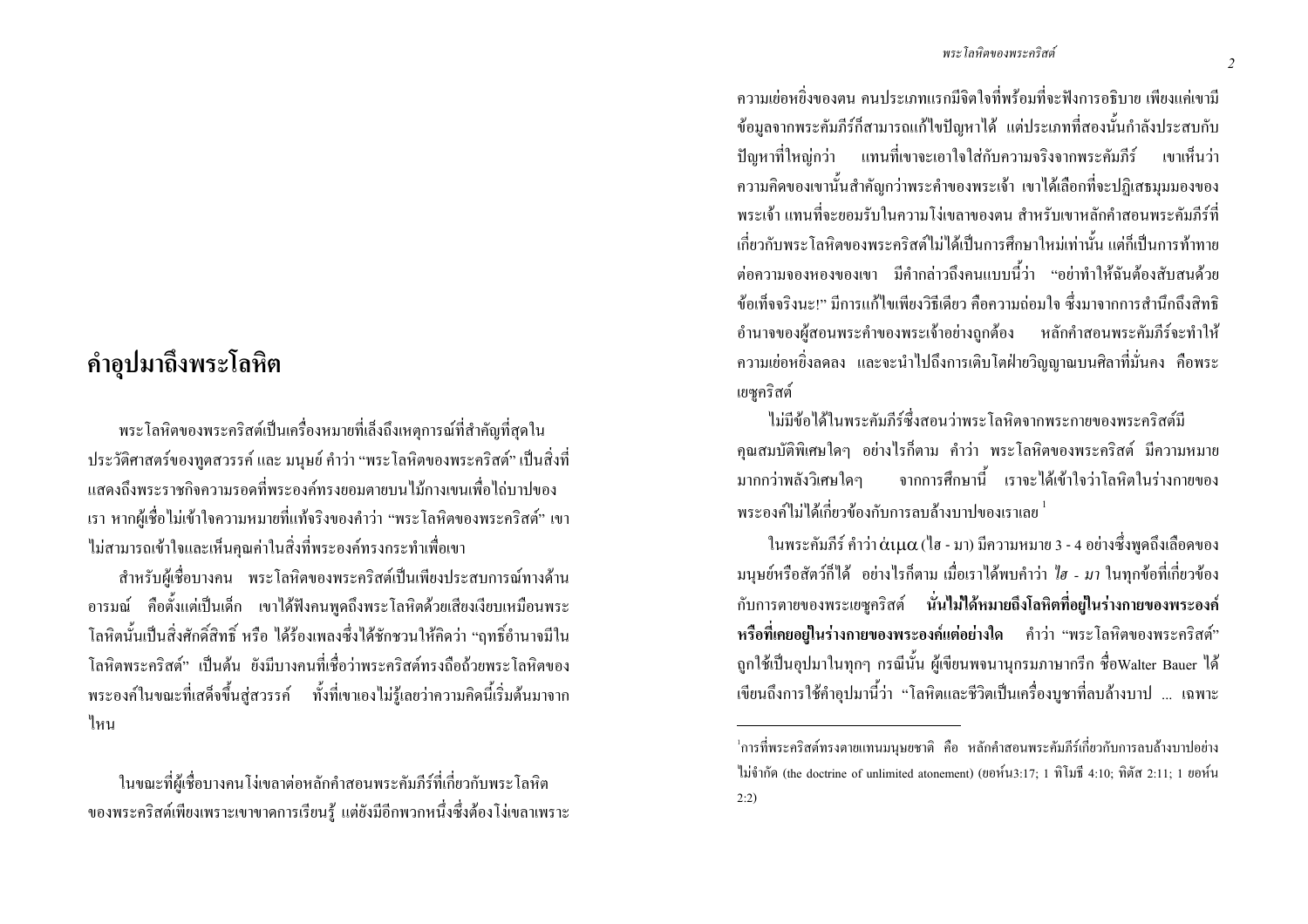์ โลหิตของพระคริสต์ ซึ่งหมายถึง การลบล้างบาป<sup>, 2</sup> ในทำนองเดียวกัน ผู้เขียน ่ พจนานกรมภาษากรีกอีกคนหนึ่งชื่อ Vine ได้ให้คำอธิบายว่า "โลหิตของพระคริสต์... ้เป็นการแสดงถึงความตายของพระเยซ ผ่านการมี 'โลหิตไหล' <sup>3</sup>

ในการลบล้างบาป ผู้เขียนพจนานกรมภาษากรีกอีกคนหนึ่งชื่อ Bullinger ได้ให้ ี คำอธิบายถึงวลี เช่น "เราเป็นคนชอบธรรมแล้วโดยพระโลหิตของพระองค์" (โรม 5:9) "การไถ่โคยพระโลหิตของพระองค์" (เอเฟซัส 1:7); "เข้ามาใกล้โคยพระโลหิต ของพระคริสต์" (เอเฟซัส 2:13); และ "ทรงชำระบาปของเราด้วยพระโลหิตของ พระองค์" (วิวรณ์ 1:5) เป็นการใช้ metonymy (การเรียกชื่อสิ่งหนึ่งโดยใช้อีกสิ่งหนึ่ง แทน) เพื่ออธิบายถึงผลภายหลังจากการทรงไถ่บาปโดยพระคริสต์ ส่วน Kittel's Theological Dictionary ก็ได้รับรองว่าการใช้คำว่า "โลหิตของพระคริสต์ เป็นคำ อปมาที่เล็งถึงถึงพระราชกิจแห่งความรอดของพระคริสต์<sup>"ร</sup> จากการอธิบายของ ผู้เชี่ยวชาญอันน่าเชื่อถือเหล่านี้ เราสรุปได้ว่า การที่ทรงไถ่บาปเราไม่ได้เกี่ยวข้องกับ โลหิตที่เคยไหลเวียนในพระกายของพระองค์ การใช้คำว่า "พระโลหิตของพระ ้คริสต์" เป็นการอปมาถึงการที่พระองค์ทรงพลีพระชนม์แทนเรา ซึ่งเป็นการทรงลบ ล้างบาปของเรา

#### แผนการความรอด

ี พระราชกิจแห่งความรอดของพระองค์ คือการทรงสิ้นพระชนม์ฝ่ายวิณฌาณ ี แทนเรา รวมถึงการเป็นขึ้นจากความตาย การเสด็จส่สวรรค์ และ การที่พระองค์ทรง ี ประทับอยู่เบื้องขวาของพระบิดา เป็นชัยชนะที่สำคัญที่สุดในสงครามระหว่างพระ ู้เจ้ากับฝ่ายซาตาน<sup>6</sup> เราทราบแล้วว่า ในอดีตกาลก่อนที่พระเจ้าจะทรงสร้างมนษย์ ี ซาตานและหนึ่งส่วนสามของทูตสวรรค์ทั้งหลายได้กบฏต่อพระเจ้า (อิสยาห์ 14:13-14: เอเสเกียล 28:12-15) หลังจากนั้นมีคดี ซึ่งพระเจ้าทรงพิพากษาซาตานและพวก ีของมันโดยต้องรับโทษในบึงไฟนรกตลอดชั่วนิรันดร์ (มัทธิว 25:41: วิวรณ์ 20) หลังจากการฟังคำพิพากษาแล้ว ซาตานได้อทธรณ์อย่างหมิ่นประมาทพระเจ้า โดย ึกล่าวโทษพระองค์ว่า หากพระเจ้าใด้พิพากษาลงโทษสิ่งที่พระองค์ทรงสร้างชั่วกัป ์ชั่วกัลป์ นั่นหมายความว่าพระองค์ไม่ได้เป็นพระเถ้าแห่งความรัก ด้วยว่า ซาตานไม่ ี่ สำนึกถึงความผิดซึ่งมันได้จงใจทำนั้น มันจึงได้หมิ่นประมาทพระลักษณะของพระ ้เจ้า

พระเจ้าไม่สามารถละเมิดพระลักษณะอันสมบูรณ์แบบของ ้อย่างไรก็ตาม พระองค์ได้ และด้วยว่าความชอบธรรมและความยุติธรรมอันสมบูรณ์แบบของพระ ้เจ้าเป็นองค์ประกอบในความรักของพระองค์นั้น พระองค์จะต้องพิพากษาลงโทษ ซาตาน การอทธรณ์ของซาตานเป็นความพยายามที่จะทำให้ความรักของพระเจ้าเป็น ประเด็นเดียวในการอทธรณ์ของมัน แต่ความรักของพระองค์ไม่สามารถถกแยกออก

<sup>&</sup>lt;sup>2</sup> Walter Bauer, A Greek-English Lexicon of the New Testament and Other Early Christian Literature, แปลโดย William F. Arndt, and F. Wilbur Gingrich (Chicago: The University of Chicago Press, 1957), หน้า 22-23

<sup>&</sup>lt;sup>3</sup> W.E. Vine. Merill F. Unger, and William White. Jr., *Vines Complete Expository Dictionary of* Old and New Testament Words (Nashville: Thomas Nelson, Inc., 1985). หน้ำ 70

<sup>ี</sup> คำว่า "โลหิตใหล" เป็นเครื่องหมายเล็งถึงการตายฝ่ายวิณณาณของความเป็นมนษย์ของพระเยซ คริสต์ ซึ่งมือธิบายเพิ่มเติมในบทต่อๆไป

<sup>&</sup>lt;sup>4</sup> E. W. Bullinger. *Figures of Speech Used in the Bible* (Grand Rapids: Baker Book House. 1968), 610-11

<sup>&</sup>lt;sup>5</sup> Johannes Behm, คำว่า  $\alpha$ !|| $\alpha$  lu *Theological Dictionary of the New Testament*, ed. Gerhard Kittel; แปลโดย Geoffrey W. Bromiley (Grand Rapids: Eerdmans, 1964), 1:175

 $6$  R. B. Thieme, Jr., Christian Suffering (Houston: R. B Thieme, Jr., Bible Ministries, 2002). หน้า 140-52 ดูเพิ่มเติมได้จาก Anti-Semitism (1991)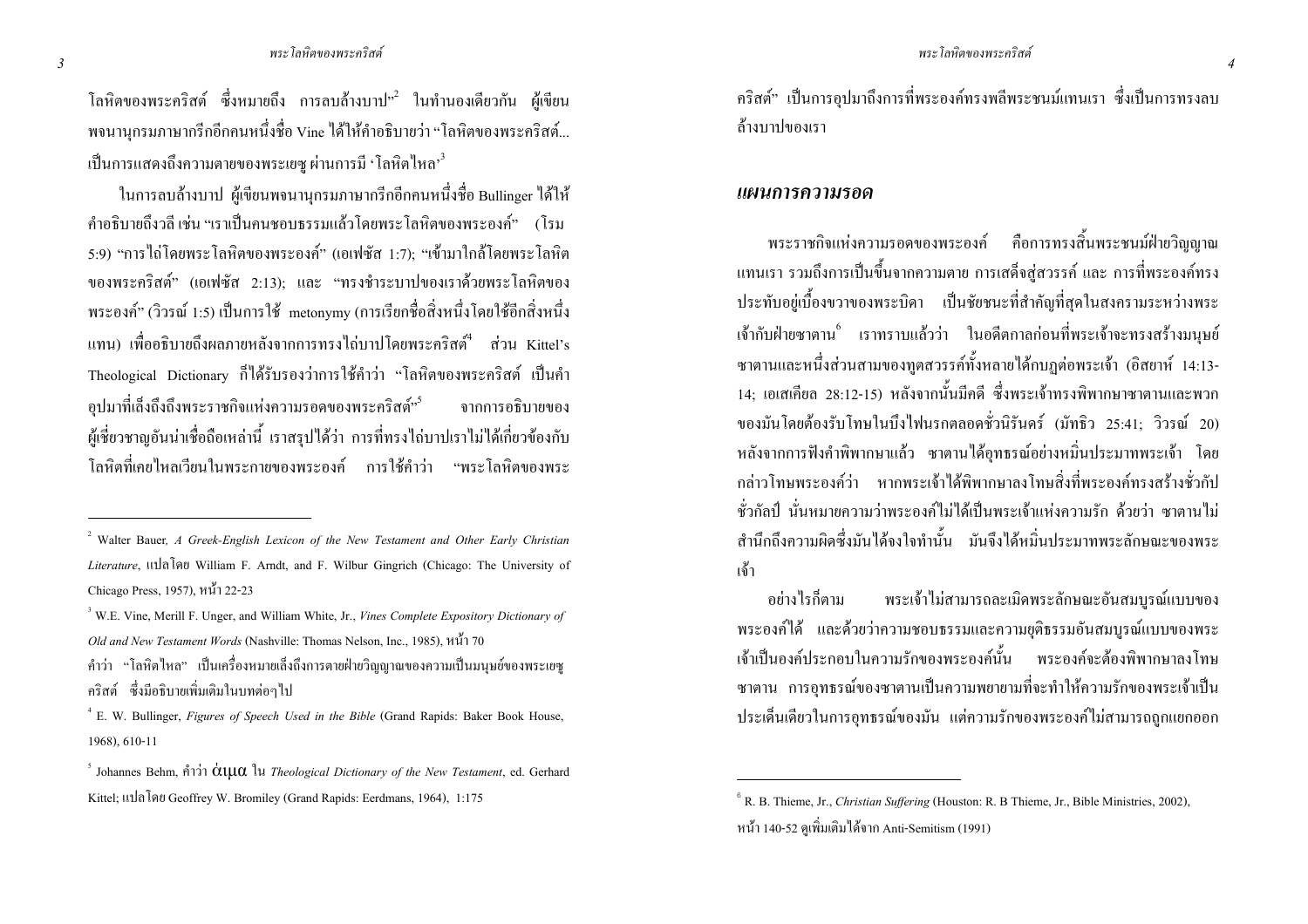ี จากความชอบธรรมและความยุติธรรมของพระองค์ได้ การกบฎต่อพระเจ้าต้องรับ การพิพากนาลงโทน

เพื่อเป็นการตัดสินอย่างถาวร พระเจ้าทรงสร้างมนุษยชาติขึ้นมา พระองค์ทรง ี ประทานเสรีทางความคิดแก่มนุษย์ เหมือนกับที่พระองค์ทรงประทานแก่ทตสวรรค์ ้มนุษย์จึงสามารถขอมรับ หรือปฏิเสธพระเจ้าได้ เหมือนทูตสวรรค์เคยมีโอกาสที่จะ ี ยอมรับ หรือปฏิเสธพระองค์ อย่างไรก็ตาม ทตสวรรค์ถกสร้างขึ้นมาอย่างมีชีวิตฝ่าย ้ วิถฌาณ แต่มนษย์ ได้ตายฝ่ายวิณฌาณตั้งแต่เกิด (ยกเว้นอาดัมกับเอวา และ ความเป็น มนุษย์ของพระเยซูคริสต์) พระเจ้าพระบิดาได้สำแดงความรักของพระองค์โดย พระองค์ทรงประทานพระบุตรของพระองค์ เป็นคนกลางระหว่างพระเจ้ากับมนุษย์ หึ่งเสื่อบจากพระสิริของพระองค์

"แต่พระเจ้าทรงสำแดงความรักของพระองค์แก่เราทั้งหลาย คือขณะที่เรา ยังเป็นคนบาปอยู่นั้น พระคริสต์ใค้ทรงสิ้นพระชนม์แทนเรา" (โรม 5:8)

เมื่อมีมนบย์คนหนึ่งได้ตัดสินใจเชื่อในพระเยซคริสต์ เขาได้กลายเป็นพยานต่อ ความรักมั่นคงและความสมบูรณ์แบบของพระองค์ และความชอบธรรมของการ ้พิพากษาของพระองค์ (วิวรณ์ 16:7) การที่มนุษย์มีเสรีภาพทางความคิด ก็เพื่อให้เขา ี สามารถตัดสินใจเชื่อในพระคริสต์ หรือปฏิเสธพระองค์ได้ เป็นการรับรองว่าอิสระ ใบการตัดสิบใจ (volition) เป็บประเด็บหลักใบสงครามระหว่างพระเจ้ากับซาตาบ และเป็นหลักจานซึ่งบอกซาตานว่า ี ซาตานได้นำการทรงพิพากษาลงโทษมาถึง ี ตัวเอง และมันจะต้องพินาศ การที่พระคริสต์ทรงสิ้นพระชนม์แทนเราเป็นกุญแจ สำคัญในการชนะสงครามระหว่างพระเจ้ากับซาตาน

ิพระราชกิจแห่งความรอดของพระคริสต์ใด้ทำลายกำแพงซึ่งกีดขวางระหว่าง ึ มนุษย์และพระเจ้า<sup>8</sup> แต่ก่อน มนุษย์เป็นปฏิปักษ์กับพระองค์ แต่ผู้ที่เชื่อในพระคริสต์ แล้วกลายเป็น 'ผู้มีสันติสุข'ในพระองค์แทน

"แต่บัดนี้ในพระเยซูคริสต์ ท่านทั้งหลายซึ่งเมื่อก่อนอยู่ไกลได้เข้ามา ใกล้โดยพระโลหิตของพระคริสต์ [โดยพระราชกิจแห่งความรอด ของพระองค์] เพราะว่าพระองค์ทรงเป็นสันติสุขของเรา เป็นผู้ทรง ่ กระทำให้ทั้งสองฝ่ายเป็นอับหนึ่งอับเดียวกับ และทรงรี้อกำแพงที่กั้บ ระหว่างสองฝ่ายลง" (เอเฟซัส 2:13-14)



<sub>ู<br>กำแพงที่กีดกั้นระหว่างมนุษย์กับพระเจ้า</sub>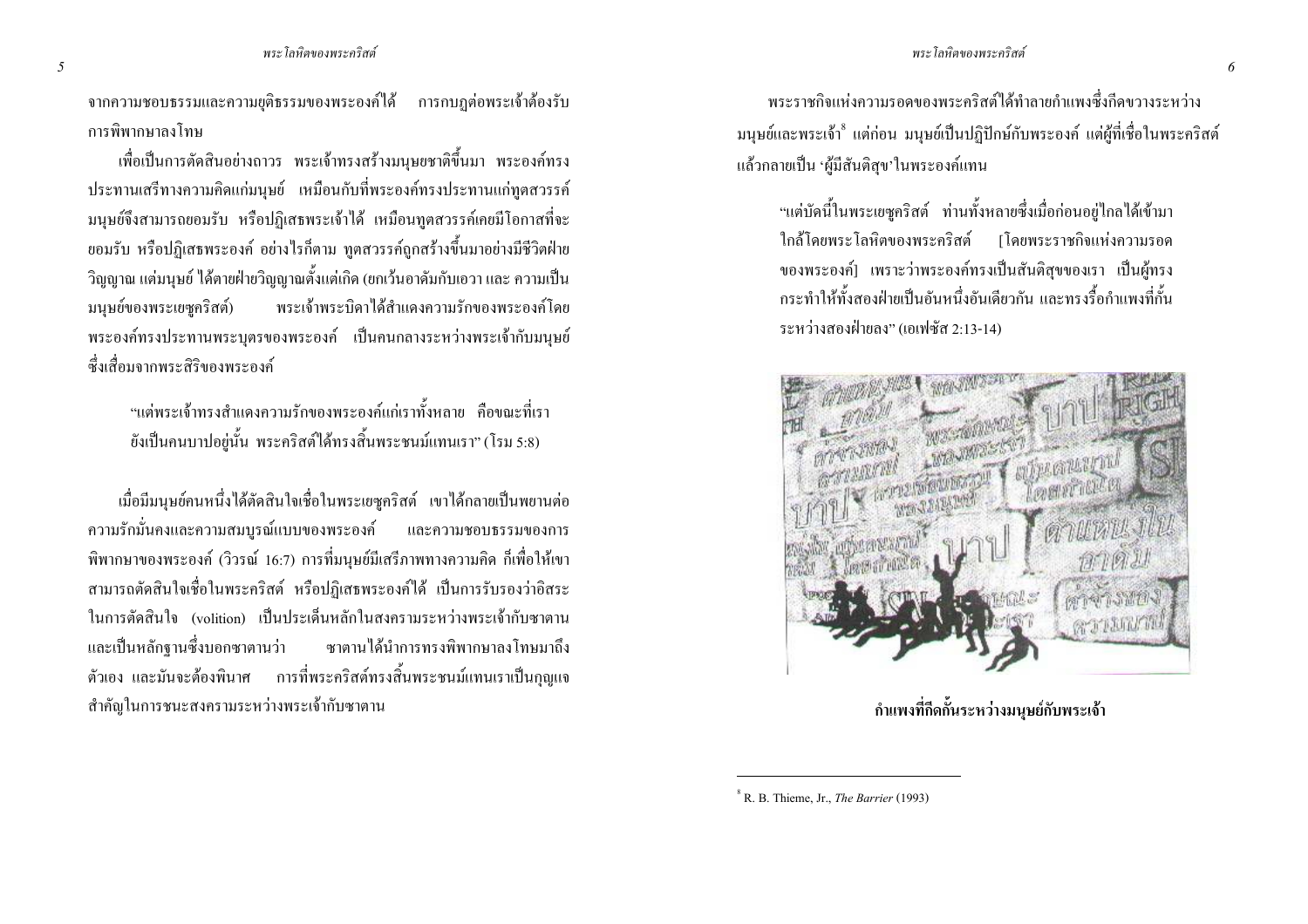#### พระ โลหิตของพระคริ ริสต์ สามารถนอก เป็นสมัย เป็นสมัย เป็นสมัย เป็นสมัย เป็นสมัย เป็นสมัย เป็นสมัย เป็นสมัย เป็นสมัย เป็นสมัย เป็น <sup>8</sup>

นี่ใด้อธิบายการกลับคืนดีกับพระเจ้า (โกโลสี 1:20 เป็นอีกข้อหนึ่งที่สำคัญ) พระคริสต์ทรงทำลายกำแพงนั้นซึ่งก่อขึ้นด้วยความบาป, ค่าจ้างแห่งความบาป, ความ ตายฝ่ายวิญญาณ, ความชอบธรรมอันไม่สมบูรณ์แบบของมนุษย์, ตำแหน่งอันเสื่อม ทรามที่เรามีในอาคัม และพระลักษณะที่สมบูรณ์แบบของพระเจ้า ซึ่งได้กีดกั้น ระหว่างเรากับพระเจ้า

ปัญหาเหล่านี้ไม่ได้เป็นประเด็นสำหรับผู้ที่ปรารถนาความสัมพันธ์กับพระเจ้า อีกต่อไป ตอนนี้ เหลือแต่ประเด็นเดียว กือ คุณกิดอย่างไรเกี่ยวกับพระเยซูกริสต์? ณ เวลาเชื่อในพระเยซูคริสต์ ผู้เชื่อเลิกเป็นศัตรูกับพระเจ้า และกลายเป็นสมาชิก ในครอบครัวของพระเจ้า และเป็นรัชทายาทของพระองค์ (โรม 5:10) $^{\circ}$ 

หลังจากผู้เชื่อได้เข้าแผนการของพระเจ้าแล้ว เขาจะเรียนรู้ว่าพระเยซูคริสต์ทรง เป็นพระวาทะที่ทรงพระชนม์อยู่ (ยอห์น 1:1-2; 14) พระเจ้าทรงประทาน 'จิตของ พระคริสต์' แก่เรา (คือ หลักคำสอนพระคัมภีร์) ซึ่งเป็นอาหารฝ่ายวิญญาณของผู้เชื่อ (มัทธิว 4:4; 1 โครินธ์ 2:16) ผู้เชื่อที่ตั้งใจศึกษาและประยุกต์หลักคำสอนพระคัมภีร์ นั้นจะใด้เติบโตฝ่ายวิญญาณ และสุดท้ายจะใด้รับพระพรพิเศษที่มีไว้สำหรับผู้เชื่อที่ โตฝ่ายวิญญาณ ซึ่งเป็นพระพรที่พระเจ้าทรงเตรียมไว้ตั้งแต่อดีตกาล (เอเฟซัส 1:3-6) ชีวิตของผู้เชื่อที่โตแล้วเป็นชีวิตที่มีความหมายและจุดประสงค์ที่ชัดเจน แม้ความตาย ผู้เชื่อที่โตแล้วก็สามารถถือว่าเป็นกำไรสำหรับเขา เพราะพระพรพิเศษที่เขาจะได้รับ บนสวรรค์ (ฟิลิปปี 1:21)

 $^{\circ}$  เมื่อพระเยซูคริสต์ทรงสำเร็จในพระราชกิจของพระองค์แล้ว พระองค์ทรงพระนามว่า "จอม กษัตริย์ และจอมเจ้านาย" (King of kings, and Lord of lords) ในฐานะที่พระคริสต์ทรงเป็นจอม กษัตริย์นั้น ผู้เชื่อทุกคนแห่งยุคคริสตจักรเป็นรัชทายาทของพระองค์ ซึ่งต่างจากผู้เชื่ออื่นที่มีในยุค ประวัติศาสตร์อื่น และรับนามว่า คริสตจักร พระกายของพระคริสต์ และ เจ้าสาวของพระคริสต์ เป็นต้น (1 โครินธ์ 12:27; โคโลสี 1:24; 1 เปโตร 2:9; วิวรณ์ 19:7) ดู R. B. Thieme, Jr., The Divine Outline of History: Dispensations and the Church (1999) หน้า 124-26

หลักคำสอนพระคัมภีร์แห่งการรับการทรงไถ่บาป (the doctrine of redemption) ได้สอนเราว่า พระโลหิตของพระคริสต์ [คือ พระราชกิจแห่งความรอดที่พระองค์ทรง กระทำให้เรา1 ได้ไถ่ถอนเราออกจากตลาดทาสแห่งบาป $^{\rm 10}$ 

ะ โลหิตของพระคริสต์

"ท่านรู้ว่า พระองค์ได้ทรงไถ่ท่านทั้งหลายออกจากการประพฤติอันหา สาระมิใด้ ซึ่งท่านใด้รับเป็นประเพณีต่อจากบรรพบุรุษของท่าน มิใด้ใถ่ ไว้ด้วยสิ่งที่เสื่อมสลายได้ เช่น เงินและทอง แต่ทรงไถ่ด้วยโลหิตอันมี ราคามาก ดั่งเลือดลูกแกะที่ปราศจากตำหนิหรือจุดด่างพร้อย คือพระ โลหิตของพระคริสต์ [การที่พระองค์ทรงตายแทนเรา]" (1เปโตร 1:18,19)

"ในพระเยซูนั้น เราได้รับการไถ่โดยพระโลหิตของพระองค์ [การที่ พระองค์ทรงตายแทนเรา] คือได้รับการอภัยโทษบาปของเรา โดย พระกุณอันอุคมของพระองค์" (เอเฟซัส 1:7)

พระเยซูคริสต์ทรงไถ่ค่าจ้างแห่งความบาปให้เรา (โคโลสี 1:14; 2:14)ตราบใดที่ ี เรายังอยู่บนโลก เราก็จะยังกระทำบาป (1 ยอห์น 8, 10) แต่เราได้รับการปลดปล่อย จากอำนาจแห่งบาปซึ่งเราได้กระทำ<sup>11</sup> เนื่องจากบาปทุกประการได้รับการพิพากษ ลงโทษที่ไม้กางเขน เพียงเราสารภาพ (กล่าวถึง) บาปนั้นต่อพระบิดาอย่างเป็น

 $^{10}$  @ R. B. Thieme, Jr., *The Slave Market of Sin* (1994)

 $^{\scriptscriptstyle 11}$  ยกเว้นแต่ ความเป็นมนุษย์ของพระเยซูคริสต์ มนุษย์ทุกคนมีธรรมชาติบาปอยู่ในโครงเซลล์ของ ร่างกาย ซึ่งทำให้กบฏต่อพระเจ้า พระคัมภีร์ได้เรียกธรรมชาติบาปว่า *คนเก่า* (เอเฟซัส 4:22) *เนื้อ* หนังแห่งบาป (โรม 8:3-4) หลักการของ "บาป" ที่อาจารย์เปาโลเขียนถึงในโรม 7:8-20) และก็พูด ถึงการรับธรรมชาติบาปและการตายฝ่ายวิญญาณที่มนุษย์ทุกคนต้องรับโดยอยู่ "ในอาคัม" (1 โค รินธ์ 15:22) ธรรมชาติบาปเป็นแหล่งการล่อ และผลิตกิเลสตัณหา และความดีของมนุษย์ แต่เป็น ความคิดเสรีในการตัดสินใจ (volition) ที่เป็นแหล่งแห่งบาปส่วนตัว ดู R. B. Thieme, Jr., Old Sin Nature vs. Holy Spirit (2000) หน้า 1-4; ตั้งต้นใหม่ และก้าวต่อไป (แปลและพิมพ์ 2002) หน้า 3-9; Reversionism (2000)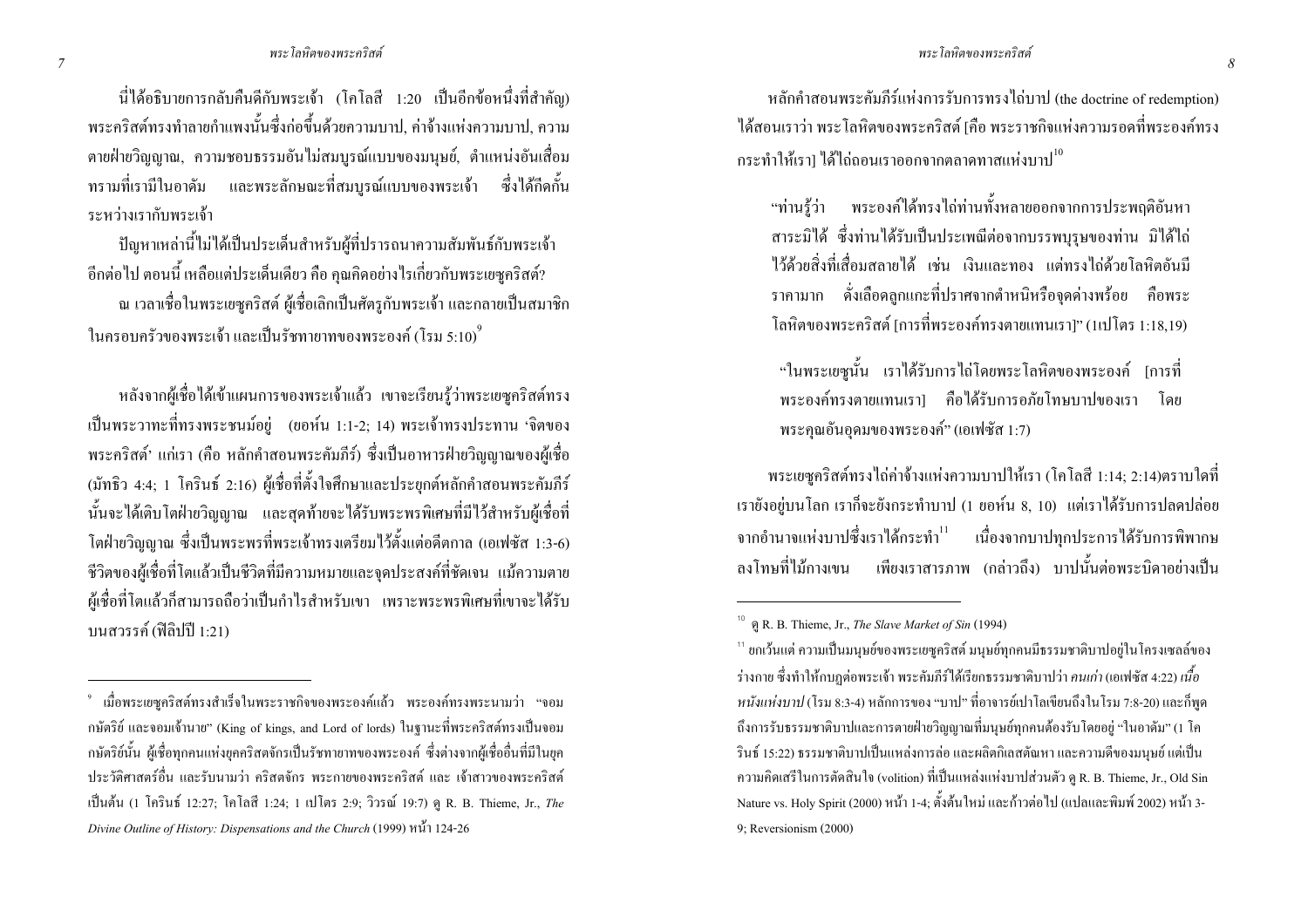่ ส่วนตัว พระองค์ก็จะทรงนำเราให้กลับมามีสัมพันธภาพกับพระองค์อีกครั้งหนึ่ง (1 ี ยอห์น 1:9) การสารภาพบาปทำลายผลแห่งบาป เพราะเราได้รับการให้อภัยบาปเมื่อ เราทำตามระเบียบการของ 1 ยอห์น 1:9  $^{\rm 12}$  และ ทำลายอิทธิพลจากธรรมชาติบาป เพราะการทรงชำระจากพระบิดาจะทำให้เราได้รับการประกอบด้วยพระวิญญาณ บริสทธิ์อีกครั้ง

หลักคำสอนพระคัมภีร์แห่งการลบล้างบาป (the doctrine of propitiation) ได้ ิสอนเราว่า พระราชกิจแห่งความรอดของพระเยซูคริสต์ใด้พอพระทัยความชอบธรรม ้อันสมบรณ์แบบของพระเจ้า ดังนั้น ความบกพร่องและความเสื่อมทรามของมนษย์ ไม่ได้เป็นอปสรรคต่อแผนการของพระเจ้า (โรม 3:25-26; 1 ยอห์น 2:2; 4:10)

"แค่พระองค์ผู้ทรงรักเราทั้งหลาย และใด้ทรงชำระบาปของเราด้วย พระโลหิตของพระองค์ เพระราชกิจแห่งความรอดของพระองค์!" (วิวรณ์ 1·5ข)

้มีพระเยซคริสต์เพียงผู้เดียวที่มีความชอบธรรมที่สมบรณ์แบบ และเป็นที่พอ พระทัยพระเจ้า เนื่องจากพระเยซูคริสต์ทรงใถ่บาปของเรา พระบิดาจึงสามารถลบ ้ถ้างบาปของเราได้ เราจึงกลายเป็นคนชอบธรรมเพราะความเชื่อที่มีในพระเยซคริสต์ (2 โครินธ์ 5:21) พระองค์จึงสามารถประกาศว่าเราเป็นคนชอบธรรมในสายพระ เพราะได้รับความชอบธรรมจากพระองค์เอง เนตรของพระเจ้า (imputed) ด้วยวิธีนี้พระองค์จึงได้แก้ไขปัญหาเรื่องความชอบธรรมอันไม่ righteousness) ิสมบูรณ์แบบของมนุษย์ (โรม 4:3)

 $^{\rm 12}$ นี่คือวิธีการตั้งต้นใหม่ เมื่อผู้เชื่อได้สารภาพบาปของเขาต่อพระบิดาอย่างส่วนตัว พระองค์ผู้ทรง ้เป็นผู้พิพากษาแห่งศาลสูงสุด ได้ทรงโปรดยกความผิดบาป และทรงชำระผู้เชื่อนั้นจากการกระทำ ์ ผิดทุกครั้ง อย่างไม่มีข้อยกเว้น ดู R. B. Thieme, Jr., ตั้งต้นใหม่ แล้วก้าวต่อไป (พิมพ์ 2002)

"แต่พระเจ้าทรงสำแดงความรักของพระองค์แก่เราทั้งหลาย คือขณะที่ ี เรายังเป็นคนบาปอย่นั้น พระคริสต์ได้ทรงตายแทนเรา ยิ่งกว่านั้นเมื่อ ี<br>เราเป็นคนชอบธรรมแล้วโดยพระโลหิตของพระองค์เการสิ้นพระชนม์ ์ ของพระองค์1 เราจะพ้นจากพระพิโรธโดยพระองค์" (โรม 5:8-9)

ความชอบธรรมของพระเจ้าต้องใด้รับการพอพระทัยก่อนที่พระองค์จะสามารถ นำผู้เชื้อเข้ามีส่วนในพระคริสต์ตลอดนิรันคร์ (1 เปโตร 1:2) $^{\rm 13}$ 

"เหตุฉะนั้น พระเยซูก็ได้ทรงทนทุกข์ทรมานภายนอกประตูเมือง ้ เช่นเดียวกัน เพื่อทรงชำระประชาชนให้บริสุทธิ์ด้วยพระโลหิตของ พระองค์เอง [ด้วยการสิ้นพระชนม์ของพระองค์] " (ฮีบร 13:12)

#### ค่าจ้างแห่งความบาป

่ พระเยซุคริสต์ด้องเผชิญกับ ไม้กางเขนเพื่อที่จะ ไถ่มนุษยชาติออกจากตลาดทาส แห่งบาป เนื่องจากการตายของอาคัมเป็นการตายฝ่ายวิญญาณ พระคริสต์จำเป็นต้อง ี ตายฝ่ายวิณณาณเช่นกัน อาคัมได้รับการเตือนถึงผลจากการไม่เชื่อฟัง ก่อนที่เขาได้ ึกบฎต่อคำสั่งของพระเจ้า

 $^{\,13}$  ในเวลารอด ผู้เชื่อทุกคนแห่งยุคคริสตจักร ได้เข้ามีส่วนในพระเยซูคริสต์ผ่านการบัพติศมาจากองค์พระ ้ วิญญาณบริสุทธิ์ จากนั้น ผู้เชื่อ ได้มีส่วนในทุกสิ่งที่พระคริสต์ทรงเป็น และทรงมี ร่วมถึงชีวิตนิรันดร์ (1 ยอห์น 5:11-12): ความชอบธรรม (2 โครินธ์ 5:21): การทรงเรียก (เอเฟซัส 1:3-4): การทรงกำหนดไว้ก่อน (predestination) (เอเฟซัส 1:3-4); การถูกรับมาเป็นบุตรของพระเจ้า (กาลาเทีย 3:26); การเป็นรัชทายาทของ พระองค์ (โรม 8:16-17); การเป็นปุโรหิต (1 เปโตร 2:5,9); การเป็นผู้บริสุทธิ์ในสายพระเนตรของพระเจ้า (1 โค รินช์ 1:2); การครองร่วมกับพระองค์ (2 ทิโมธี 2:11-12) ดู R. B. Thieme, Jr., The Divine Outline of History: Dispensations and the Church (1999) หน้า 85-88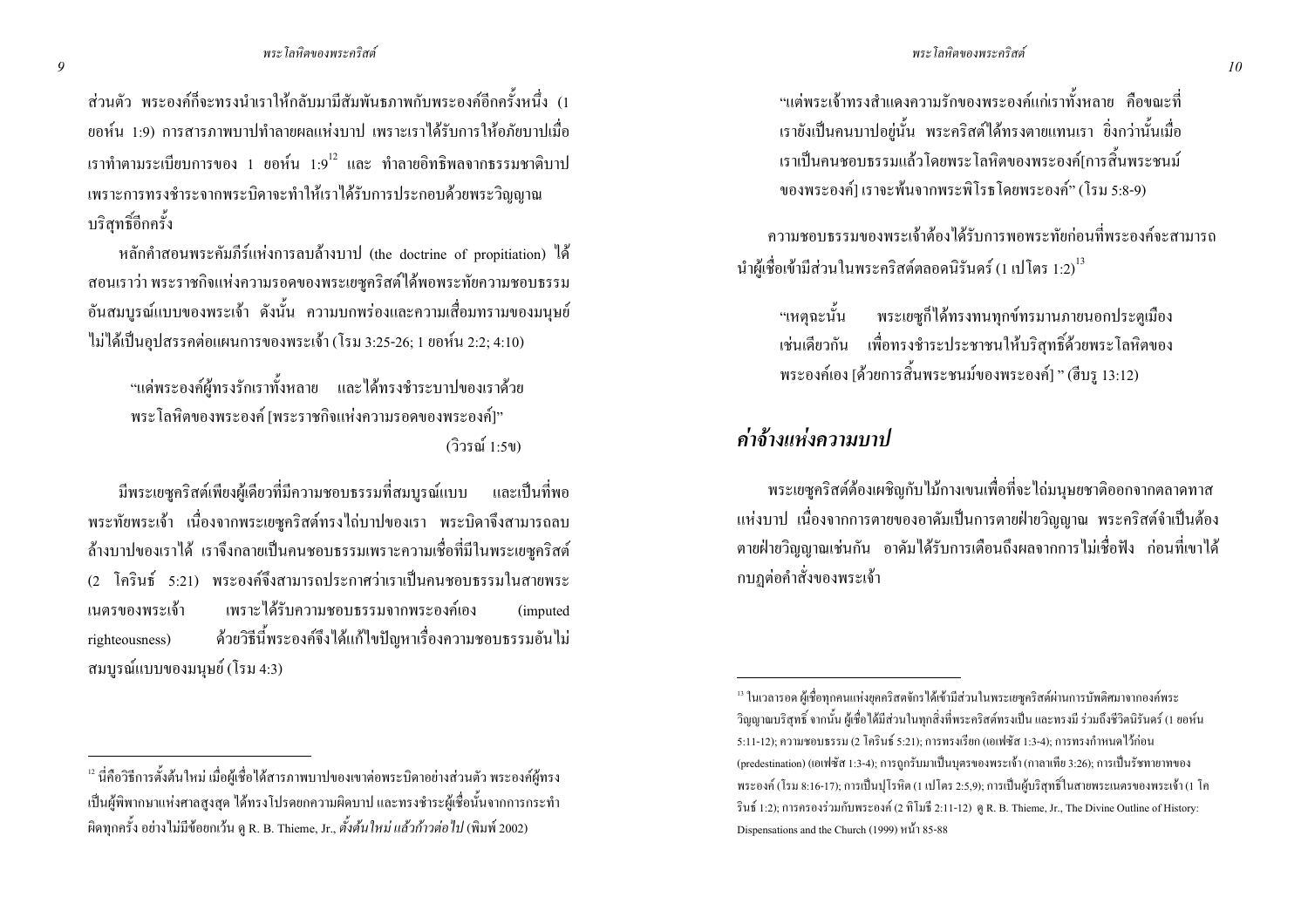"เว้นแต่ต้นไม้แห่งความร้ในความดีและความชั่ว ผลของต้นไม้นั้นอย่า ้กิน เพราะในวันใดที่เจ้า เอาดัมไได้กิน ด้วยการตาย [ จากคำว่า 'มต'] เจ้าจะต้องตาย ['ตามุต'] " (ปฐมกาล 2:17)

คำว่า มหา (มุต) หรือ 'ตาย' ได้ปรากฏสองครั้งในข้อนี้ และควรรับการแปลว่า "ด้วยการตาย เจ้าจะต้องตาย" แต่ในวันที่อาดัมใด้กินจากผลไม้นั้น เขาไม่ได้ตายทันที ี ความจริงแล้วเขายังมีชีวิตอย่บนโลกอีก 930 ปี หลังจากที่เขาได้กระทำบาปแรก (ปฐมกาล 5:5) เราจึงมั่นใจได้ว่า คำเตือนถึงความตายในข้อที่ 2:17 ไม่ได้พดถึงการ ตายฝ่ายร่างกาย รูปแบบของไวยากรณ์ในประโยคนี้ได้เน้นประเภทของการตาย คือ ิการตายฝ่ายวิณฌาณ<sup>14</sup> หากอาดัม หรือภรรยาของเขาไม่เชื่อฟังต่อคำบัณชาของพระ ้ เจ้า การลงโทษจะตามมาทันทีและอย่างหนัก คือ การตายฝ่ายวิญญาณ ซึ่งเป็นการถูก แยกออกจากพระเจ้า ค่าจ้างแห่งความบาปใม่ใช่การตายฝ่ายร่างกาย แต่เป็นการตาย ี ฝ่ายวิญญาณ<sup>15</sup> อาคัม และภรรยาได้ตายฝ่ายวิญญาณตั้งแต่เวลาที่เขาได้กินผลไม้นั้น (โรม 5:12: 3:23: 6:23) เพราะฉะนั้น ความเป็นมนุษย์ของพระเยซุคริสต์ต้องไถ่ ค่าจ้างแห่งความบาปด้วยการตายฝ่ายวิญญาณ

หลังจากที่อาคัมและภรรยาได้เสียความสัมพันธ์กับพระเจ้า เขาร้สึกกลัว และ ี พยายามซ้อนตัวจากพระผู้เป็นเจ้า แต่ก่อนเขามีความสัมพันธ์อย่างตัวต่อตัวกับพระผู้ ้เป็นเจ้าทุกวัน แต่ตอนนี้เขาพยายามปกปิดโดยสวมใบมะเดื่อ ซึ่งถือว่าเป็นความ พยายามของมนุษย์เพื่อที่จะพอพระทัยพระเจ้า (ปฐมกาล 2:25: 3:7) <sup>16</sup> การปกปิด ร่างกายเป็นการพยายามที่จะปรับเข้าหาความชอบธรรมและความยุติธรรมของ ี พระองค์ แต่นั้นเป็นวิธีการของมนุษย์ พระเจ้าจำเป็นต้องปฏิเสธการแก้ไขของเขา

ความชอบธรรมอันสมบูรณ์แบบของพระเจ้าไม่ได้รับการพอพระทัยโดย ี ความชอบธรรมอันต่ำต้อยของมนุษย์ แม้เป็นการกระทำที่น่ายกย่องที่สดของมนุษย์ ก็ ยังไม่เป็นที่พอพระทัยของพระเจ้า (อิสยาห์ 64:6; ทิตัส 3:5) เนื่องจากพระเจ้าไม่ ี่ สามารถประนีประนอมพระลักษณะของพระองค์ พระองค์จึงต้องปฏิเสธมนษย์และ ิการกระทำของเรา พระลักษณะของพระองค์จะให้เรามีความสัมพันธ์กับพระองค์ตาม เงื้อบไขของพระองค์เท่าบั้บ

ทั้งอาคัมและผ้หญิงได้เลือกที่จะกบฎต่อพระเจ้าซึ่งทำให้ทั้งสองคนรับ ี ธรรมชาติบาป และกลายเป็นคบบาป แต่การกระทำบาปของอาดัมและกรรยาไม่ เหมือนกัน คือ ผู้หญิงถูกหลอก แต่ผู้ชายกระทำบาปอย่างจงใจ และรู้ตัว

"และอาคัมไม่ได้ถกหลอกลวง แต่ผ้หญิงนั้นได้ถกหลอกลวงจึงได้ ถะเมิด" (1 ทิโมธี 2:14)

การกระทำบาปโดยรู้ตัว (sin of cognizance) ทำให้ผู้ชายเป็นฝ่ายสืบทอด ธรรมชาติบาปถึงถูกหลาน ผ่านอสุจิในเวลาปฏิสนธิของอสุจิและไข่ (โรม 5:12) ธรรมชาติบาปของอาคัมกลายเป็นธรรมชาติบาปของเรา ด้วยวิธีการกำเนิดของพระ ้ เยซูคริสต์ผ่านทางหญิงพรหมจารี เราจึงสามารถสรุปได้ว่าเพศชายเป็นเพศที่สืบทอด ธรรมชาติบาป (อิสยาห์ 7:14; ลูกา 1:26-37)

<sup>&</sup>lt;sup>14</sup> การมี absolute infinitive ของคำ*มุต* นำหน้า finite form ของ *มุต* ควรแปลในรูปแบบการเน้น ดู Ronald J. Williams, *Hebrew Syntax: An Outline* (Toronto: University of Toronto Press, 1982) หน้า 37-38

<sup>&</sup>lt;sup>15</sup> การตายฝ่ายวิญญาณนำมาถึงการตายฝ่ายร่างกาย แต่กวามตายฝ่ายร่างกายไม่เหมือนกับการตาย ่ ฝ่ายวิญญาณ ถ้าหากว่าการตายฝ่ายร่างกายเหมือนกับการตายฝ่ายวิญญาณจริง นั้นจะต้องให้ทุกคน ิตายฝ่ายร่างกายตอนเวลาเกิด เนื่องจากทุกคนได้เกิดมาอย่างตายฝ่ายวิญญาณ

<sup>&</sup>quot; ความดีของมนุษย์คือการกระทำดีใดๆ ของผู้ที่ไม่เชื่อ หรือ ผู้ที่เชื่อ ซึ่งทำจากการอยู่ภายใต้การ ี ควบคุมด้วยธรรมชาติบาป และภายในระบบโลกของซาตาน ความดีของมนุษย์ และความชั่วร้าย ้เป็นผลลัพธ์จากการตายฝ่ายวิญญาณ หรือ การอยู่ฝ่ายเนื้อหนัง ความดีของมนุษย์เป็นกลอบายที่ ี ซาตานสร้างขึ้นมา ดู R. B. Thieme, Jr., *The Integrity of God* (1998) หน้า 63-64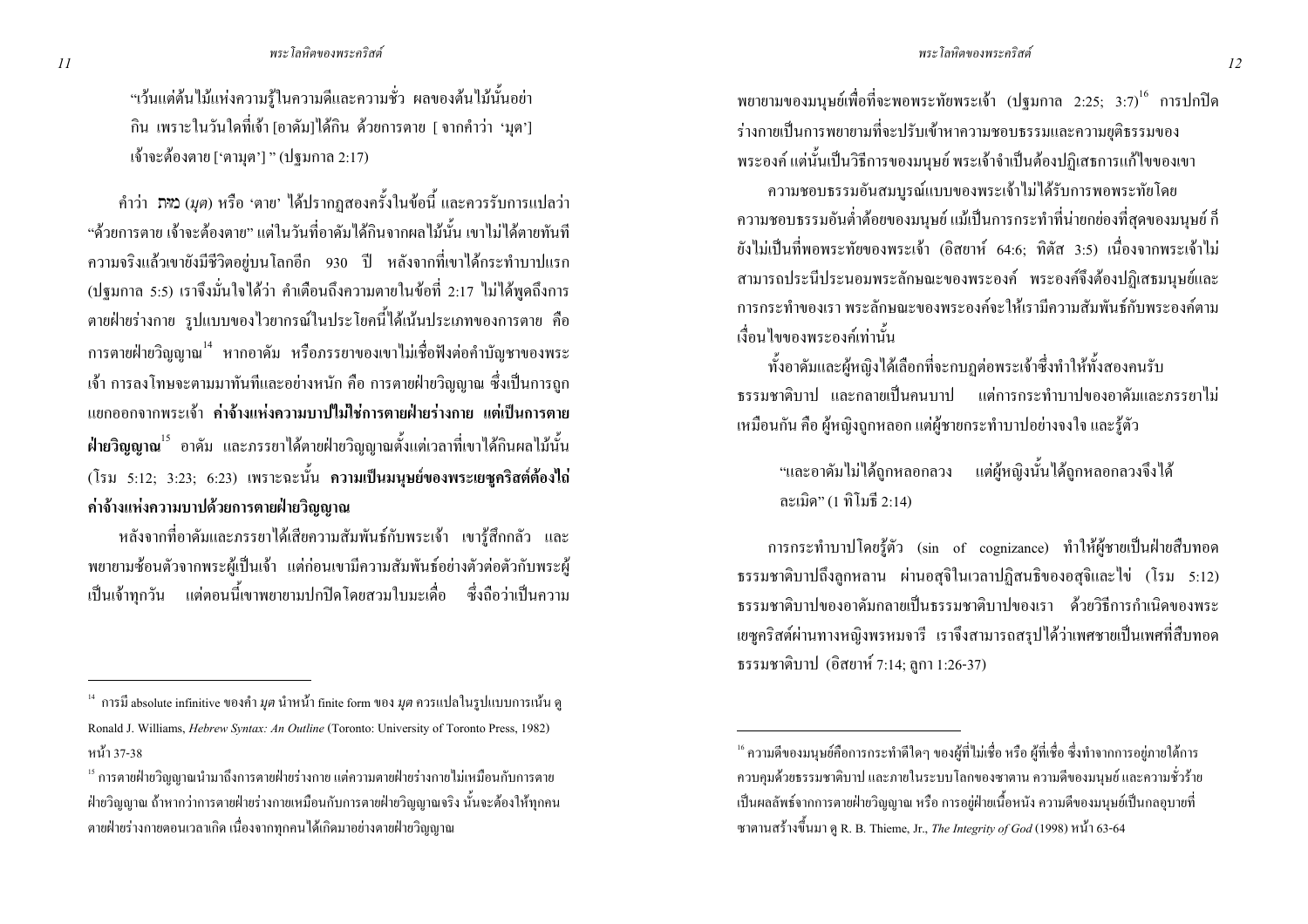#### พระโลหิตของพระอริสต์

โดยไม่มีธรรมชาติบาป และบังเกิดมาภายนอกตลาดทาสแห่งบาป พระองค์ถึงไม่ ี่ สามารถมีบิดาเป็นมนุษย์ เหตุฉะนั้น การประสติโดยหญิงพรหมจารีเป็นเรื่องที่สำคัญ ิมาก ทั้งโยเซฟ และ มารีย์มีธรรมชาติบาป แต่เนื่องจากร่างกายของพระคริสต์ไม่ได้ ปฏิสนธิด้วยอสุจิของมนุษย์ พระเยซุคริสต์ ใม่ได้มีธรรมชาติบาป (ลูกา 1:26-37)

้ เพราะฉะนั้น พระเยซุกริสต์ได้บังเกิดด้วยร่างกายของมนุษย์ แต่ปราศจาก ิธรรมชาติบาป และบาปคั้งเดิมของอาคัม (no imputation of Adam's sin) พระองค์ ทรงบังเกิดโดยมีชีวิตฝ่ายวิณณาณ นี่คือ การบังเกิดอย่างเป็นเอกลักษณ์เฉพาะ ่ พระองค์/ พระองค์ยังมีเสรีทางความคิดเหมือนเรา (volition) ซึ่งได้รับการทดลอง หลายครั้งในชีวิตของพระองค์ ( มัทธิว 4:1-11, ฮีบรู 4:15) แต่พระองค์ไม่ได้กระทำ บาปสักครั้ง ซึ่งเป็นชีวิตที่มีเอกลักษณ์เฉพาะพระองค์! อาดัมถูกทรงสร้างโดยมีชีวิต ้ฝ่ายวิณณาณ แต่เพราะเสรีทางความคิดของเขาได้เลือกกระทำบาป และได้ตายฝ่าย ้วิญญาณ พระเยซคริสต์ คือ "อาดัมผู้ซึ่งมาภายหลัง" (1 โครินธ์ 15:45) เป็นผู้เดียวที่เคย ้เกิดมาพร้อมชีวิตฝ่ายวิญญาณและไม่เกยกระทำบาป แต่อย่างไรก็ตามพระองค์ยังทรง โปรดเลือกที่จะเสด็จยังไม้กางเขนและตายฝ่ายวิญญาณในฐานะเป็นคนกลางของเรา

้เบื้องจากการบังเกิดอย่างเป็บเอกลักษณ์เฉพาะพระองค์ และชีวิตที่ปราศจาก ้ความบาป พระเยซูคริสต์ เป็นเพียงผู้เดียวที่เหมาะสมที่จะไถ่เราจากตลาดทาสแห่ง ิบาป พระองค์เป็นผู้เดียวที่ได้พอพระทัยพระเจ้าพระบิดา เนื่องจากความเป็นมนุษย์ และการทรงสิ้นพระชนม์แทนเราได้พอพระทัย ของพระคริสต์ทรงสมบูรณ์แบบ ้ความชอบธรรม และความยุติธรรมของพระเจ้า มนุษย์ทุกคนจึงสามารถรอดโดยเชื่อ ในพระเยซคริสต์

ในฐานะเป็นผู้ปกครองโลกและผู้แทนของมนุษยชาติ การตัดสินใจของอาดัมที่ จะกระทำบาปเป็นการตัดสินใจแทนมนษย์ทกคน ิทกคนจึงเป็นคนบาปผ่านทาง ี อาคัม (โรม 5:12, 14-15)<sup>17</sup> ในเวลาที่เราเกิดมานั้น บาปดั้งเดิมของอาคัมถกใส่ไว้ (imputed) กับธรรมชาติบาปซึ่งมีอยู่ในโครงสร้างของเซลล์ในร่างกาย บาปดั้งเดิม ของอาคัมกลายเป็นบาปของเราด้วย เราจึงถูกพิพากษาจากพระเจ้า ไม่ใช่เพราะบาป ้ ส่วนตัวของเราซึ่งพระเยซุคริสต์ทรงไถ่ให้เราแล้วที่ไม้กางเขน แต่เป็นเพราะบาปแรก ที่อาดัมได้กระทำ

ี ด้วยเหตนี้เราเกิดมาบนโลกโดยมีชีวิตฝ่ายร่างกาย แต่ได้ตายฝ่ายวิณณาณ คือ เรา ิถกแยกออกจากพระเจ้าตั้งแต่เกิด และไม่สามารถมีความสัมพันธ์กับพระองค์ เราได้ ้เกิดมาในตลาดทาสแห่งบาป ด้วยว่าเราตายฝ่ายวิญญาณและเสื่อมทรามจากพระสิริ ึ ของพระเจ้า เราจึงไม่สามารถไถ่ตัวเราเองหรือผู้อื่นจากตลาดทาสได้ คนที่เป็นอิสระ เท่านั้นที่จะสามารถไถ่ทาสได้ และมีเพียงผู้เคียวซึ่งได้เกิดมาบนโลกโดยอยู่ ินอกเหนือจากตลาดทาสแห่งบาป คือพระเยซคริสต์นั่นเอง!

## ิการประสูติอย่างอัศจรรย์ของพระเยซูคริสต์ผู้ทรงไม่มีบาป

ิ พระเยซคริสต์ทรงประสติตามเชื้อสายของผ้หญิง ไม่ใช่ผ้ชาย (ปฐมกาล 3:15)<sup>18</sup> ี พระเจ้าทรงกระทำการอัศจรรย์ทางชีวภาพ เพื่อที่จะบรรลุพระสัญญาว่า พระผู้ช่วยให้ รอค ผู้ซึ่งไม่มีบาป จะมาทางเชื้อสายของผู้หญิง<sup>19</sup> พระผู้ช่วยให้รอคจำเป็นต้องบังเกิด

<sup>ิ</sup> ธรรมชาติบาปถูกทิ้งไปกับ polar bodies ซึ่งทำให้ไข่ของผู้หญิง (ovum) ผลิตขึ้นมาโดยปราศจาก ธรรมชาติบาป อย่างไรก็ตาม เมื่อไข่ถูกผสมด้วยอสุจิ ก็เป็นมลทิน และผลักดันธรรมชาติบาปถึง มนุษย์โดยอยู่ในทุกเซลล์ของร่างกายของมนุษย์ เว้นแต่ ความเป็นมนุษย์ของพระเยซูคริสต์ (ดู R. B. Thieme, Jr., The Integrity of God (2001), หน้ำ 49-53

<sup>ี้&</sup>quot; การที่เราอยู่ในอาคัมโดยกำเนิด (หรือตามศาสนศาสตร์ภาษาอังกฤษเรียกว่า seminally in Adam) ิถูกถือว่ามนุษย์ทุกคนมีส่วนในบาปดั้งเดิมของอาดัม และเสื่อมทรามจากจากพระสิริของพระเจ้า เหมือนอาคัม

<sup>&</sup>lt;sup>18</sup> ดู R. B. Thieme, Jr., *Heathenism* (2001), หน้า 11-12

<sup>&</sup>lt;sup>19</sup> ในการ meiosis (การแยกเซลล์) แห่งระบบการให้กำเนิดของผู้ชาย โครโมโซมทั้ง23 อันที่มีอยู่ ในอสุจิจะประกอบด้วยธรรมชาติบาป แต่ในการ meiosis แห่งระบบการให้กำเนิดของผู้หญิง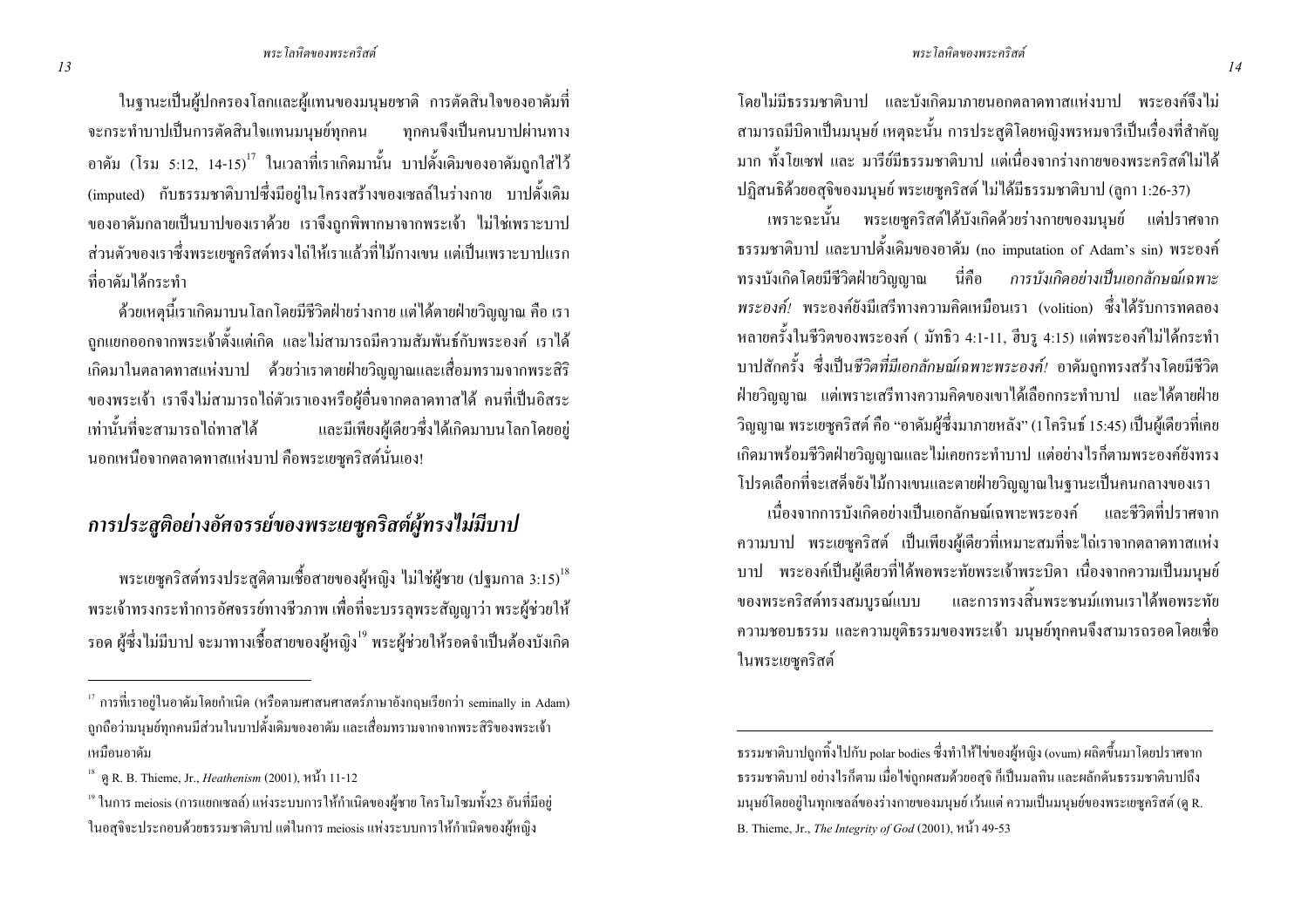## พระโลหิตของพระคริสต์ในสมัยพระคัมภีร์

ตลอดทั้งประวัติศาสตร์ของมนุษย์ ตั้งแต่บาปแรกของอาดัมจนถึงวัน ิสคท้ายของยค 1,000 พันปีของพระคริสต์ (คือวันสดท้ายแห่งประวัติศาสตร์ของ ้มนุษย์) มีเพียงทางเดียวซึ่งจะนำมนุษย์ถึงความรอด คือ ด้วยความเชื่อเท่านั้น และใน พระเยซคริสต์เพียงผู้เดียว (ยอห์น 14:6; กิจการ 4:12) - ผู้เชื้อที่มีชีวิตอย่ก่อนการ สิ้นพระชนม์ของพระเยซูคริสต์ใด้มองข้างหน้าถึงการเสด็จมาของพระผ์ช่วยรอด เสมือนกับผู้เชื่อที่มาที่หลังได้มองกลับไปถึงไม้กางเขน แต่ผู้เชื่อที่มีชีวิตอยู่ก่อนพระ ้เยซคริสต์ทรงสิ้นพระชนม์บนไม้กางเขนสามารถรับความรอดจากเหตุการณ์ที่ยัง ไม่ได้เกิดขึ้นได้อย่างไร?

"พระเจ้า [พระบิดา] ใด้ทรงตั้งพระเยซูไว้ให้เป็นที่ลบล้างพระอาชญาโดยความ ้เชื่อในพระโลหิตของพระองค์ เการทรงสิ้นพระชนม์ของพระองค์1 เพื่อสำแคงให้ ้เห็นความชอบธรรมของพระองค์ [พระบิดา] เพราะในการที่พระเจ้าได้ทรงอดกลั้น ี พระทัย [เป็นการเลื่อนเวลาของการพิพากษาลงโทษบาป1 พระองค์ได้มองข้ามบาปที่ ์ ขึ้นมาก่อน [ก่อนการพิพากษาลงโทษบาปที่ไม้กางเขน]" (โรม 3:25)

้ข้อนี้ทำให้รู้ว่าพระเจ้าทรงเลื่อนเวลาการพิพากษาลงโทษบาปจนถึงเวลาแห่งไม้ ี กางเขน พระองค์ทรง "มองข้าม" (ภาษาอังกฤษใช้คำว่า "passed over") บาปที่เกิดขึ้น ี ก่อนไม้กางเขน โดยทรงรอถึงการครบกำหนดเวลาที่พระองค์จะทรงพิพากษาลงโทษ พระบุตรของพระเจ้าสำหรับบาปทุกประการของมนุษยชาติ (โรม 5:6) หลังจากช่วง ี่ สามชั่วโมงซึ่งพระเยซรับการพิพากษาลงโทษแทนเราที่ไม้กางเขน พระราชกิจแห่ง ้ ความรอคนั้นได้สำเร็จแล้วซึ่งได้ส่งผลแก่มนุษย์ทกคน ไบ่ว่าเขาบี้ชีวิตใบคดีต ปัจจุบัน หรือ อนาคต

ิตลอดทั้งเวลาของประวัติศาสตร์ ไม่เคยมีผู้หนึ่งผู้ใดที่ไม่ได้รับโอกาสที่จะเชื่อ ในพระผู้ช่วยให้รอค<sup>21</sup> พระคัมภีร์กล่าวถึงอับราฮัมว่า

"ท่านเชื่อในพระผ้เป็นเจ้า [พระเยโฮวาห์ ในที่นี้หมายถึงบคคลที่สอง ี แห่งตรีเอกอานภาพ]  $^{22}$  และพระองค์ทรงนับว่าเป็นความชอบธรรมแก่ ท่าน" (ปฐมกาล 15:6; โรม 4:3)

พระเจ้าทรงประทานพระกิตติคณแก่ผ้ที่จะเชื่อในพระผ้เป็นเจ้า ไม่ว่าเป็นยก ไหน หรืออย่ที่ไหนก็ตาม

้ตั้งแต่บาปแรกในประวัติศาสตร์ของมนุษย์ จนถึงไม้กางเขน การถวายเครื่อง สัตว์บูชาถูกนำมาใช้เพื่อเป็นการสอนถึงพระผู้ช่วยให้รอดผู้ซึ่งจะเสด็จมาในอนาคต ในสมัยของโมเสสการถวายเครื่องสัตว์บูชาเหล่านี้มีรายละเอียดมากยิ่งขึ้น ซึ่งเป็น ้ เครื่องมือในการสอนหลักคำสอนพระคัมภีร์ที่เกี่ยวกับความรอด และการตั้งต้นใหม่ ิมากยิ่งขึ้น เพราะฉะนั้น เลือดเป็นภาพที่แสดงถึงการทรงไถ่บาปโดยพระผู้ช่วยให้ รอดตั้งแต่สมัยอาดับกับเอาา

<sup>ื&</sup>lt;sup>20</sup> ยุคพันปีของพระคริสต์ คือเวลาหนึ่งพันปีซึ่งเริ่มต้นด้วยการเสด็จยังโลกครั้งที่สองของพระเยซู ี คริสต์ ซึ่งพระองค์จะทรงกระทำพระสัญญาต่อคนอิสราเอลให้สำเร็จ จะทรงครองจากบัลลังก์แห่ง ิ ดาวิด และจะทรงตั้งสันติภาพ และสิ่งแวดล้อมที่สมบูรณ์แบบบน โลก (อิสยาห์ บทที่11; บทที่ 35; าเทที่ 65·17-25)

 $^{21}$   $\Omega$  R, B, Thieme, Jr., *Heathenism* 

<sup>&</sup>lt;sup>22</sup> พระผู้เป็นเจ้าได้รับการเปิดเผยในพระคัมภีร์เดิมผ่านคำศักดิ์สิทธิ์ ว่า <sub>1</sub>777 Yaweh (*ยาเวท์*) ซึ่ง ในกรณีนี้เป็นพระนามที่ชาวยิวมักจะใช้เรียกบคคลที่สองแห่งตรีเอกอานภาพ แต่ในบริบทอื่น ี่ สามารถอางถึงพระเจ้าพระบิดาหรือพระวิญญาณบริสุทธิ์ เช่นกัน ด้วยการเห็นถึงความยิ่งใหญ่ของ ี พระองค์ และเพื่อเป็นการถวายเกียรติแค่พระองค์ ชาวยิวนั้นไม่เคยออกเสียงพระนามนี้ แต่ว่าจะใช้ ดำว่า "TX" *(ดาโดบัย*) แทบ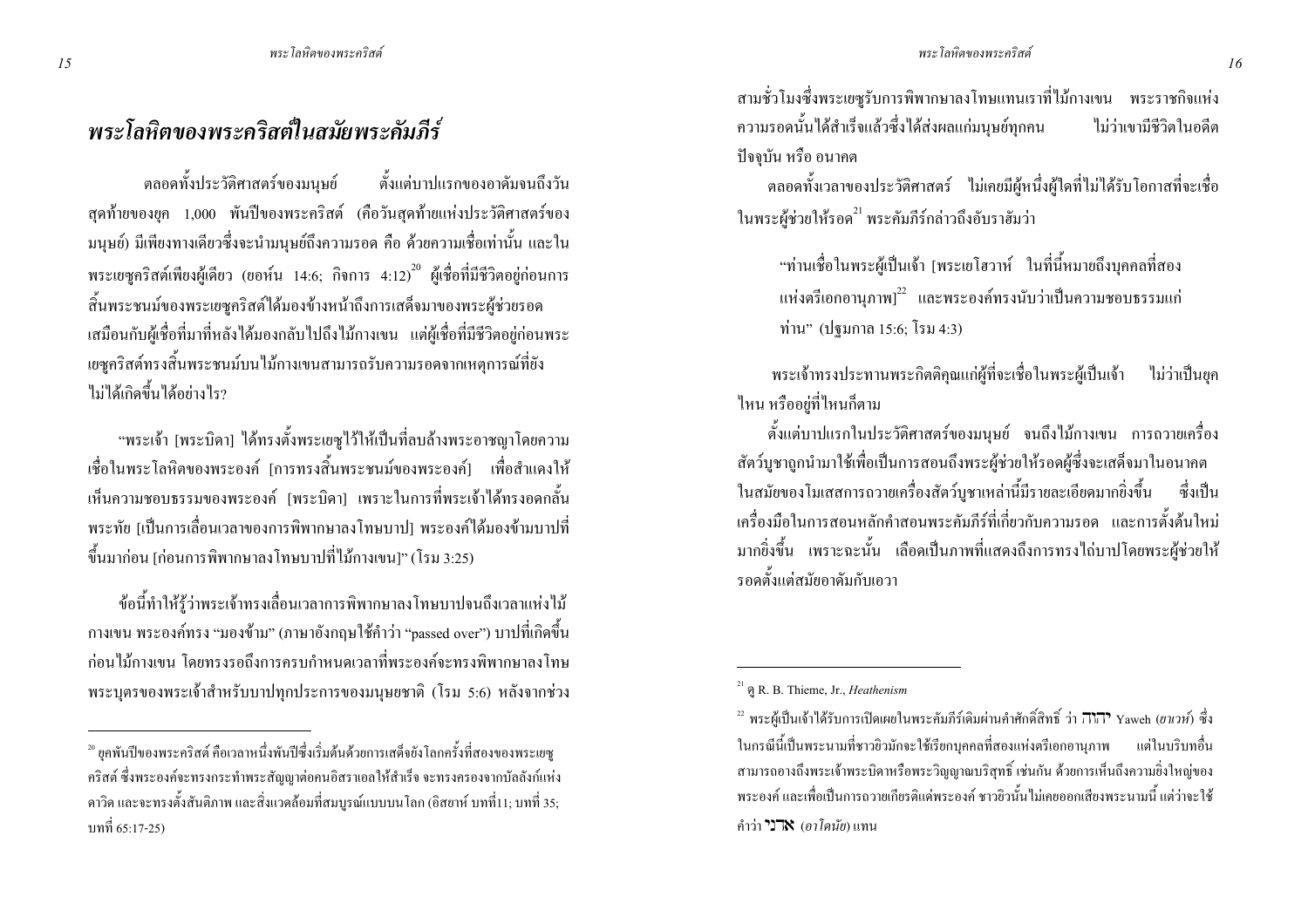## เครื่องสัตวบูชา

ี ก่อนที่พระคริสต์จะทรงสิ้นพระชนม์ฝ่ายวิณฌาณแทนเราบนไม้กางเขน พระ ้ เจ้าทรงตั้งพิธีการต่างๆ ไว้เพื่อเป็นการนมัสการและเป็นเครื่องมือในการสอน ตั้งแต่ ึการฆ่าสัตว์ตัวแรกหลังจากการกระทำบาปของอาดัม (ปฐมกาล 3:21) ซึ่งต่อด้วยการ ิถวายเครื่องสัตวบูชาภายในครอบครัวและอย่างเป็นการส่วนตัว (ปฐมกาล 4:4; 8:20; 22:1-14), การถวายเครื่องสัตวบชาด้วยปโรหิตเผ่าเถวี(เถวีนิติ บทที่ 1-5) และ การ ี ถวายพิเศษในวันเทศกาลบริสทธิ์ (เลวีนิติ บทที่23) ในสมัยพระคัมภีร์เดิม การที่มี ้เลือดใหลจากสัตว์ที่บชาเป็นภาพเล็งถึงพระผ้ช่วยให้รอดซึ่งจะเสด็จมาในอนากต<sup>23</sup> ้ชีวิตของสัตว์อย่ในเลือด การมีเลือดของสัตว์ซึ่งไม่มีตำหนิไหลออกมาในพิธีบชา จึง ้เป็นภาพที่เหมาะสมมากในการแสดงถึงการสละชีวิตหนึ่งแทนอีกชีวิตหนึ่ง ดำว่า "ชีวิตของเนื้อหนัง (*ซ่*อง*เน-พิช* ) อย่ในเลือด" (เลวีนิติ 17:10-14) หมายถึงชีวิต ี ของสัตว์ที่ถกนำมาถวายเป็นเครื่องบชา คำว่า *เน-พิช* ในภาษาฮีบร มี ี ความหมายว่า ชีวิต หรือ จิตใจ แต่ถ้าหากพูดถึงสัตว์ คำนี้จะต้องหมายถึง ชีวิต หาก

ี พดถึงมนุษย์ คำว่า เน-พิช หมายถึง *จิตใจ* หรือ *ชีวิตภายใน* (ปฐมกาล 2:7) <sup>24</sup> ดังนั้น ้เนื่องจากสัตว์ไม่มีจิตใจ แหล่งชีวิตของมันจึงต้องอยู่ในเลือด

 $^{24}$ จิตใจ คือพระฉายาของพระเจ้าซึ่งสำแคงอยู่ในมนุษย์ (ปฐมกาล 1:26-27 เปรียบกับ 2:7) ค.R. B. Thieme, Jr., The Origin of Human Life (1993), 3-7

ี สำหรับข้อมูลเพิ่มเติมของคำ *เน-พิช nepesh* ข้อแนะนำศึกษา Francis Brown, S.R. Driver, and Charles A. Briggs, A Hebrew and English Lexicon of the Old Testament (Oxford:Clarendon Press, 1951), หน้า 659, U Cassuto, A Commentary of the book of Genesis, แปลโดย Israel. Abrahams (Jerusalem: Magnes Press, The Hebrew University, 1961) 1:106; Vine, Vines Complete Expository Dictionary of Old and New Testament Words (Nashville: Thomas Nelson, Inc., 1985), หน้า 237-38

้ อย่างไรก็ตาม ศูนย์กลางชีวิตของมนุษย์อยู่ที่จิตใจซึ่งอยู่ในร่างกาย ถึงแม้มนุษย์ ้ จะตายเพราะขาดเลือด เขาได้ตายเพราะจิตใจได้ไปจากร่างกาย เนื่องจากร่างกายทน ี กับการขาดเลือดนั้นไม่ไหว เพราะฉะนั้น ชีวิตของมนุษย์ได้สิ้นลงเมื่อจิตใจถกแยก ้ ออกจากร่างกาย (ส่วนผู้เชื่อซึ่งได้รับวิญญาณของมนุษย์ในเวลาเชื่อในพระคริสต์ ์วิญญาณของเขาก็จะถกแยกออกจากร่างกายเป็นเวลาเดียวกัน)<sup>25</sup>

จิตใจ ซึ่งไม่มีสสาร (immaterial) ประกอบด้วย การคิด (mentality), เสรีภาพใน ิ การตัดสินใจ (volition), การสำนึกว่าตนมีชีวิต (self-consciousness) และการสำนึก ้ถึงความดีและความชั่ว (conscience) ทั้งหมดนี้ได้แสดงหน้าที่ของมันผ่านการกิดใน ิ สมอง<sup>26</sup> เมื่อสมองหยุดทำงานแล้ว นั่นหมายความว่าจิตใจไม่อยู่ในร่างกายแล้ว ้<br>เพราะฉะบั้น การวัดคลื่นไฟฟ้าใบสมอง (EEG) เป็นการวัดชีวิตหรือความตายที่ แท้จริง ไม่ใช่การวัดคลื่นไฟฟ้าในหัวใจ (EKG) บางครั้งหัวใจได้หยดทำงานสนิท แต่ ้จิตใจยังอยู่ในร่างกาย เมื่อแพทย์ได้กระตุ้นด้วยไฟฟ้า, ใช้การนวด หรือวิธีอื่นๆ ่ หัวใจกี้ยังทำงานต่อไปได้ แต่ในกรณีที่ EEG ได้แสดงว่าไม่มีไฟฟ้าเกลื่อนไหวใน ี่ สมอง นั่นเป็นการยืนยันว่าจิตใจได้ออกไปจากร่างกายแล้ว ถึงแม้หัวใจอาจจะยัง ทำงานอย่

้ ส่วนสัตว์นั้น ชีวิตของมันได้สิ้นลงเมื่อเลือดได้ใหลออกจากร่างกาย และอวัยวะ ิภายในร่างกายหยุดทำงาน ดังนั้น เลือดของแพะ, ลูกแกะ, นกพิราบ และ นกเขา ที่ถูก ี นำมาใช้ในการบูชา จึงเป็นชีวิตของสัตว์เหล่านั้น ซึ่งใหลออกจากร่างกายของมัน หลังจากถกเชือดคอแล้ว การเชือดคอมักจะทำให้เลือดพ่งออกมาในตอนแรก แล้วจะ

P.R. B. Thieme, Jr., Levitical Offerings (1973)

 $^{25}$  ในชีวิตของผู้เชื้อทกคนประกอบด้วยสามส่วน ได้แก่ ร่างกาย จิตใจ และวิณณาณของมนษย์ (1 เธสะโลนิกา 5:23; ฮีบรู 4:12) วิญญาณของมนุษย์ถูกสร้างขึ้นมาโดยพระเจ้าเพื่อที่ผู้เชื่อจะสามารถ ้ เข้าใจในความรู้ฝ่ายวิญญาณ (1 โครินธ์ 2:12) พระเจ้าทรงประทานวิญญาณมนุษย์แก่ผู้เชื่อในเวลา ที่เขาเชื่อในพระเยซคริสต์ ด R. B. Thieme, Jr., *The Barrier*, 8-10.

<sup>&</sup>lt;sup>26</sup> (a) R. B. Thieme, Jr., *The Plan of God* (1992), 5-7.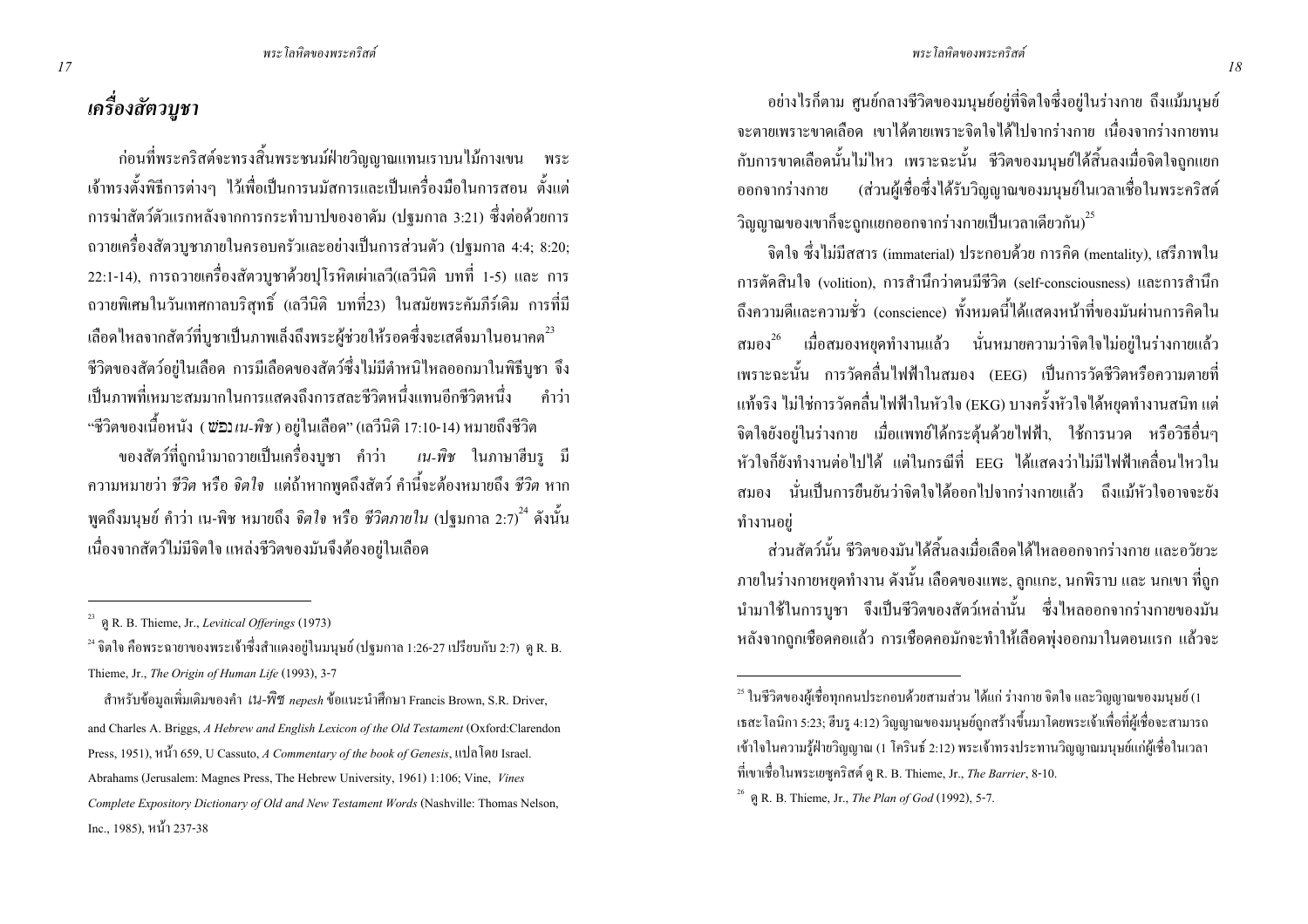ใหลออกมาน้อยลงๆจนกระทั่งหัวใจหยุดเต้น ซึ่งแสดงว่าสัตว์ตัวนั้นได้ตายแล้ว หลังจากบั้นคนทำพิธีได้เก็บเลือดเพื่อนำมาใช้ในพิธีกรรมอย่างละเอียด ซึ่งเป็นภาพ แสดงถึงพระราชกิจความรอดของพระคริสต์ พิธีกรรมเหล่านี้ ซึ่งรับการอธิบายจากผ้ ประกอบพิธีในเวลาทำ เป็นภาพที่สื่อถึงเหตุการณ์จริงซึ่งจะเกิดขึ้นที่ไม้กางเขน เลือด ของสัตว์เป็นสื่อการสอนที่เหมาะสมและสมบรณ์แบบที่สด

้ถึงคนที่เห็นพิธีกรรมไม่สามารถนึกภาพว่าการทรงพิพากษาจริงในอนาคตจะมา ในรูปแบบใหน แต่การตายของสัตว์เป็นภาพที่ติดตา! สัตว์บนแท่นบูชาเล็งถึงพระ ้ คริสต์บนไม้กางเขน การตายของสัตว์ได้เลิ้งถึงการตายฝ่ายวิณณาณของพระคริสต์ ซึ่งเป็นการเล็งถึงความจริงแห่งไม้กางเขน ้เครื่องสัตว์บชาเป็นเพียงแค่เงา

"กฎของโมเสสเป็นแค่เงาของสิ่งดีๆที่กำลังจะมาถึง มันไม่ใช่ของจริง ดังนั้นกฎของโมเสสที่สั่งให้คนต้องเอาเครื่องบูชาแบบเดิมๆมาถวาย ี พระเจ้าซ้ำแล้วซ้ำอีกในทุกๆปีนั้น ไม่มีวันทำให้คนที่มาเข้าเฝ้าพระ เจ้าสมบูรณ์แบบใด้" (ฮีบรุ 10:1)

ี การถวายเครื่องสัตวบชาเป็นส่วนหนึ่งในกฎบัญญัติของโมเสส ไม่ใช่วิธีการ ้ รอค ไม่มีใครได้รอดเพราะกระทำตามกฎบัญญัติ ไม่ว่าพูดถึงพระบัญญัติ 10 ประการ หรือ กฎสังคมและบ้านเมือง (คือ หลักธรรมที่พระเจ้าทรงสถาปนาไว้เพื่อสังคมที่ สงบสุข The Laws of Divine Establishment) หรือพิธีกรรมที่เกี่ยวกับความรอดและ ี่ชีวิตฝ่ายวิญญาณ<sup>27</sup> พิธีกรรมเหล่านี้ไม่ได้นำความรอดมาถึงผู้กระทำ แต่เป็นการ ิทบทวนซ้ำๆ (repetition) ซึ่งเตือนชาวยิวให้จำว่าเขาเป็นคนบาป และสอนเขาให้เห็น ึ คณค่าของพระผู้ช่วยให้รอด และการกระทำอันสมบรณ์แบบของพระองค์

ทำไมต้องมีการหลั่งเลือดด้วย? เหตุใฉนพระองค์ทรงตั้งพิธีกรรมที่สะเทือน ึ ขวัญเช่นนี้? คำตอบคือ พระองค์ต้องการให้มนุษย์สำนึกถึงค่าไถ่อันสูงส่งในการลบ ้ ล้างบาป ความโหดร้ายของพิธีการถวายบชาของปโรหิตเลวีถกสร้างขึ้นมาเพื่อให้คน ้เห็นได้ตกตะลึงและสำนึกถึงความชอบธรรมและความยติธรรมของพระเจ้าซึ่งไม่มี วับเปลี่ยบแปลง

ี ความชอบธรรมและความยติธรรมของพระเจ้าต้องใด้รับการพอพระทัย พระองค์ไม่สามารถประนีประนอมต่อพระลักษณะของพระองค์เอง ิทกอย่างที่ พระองค์ทรงกระทำจะต้องถูกต้อง และจะต้องตรงกับมาตรฐานของพระองค์เสมอ เนื่องจากบาปของมนุษย์ถือเป็นการกบฎต่อมาตรฐานของพระเจ้า ความชอบธรรม ของพระองค์จำเป็นจะต้องพิพากษาลงโทษบาปบั้น

่ การตายอย่างโหดเหี้ยมของสัตว์ซึ่งไม่ได้กระทำผิดใดๆได้ลบความร้สึก ้อ่อนใหวซึ่งผู้เชื้ออาจมีเมื่อระลึกถึงความรอด และให้เขาเห็นภาพจริงถึงมาตรฐานอัน ้สูงสุดของพระเจ้า การตายของสัตว์ทำให้ผู้เห็นต้องเข้าใจถึงค่าไถ่ที่ต้องจ่ายในการพอ พระทัยความชอบธรรมและความยุติธรรมของพระเจ้า พระเยซูคริสต์จะทรงไถ่ค่าจ้าง ี ความบาปซึ่งความยติธรรมของพระเจ้าทรงเรียกร้อง พระคริสต์จะทรงถกทรมานใน ฐานะเป็น "ลูกแกะของพระเจ้า ผู้ทรงรับความผิดบาปของโลกไปเสีย" (1ยอห์น 1:29)

#### ิการถวายผ่านปโรหิตเลวี

"จงพูดกับกนอิสราเอลและกล่าวแก่เขาว่า เมื่อกนใดในพวกท่านนำ ้ เครื่องบูชา (הָרֹבֵ*ן)* มาถวาย ( קָרָב ค*ารับ*) พระเยโฮวาห์ ให้นำ สัตว์เลี้ยงอันเป็นเครื่องบูชาของท่านมาจากฝูงวัวหรือฝูงแพะแกะ" (เลวีนิติ 1:2)

้ถึงแม้ว่าชาวยิวทุกคนสามารถเรียนรู้จากการที่ผู้อื่นจะนำเครื่องบูชามาทำพิธี แต่ ชาวขิวทุกคนนั้นมีความรับผิดชอบที่จะนำเครื่องบูชามาถวายเป็นการส่วนตัวเช่นกัน ี คำว่า 'นำมาถวาย' แปลมาจากคำกิริยาในภาษาฮีบรู คือ คำว่า *คารับ ซึ่*งมีความหมาย ว่า *เข้าใกล้* หรือ *เข้าถึง* ในข้อเดียวกันมีคำนามว่า *คาบัน (*เครื่องบชา) ซึ่งมาจากราก

 $\overline{P}$  R. B. Thieme, Jr., *The Divine Outline of History*, 32-34, 40, 61-63.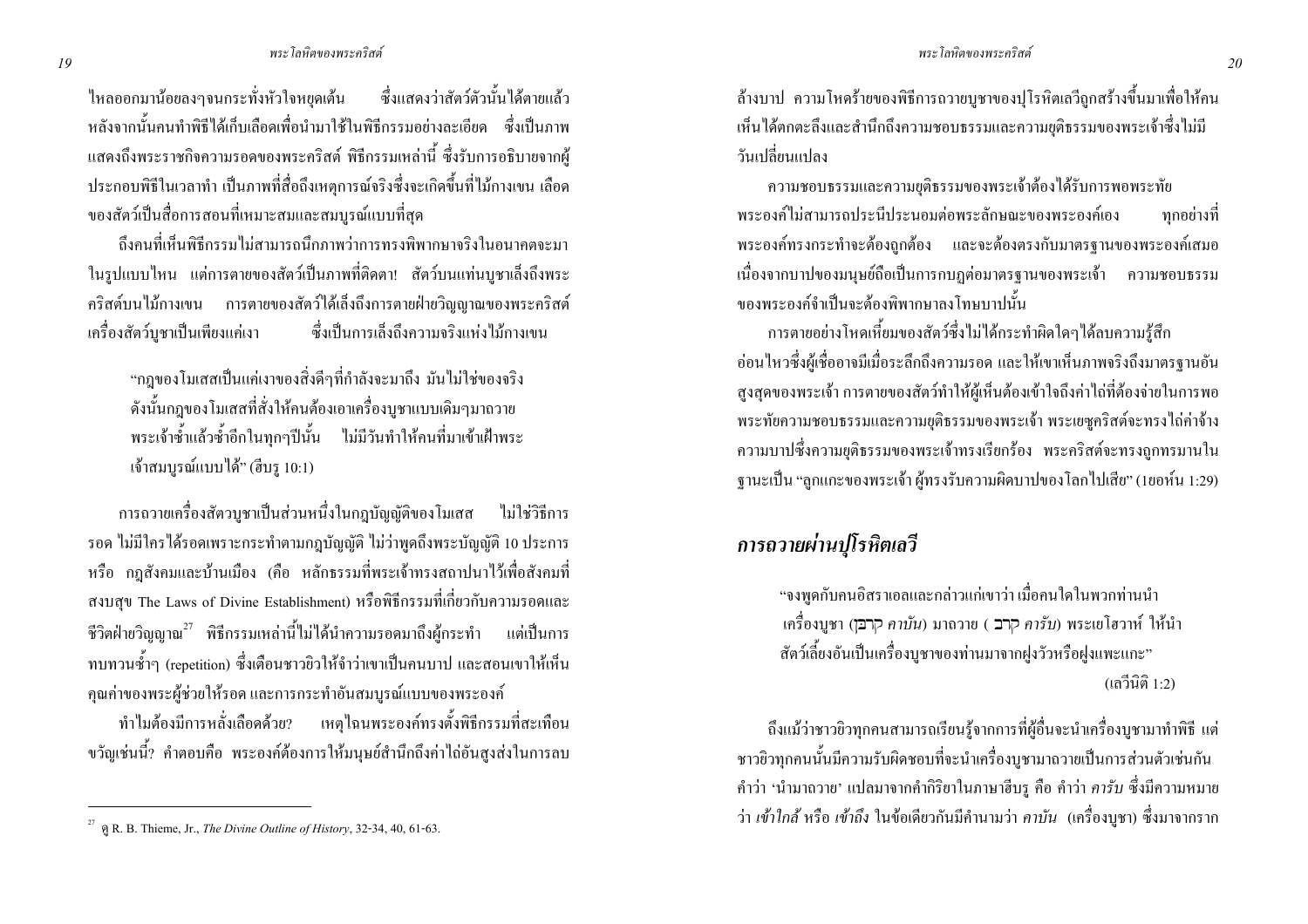ศัพท์อันเคียวกับคำกริยาว่า *คารับ* ในภาษากรีกมีคำว่า *คอบัน ซึ่*งเป็นคำทับศัพท์จาก *คาบัน* (มาระโก 7:11) ทั้ง *คาบัน* ในภาษาฮีบรู และ *คอบัน* ในภาษากรีก พูดถึงวิธีการ ที่จะเข้าใกล้พระเจ้า การถวายเครื่องบูชาทางพิธีกรรมของปุโรหิตเลวีได้แสดงถึงพระ ราชกิจของพ ี ซึ่งทรงโปรดให้หนทางแก่เราในการรับความรอดผ่านการ สิ้นพระชนม์ของพระเยซูคริสต์ (กิจการ 4:12)

ในการถวายเครื่องบูชาทั้ง 5 พิธีกรรมตามพิธีของปุโรหิตเลวีที่มีอยู่ในธรรม บัญญัติของโมเสส มี 4 จาก 5 พิธีกรรมซึ่งสั่งให้มีเลือดใหลออกจากเครื่องสัตว์บูชา (เลวีนิติ บทที่ 1-6) การถวายเครื่องบูชาไถ่บาป (sin offering : เลวีนิติ 4:2-25) และ การถวายเครื่องบูชาไถ่การละเมิด (trespass offering : เลวีนิติ 5:1-6:7) ได้แสดงถึง พระราชกิจของพระคริสต์ที่เกี่ยวกับการตั้งต้นใหม่ (rebound) หลังจากที่ผู้เชื่อได้ กระทำบาป (1 ขอห์น 1:7-10) ส่วนอีก 3 พิธีการที่เหลืออขู่นั้น ได้สอนหลักคำสอน พระคัมภีร์เกี่ยวกับความรอดอย่างเจาะจง "ได้แก่ การถวายเครื่องเผาบูชา (burnt offering เลวีนิติบทที่ 1) ซึ่งเน้นพระราชกิจของพระคริสต์ในการลบล้างบาปของเรา (propitiation); การถวายธัญญบูชา(พระคัมภีร์ภาษาอังกฤษบางฉบับใช้คำว่า gift ่ offering : เลวีนิติบทที่ 2) ได้สอนถึงเรื่องการลบล้างบาปเช่นเดียวกัน แต่การถวาย อย่างนี้โดยปราศจากเลือดได้แสดงถึงความสมบูรณ์แบบของความเป็นมนุษย์ของ พระเยซูกริสต์ นอกจากนั้น ยังมีการถวายสันดิบูชา (peace offering : เลวีนิติบทที่ 3) ซึ่งมีเลือดของสัตว์ใหลออกมา แต่การถวายแบบนี้ได้เน้นหลักคำสอนพระคัมภีร์แห่ง การกลับคืนดีกับพระเจ้า $^{28}\,$ 

| เครื่องบูชาที่ถูกนำมา          | ได้เล็งถึง                 |
|--------------------------------|----------------------------|
| การถวายเครื่องเผาบูชาด้วยไฟ    | ความรอด การลบล้างบาป       |
|                                | พระราชกิจของพระคริสต์      |
| การถวายธัญญูบูชา               | ้ความรอด การลบล้างบาป      |
| (ไม่มีเลือด)                   | ความเป็นมนุษย์ของพระคริสต์ |
| การถวายสันติบูชา               | การกลับคืนดีกับพระเจ้า     |
| การถวายเครื่องบูชาไถ่บาป       | การตั้งต้นใหม่             |
| การถวายเครื่องบูชาไถ่การละเมิด | การตั้งต้นใหม่             |

#### การถวายเครื่องบูชาของปุโรหิตเลวี

## การถวายเครื่องเผาบูชา

่ การถวายเครื่องเผาบชา แสดงถึงความรอดผ่านการมีเลือดไหลสามารถมาจาก สามแหล่งด้วยกัน ได้แก่ "ฝูงวัว" (เลวีนิติ 1:2-9) "ฝูงแพะแกะ" (เลวีนิติ 1:10-13) หรือ "นกเขา หรือ นกพิราบ" (เถวีนิติ 1:14-17) สัตว์แต่ละประเภทนั้นได้เล็งถึงแง่มุม ที่ต่างกันไปของการทรงไถ่บาป ในทุกกรณีสัตว์ที่ถูกนำมาถวายต้องเป็น "ตัวผู้ที่ไม่ มีตำหนิ" เหมือนกับพระเยซูกริสต์ (เลวีนิติ 1:3;10) เนื่องจากมีสัตว์หลายชนิดตามนี้ แม้คนที่ยากใร้ที่สุดยังสามารถถวายเครื่องบูชาแค่พระเจ้า เป็นการทรงจัดเตรียมที่ให้ เราเห็นถึงพระคุณของพระเจ้า

ชาวยิวซึ่งเชื่อในพระผู้ช่วยให้รอคใค้นำเครื่องเผาบูชามาถวายโคยเป็นการ ตัดสินใจจากความคิดเสรีที่จะทำ เพื่อเป็นการแสดงความเชื่อในพระผู้ช่วยให้รอด เขา ได้มองเห็นพระเมสสิยาห์ที่จะมาในอนาคต โดยเข้ ข้าใจว่าเลือดของสัตว์นั้นเป็น เพียงแต่ "เงาของสิ่งดีที่จะมาภายหน้า" อย่างไรก็ตาม พิธีถวายสัตว์บูชาไม่มี

<sup>28</sup> \$( R. B. Thieme, Jr., Levitical Offerings.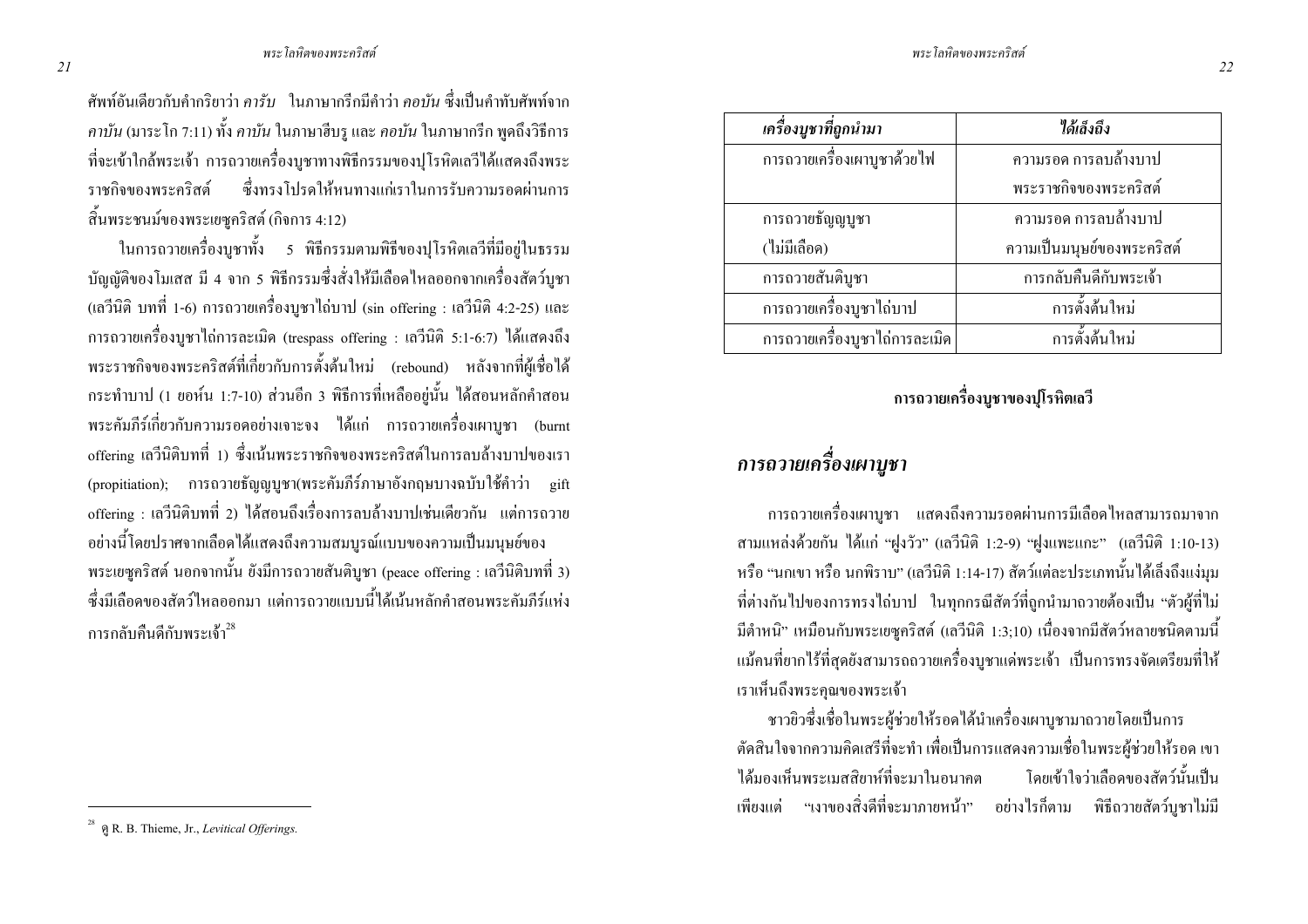่ ความหมายสำหรับผู้ที่ไม่เชื่อเพราะว่าการทำพิธีโดยปราศจากความจริงไม่มี ความหมาย

้ วัวที่เอามาจากฝูงวัวเป็นภาพเล็งถึงการรับใช้ของพระคริสต์ในอนาคตคือ "ผู้รับใช้ (ที่)ทรงถือกำเนิดในลักษณะของมนษย์" (ฟิลิปปี 2:7ข) วัวที่ปราศจากตำหนิได้เล็งถึง พระลักษณะอันสมบรณ์แบบของพระคริสต์และการที่พระองค์ทรงสละพระชนม์ทั้ง ที่ไม่มีตำหนิ ซึ่งเป็นการพอพระทัยพระบิดา (อิสยาห์ 53:9; มัทธิว 26:39, 42; ฮีบรู  $9:14; 10:1-14$ 

วัวที่หน่มและแข็งแรงจะถูกนำไปยังประตูพลับพลาชุมนุม หรือ (tent tabernacle of meeting) ผู้ที่นำเครื่องบูชามาใด้วางมือบนหัวของสัตว์ ซึ่งเป็น ี สัญลักษณ์ว่าสัตว์ได้รับบาปมาจากผู้นั้น เสมือนกับ "...ผู้ที่ไม่มีบาป ให้บาปเพราะ ้ เห็นแก่เรา เพื่อเราจะได้เป็นคนชอบธรรมของพระเจ้าทางพระองค์" (2 โครินธ์ 5:21)

"ให้เขาเอามือวางบนหัวสัตว์ซึ่งเป็นเครื่องเผาบชานั้น และเครื่องเผา ิ บูชานั้นจะเป็นที่ทรงโปรคปราน [עבה] *รัทซา*] เพื่อทำการลบล้าง [עכבר ิ คา-พาร์1 มลทินของผู้นั้น" (เลวีนิติ 1:4)

"จะเป็นที่ทรงโปรดปราน" มาจากคำกิริยา *รัทซา ซึ่*งในรปแบบภาษา niphal stem (นิพเฟล-สเท็ม) ของภาษาฮีบรูมีความหมายว่า "พระเจ้าจะทรงรับด้วยความ ี ส่วนคำว่า *คา-พาร์* นั้น มีความหมายว่า *ปกคลุม, กลบ หรือ ลบล้าง* บาปของ ขินดี" ี่ เรา ในรูปแบบ *เพียล* (ภาษาอังกฤษใช้คำว่า intensive)ได้เน้นความสำคัญของการ ิ กระทำนั้น คือความสำคัญในการที่พระคริสต์จะต้องสิ้นพระชนม์แทนเรา

หลังจากที่ถือว่าสัตว์ได้ "รับบาป" ของผู้นั้นแล้ว ผู้กระทำพิธีจะเชือดเส้นเลือด ใหญ่ที่คอของวัวด้วยมีดคม ซึ่งจะทำให้เลือดพุ่งออกมากระเด็นโดนทั้งผู้ที่นำวัวมา, ้ผู้กระทำพิธี, แท่นบูชา และพื้นบริเวณนั้น นี่เป็นภาพที่ติดตาซึ่งแสดงให้เห็นถึงคุณค่า ในการมีเครื่องบูชาเพื่อลบล้างบาป คือ คุณค่าในการที่พระคริสต์จะทรงตายบนไม้ ึกางเขนเพื่อลบล้างบาปของมนุษย์ เมื่อผู้เขียนพระธรรมฮีบรูได้เขียนว่า "ถ้าไม่มี โลหิตใหลออกแล้ว ก็จะไม่มีการอภัยบาปเลย" (ฮีบรู 9:22) ผู้เขียนหมายถึงเลือดจาก ี สัตว์ที่ต้องบชาตามกภบัณณัติของโมเสสซึ่งเล็งถึงการตายฝ่ายวิณณาณของพระเยซ คริสต์ (มัทธิว 26:28)

้พิธีถวายเครื่องบชานี้จะต่อด้วยการเผาวัว<sup>29</sup>

"และให้เขาถลกหนังเครื่องเผาบชานั้นออกเสีย แล้วตัดเป็นท่อนๆและ ิบตรชายของอาโรนผู้เป็นปโรหิตจะก่อไฟที่แท่น และเรียงฟืนบนไฟ และพวกปุโรหิต คือบุตรชายของอาโรน จะวางท่อนเนื้อ หัว และ ่ ใขมันสัตว์ตามลำดับไว้บนฟืนบนไฟที่แท่นบูชา แต่ให้เขาเอาน้ำล้าง เครื่องใบและขาสัตว์เสีย" (เลวีบิติ 1 6-9ก)

้มีวิธีการพิเศษในการจัดเครื่องในและขา ตอนแรก มันต้องถูกล้างด้วยน้ำจากขัน ทองสัมฤทธิ์ ซึ่งมีไว้เพื่อเป็นพิธีการชำระปโรหิตตามพระบัญชาว่า "ให้อาโรนและ ิบุตรชายของเขาใช้ล้างมือและเท้า" (อพยพ 30:19) เพราะว่าทุกคนที่ "ถือภาชนะของ พระผู้เป็นเจ้า" ต้องรับการชำระให้บริสุทธิ์ (อิสยาห์ 52:11; เอเฟซัส 5:18; 26; ฮีบรู 10:22) หมายถึงต้องมีสัมพันธภาพกับพระเจ้า นี่กือการสอนถึงความสำคัญในการ ี สารภาพบาป คือ การตั้งต้นใหม่กับพระเจ้าต้องมาก่อนการนมัสการพระองค์ทกครั้ง หลังจากการทำการชำระแล้ว ส่วนที่เหลือนั้นถกเผาไป

"แล้วปุโรหิตจึงเผาของทั้งหมดบนแท่นเป็นเครื่องเผาบูชา เป็นเครื่องบูชาด้วย ไฟ เป็นกลิ่นหอมที่พอพระทัยแด่พระเยโฮวาห์" (เลวีนิติ 1: 9ข)

<sup>&</sup>lt;sup>29</sup> og R. B. Thieme, Jr., *Levitical Offerings*. 12-23.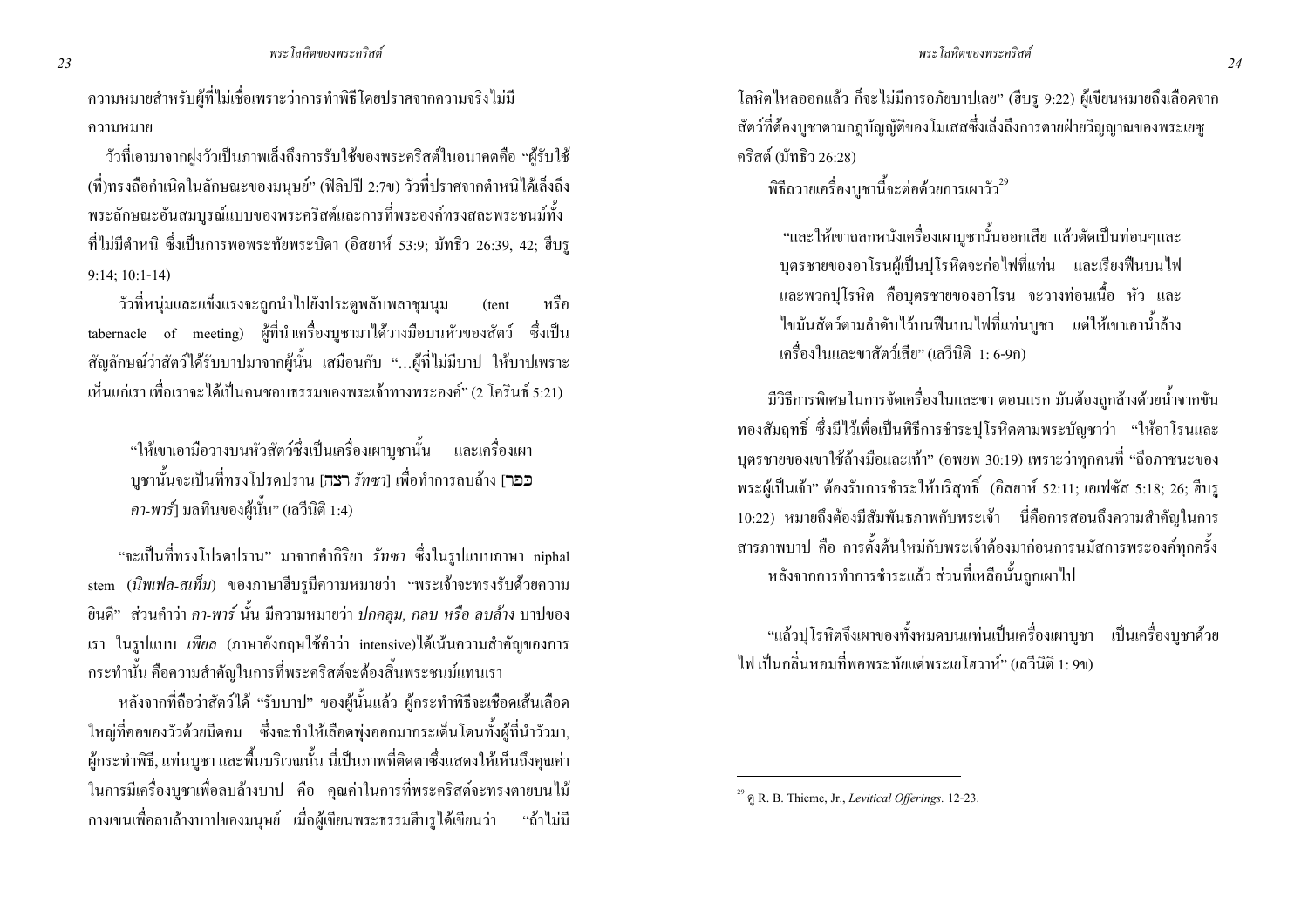ิการเผาเป็นภาพแสดงถึงการพิพากษาลงโทษบาปของเราในพระเยซูคริสต์ จาก ี การเผาแห่งการพิพากษาลงโทษ ควันที่ออกมาเป็น "กลิ่นหอม" แค่พระบิดา ซึ่งคำนี้ ให้เราทราบว่าพระเจ้าทรงพอพระทัยกับพระราชกิจของพระคริสต์

ี การถวายแกะและแพะได้สอนเรื่องความรอคเช่นเดียวกัน สัตว์ทกชนิดที่ชาวยิว ี ถวายแค่พระเจ้าตามธรรมบัญญัติได้ถูกถือว่ารับบาปของผู้ที่ถวายนั้น และถูกประหาร ี่ชีวิตเพื่อเป็นการแสดงถึงการสิ้นพระชนม์ของพระเยซคริสต์แทนเรา แกะและแพะ ใด้เน้นเรื่องที่พระคริสต์ทรงเป็นผู้เดียวที่มีคณสมบัติที่จะแบกบาปของเรา (เลวีนิติ 1:10: ยอห์น 1:29): ส่วนนกเขา มีนักศาสนศาสตร์บางคนได้ให้คำอธิบายว่า นกขาว ้เป็นสัญลักษณ์ถึงพระเยซูคริสต์ในฐานะเป็นพระเจ้าที่สมบูรณ์แบบ<sup>30</sup>และเป็นมนุษย์ ี่ที่สมบรณ์แบบ (Jesus Christ in hypostatic union) และนกพิราบได้เน้นการทรงเสด็จ ้ ขึ้นสวรรค์ของพระองค์หลังจากพระราชกิจในการทรงไถ่บาปเสร็จสมบรณ์แล้ว "

"โดยน้ำพระทัยนั้นเองที่เราทั้งหลายได้รับการทรงชำระให้บริสทธิ์ โดยการถวายพระกายของพระเยซคริสต์เพียงครั้งเดียวเท่านั้น ฝ่าย ปโรหิตทกคนก็ขืนปฏิบัติอย่ทกวันๆและนำเอาเครื่องบชาอย่าง ้เคียวกันมาถวายเนื่องๆ เครื่องบูชานั้นจะยกเอาความบาปไปเสีย ไม่ได้เลย ฝ่ายพระองค์นี้ ครั้นทรงถวายเครื่องบูชาเพราะความบาป เพียงหนเดียวซึ่งใช้ได้เป็นนิตย์ ก็เสด็จประทับเบื้องขวาพระหัตก์ ของพระเจ้า (ฮีบร 10:10-12)

ี การที่พระเยซูทรงรับตำแหน่งประทับเบื้องขวาพระหัตถ์ของพระเจ้าใด้พิสูจน์ ว่าพระราชกิจของพระองค์บบไม้กางเขบได้สำเร็จตามพระประสงค์ของพระเจ้า ด้วย ว่าพระบิดารับการพอพระทัยถึงชั่วนิรันดร์จากงานครั้งเดียวของพระคริสต์ ตำแหน่ง ี ของพระคริสต์นั้นเป็นการรับรองว่า ผู้เชื่อทกคนจะเป็นขึ้นจากความตายและมีชีวิต กับพระองค์ตลอดไปเป็นนิตย์ (ยอห์น 11:25)

พระเยซคริสต์ ทรงรับพระพิโรธที่พระเจ้าทรงมีต่อบาปของคณ, ผม และของ ิมนุษย์ทกคน ร่วมถึงชาวยิวทกคนที่เคยถวายเครื่องบชาให้แค่พระเจ้า โดยพระองค์ ้ต้องทรงทนทุกข์กับการทรมานที่เจ็บปวดที่สุดเท่าที่เคยเกิดขึ้นในประวัติศาสตร์ ในช่วงเวลา 3 ชั่วโมงสุดท้ายที่พระองค์ทรงอยู่บนไม้กางเขน ชาวยิวในสมัยพระ ้คัมภีร์เดิมใด้รู้จักภาพนี้ผ่านการเห็นความทรมานของสัตว์บูชาที่เสียเลือดไป และจาก ้ รายละเอียดในการทำพิธีกับเลือดจากสัตว์นั้น เป็นพิธีที่ถกตั้งขึ้นมาเพื่อไม่ให้เขาลืม หลักคำสุกบพระคัมกีร์เกี่ยวกับความรอด

### วันแห่งการลบล้างบาป

ินอกจากมีการถวายสิ่งของเป็นประจำวัน และเทศกาลปัสกา. เทศกาลขนมปัง ไร้เชื้อ, เทศกาลผลแรก, เทศกาลเพิ่นเทคอสต์, เทศกาลเสียงแตร, วันแห่งการลบล้าง ิ บาป และ เทศกาลพลับพลา (เลวีนิติบทที่ 23) แต่ละเทศกาลมีความหมายในการสอน หลักคำสอนพระคัมภีร์ แต่วันลบล้างบาปเป็นวันที่ผู้ร่วมต้องเอาจริงเอาจังที่สุด (เลวี นิติ 16; 23:26-32)

**רִם הַ כְפַרִים**) หรือ ขม – คิปเปอร์ มีความหมายว่า "วันปกคลุม" นี่คือวันเดียวในปีซึ่งมหาปุโรหิตสามารถเข้าไปในสถานที่บริสุทธิ์ภายในพลับพลา (หรือพระวิหาร ซึ่งถูกสร้างขึ้นมาแทนพลับพลาในภายหลัง) แม้เป็นวันลบล้างบาป แต่เขายังไม่สามารถเข้าไปจนกระทั่งเขาได้บชาวัวหน่มที่แท่นบชาทองสัมฤทธิ์เป็น ี การถวายสำหรับบาปส่วนตัว (เป็นการตั้งต้นใหม่) และครอบครัวของเขา เลือดจาก

P.R. B. Thieme, Jr., Christian Integrity (2002), 212-16; The Divine Outline of History, 37-39. <sup>31</sup> ผู้เชื่อทุกคนที่ตายไปก่อนที่พระเยซูคริสต์เสด็จขึ้นสวรรค์หลังจากที่เป็นขึ้นมาจากความตาย ใน เวลานั้นพวกเขาได้เข้าสู่สวรรค์พร้อมกับพระองค์ ในขณะนี้ผู้เชื่อในสมัยพระคัมภีร์เดิมนั้นอาศัย อยู่ในกายชั่วคราว แต่จะได้รับกายนิรันคร์เมื่อพระเยซูคริสต์จะเสด็จกลับมายังโลกเป็นครั้งที่สอง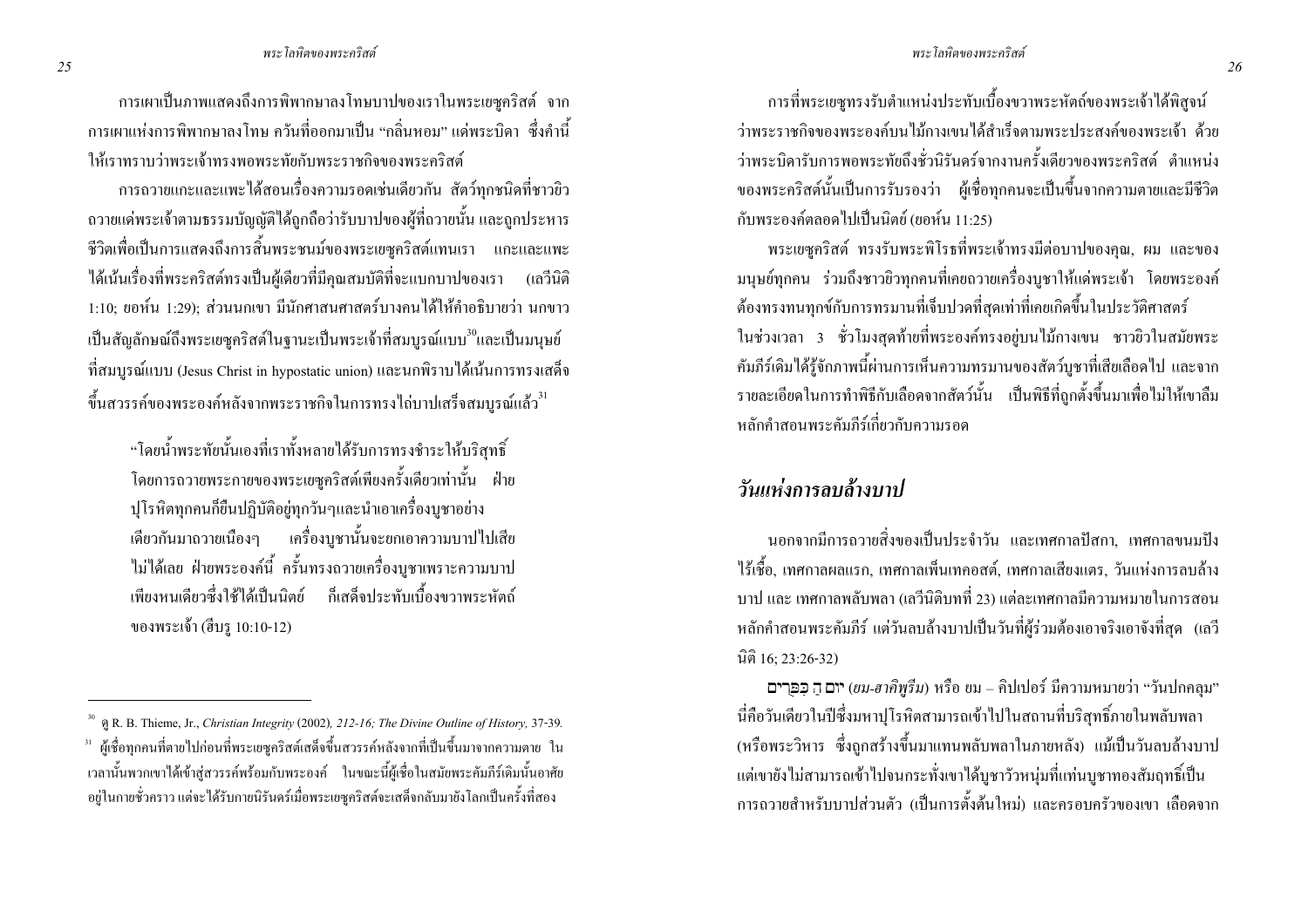#### พระโลหิตของพระคริสต์

้วัวนั้นถกเก็บไว้ในอ่าง แล้วปโรหิตจะนำเลือดนั้นถึงสถานบริสทธิ์ซึ่งอย่ด้านหลัง ม่านใหญ่ เมื่ออยู่ข้างในแล้ว เขาได้โปรยเลือดนั้นบนพระที่นั่งกรุณา (the mercy seat) ซึ่งอยู่เหนือหีบพันธสัญญา (the ark of the covenant) (เลวีนิติ 16:6-14) $^{32}$ 

"พระเจ้าได้ทรงตั้งพระเยซไว้ให้เป็นที่ลบล้างพระอาชฌา  $1$ ไ $\lambda$  $\alpha$  $\sigma$ T $\eta$  $\alpha$ lo $\vee$  ฮีลาสเตรีออน พระที่นั่งกรณา] โดยความเชื่อใน พระโลหิต (พระราชกิจ) ของพระองค์" (โรม 3:25ก)

ทั้งคำว่า "สีลาสเตรีออบ" ใบภาษากรีก ซึ่งหมายความว่า "ลบล้างบาป"(โรม 3:25) และ คำว่า **ภาอว** (คาพอเร็ท) ในภาษาฮีบรู (อพยพบทที่ 25; เลวีนิติ บทที่ 16) มี ้ ความหมายตรงว่า ฝาปิด หรือ ที่ปกคลุม ซึ่งพระคัมภีร์ใทยใช้คำว่า พระที่นั่งกรุณา ี คือส่วนที่อยู่บนหีบพันธสัญญา<sup>33</sup> หีบพันธสัญญาเป็นหีบไม้กระถินเทศหุ้มด้วยทอง และตั้งอยู่ในอภิสุทธิ์สถาน (Holy of Holies) คือ ชั้นข้างในแห่งพลับพลา ไม้กระถิน เทศนั้นได้เล็งถึงความเป็นมนษย์ของพระคริสต์ ทองเน้นความเป็นพระเจ้าของพระ รวมกันเป็นการแสดงถึงพระเยซคริสต์ในจานะเป็นพระเจ้าที่สมบรณ์แบบ คริสต์ และเป็นมนุษย์ที่สมบูรณ์แบบ (Jesus Christ in hypostatic union)

ในหีบนั้นมีโถทองคำใส่มานา. ไม้เท้าของอาโรนที่ออกช่อ และแผ่นศิลาพันธ ี สัญญา (ฮีบรู 9:4) สามสิ่งนี้ได้เล็งถึงการกระทำบาปของชนชาติอิสราเอล แผ่นศิลา พันธสัญญาได้ทำให้ระลึกถึงการที่ชนชาติอิสราเอลได้กบฎต่อธรรมบัญญัติของ ไม้เท้าของอาโรนที่ออกช่อนั้นแสดงถึงการ โมเสสและสิทธิอำนาจของพระเจ้า ปฏิเสธแผนการของพระเจ้าผ่านสิทธิอำนาจของปุโรหิตเผ่าเลวี และโถทองคำใส่มา นาเป็นการเตือนให้ระลึกถึงการที่มนุษย์ใค้ปฏิเสธการทรงจัดเตรียมอันสัตย์ซื่อของ พระเจ้า

พระที่นั่งกรณาได้ปกปิดสิ่งที่เล็งถึงการกระทำบาปที่อย่ในหีบพันธสัญญา ทั้ง ี สองด้านของฝาปิดมีรปสลักเครบที่ทำจากทองคำ เครบนั้นเปรียบได้กับพระสิริของ พระเจ้า โดยเฉพาะความชอบธรรม และความยุติธรรมของพระองค์ ซึ่งมองลงไปที่ ้ บาปของมนุษย์ (คือโถทองคำใส่มานา, ไม้เท้าของอาโรน และแผ่นศิลาพันธสัญญา) และได้ทรงพิพากษาบาปของเรานั้น ในวันแห่งการลบล้างบาป ซึ่งมีปีละครั้งเดียว ้ เท่านั้น จะมีเลือดของวัวหนุ่ม (สำหรับปุโรหิตและครอบครัวของเขา) และเลือดของ ี แพะตัวผู้ (สำหรับชนชาติอิสราเอล และ มนุษยชาติ) ถูกโปรยไว้บนพระที่นั่งกรุณา ้เพื่อแสดงถึงการลบล้างบาป เมื่อความชอบธรรม และความยติธรรมของพระเจ้าทรง ิทอดพระเนตรลงไปถึงพระที่นั่งกรุณา ก็จะไม่ทรงทอดพระเนตรบาปของมนุษย์ซึ่ง แสดงด้วยสิ่งที่เล็งถึงบาปที่อยู่ข้างในหีบ แต่ทรงทอดพระเนตรถึงเลือดของสัตว์บูชา ซึ่งเปรียบได้กับการลบล้างบาปโดยพระเยซคริสต์ พิธีกรรมนี้จึงแสดงถึงการพอ พระทัยความชอบธรรมและความยุติธรรมของพระเจ้า

้ อภิสทธิ์สถานเปรียบเสมือนห้องพระบัลลังก์ของพระเจ้า มหาปโรหิตสามารถ ้ เข้าไปในสถานบริสทธิ์เพราะเลือดของสัตว์บชาฉันใด ผู้เชื้อในพระคริสต์สามารถ ้เข้าถึงห้องพระบัลลังก์ของพระเจ้าหลังจากพระคริสต์ได้ทรงตายแทบเราบนไม้ ี กางเขนฉันนั้น เมื่อพระเยซุทรงรับการพิพากษาลงโทษเพราะบาปเราแล้ว ม่านใน ้ พระวิหารซึ่งกั้นทางเข้าไปในอภิสุทธิ์สถานได้ขาดไปเป็นสองท่อนตั้งแต่บนตลอด ้ล่าง (มัทธิว 27:51; มาระ โก 15:38; ลูกา 23:45) การที่ม่าน ได้ขาด ไปนั้นเป็นการแสดง ว่าการทรงสิ้นพระชนม์ของพระคริสต์ทรงทำลายกำแพงบาปที่มีระหว่างพระเจ้ากับ มนุษย์

"ใม่ใช่โคยเลือดของแพะและเลือดของลูกวัว คือ เครื่องสัตวบูชา สำหรับวันแห่งการลบล้างบาป แต่โดยพระโลหิตของพระองค์เอง พระองค์ [ความเป็นมนุษย์ของพระเยซูคริสต์] เสด็จเข้าไปในที่บริสุทธิ์ ้ เห้องบัลลังก์ของพระบิดา1 เป็นครั้งเดียวและทรงสำเร็จการไถ่บาปชั่ว นิรันคร์แก่เรา (ฮีบร 9:12)

<sup>&</sup>lt;sup>32</sup> ดู R. B. Thieme, Jr., Levitical Offerings, 66-77

<sup>&</sup>lt;sup>33</sup> @ Vine, *Vines Complete Expository Dictionary of Old and New Testament Words*, 10, 405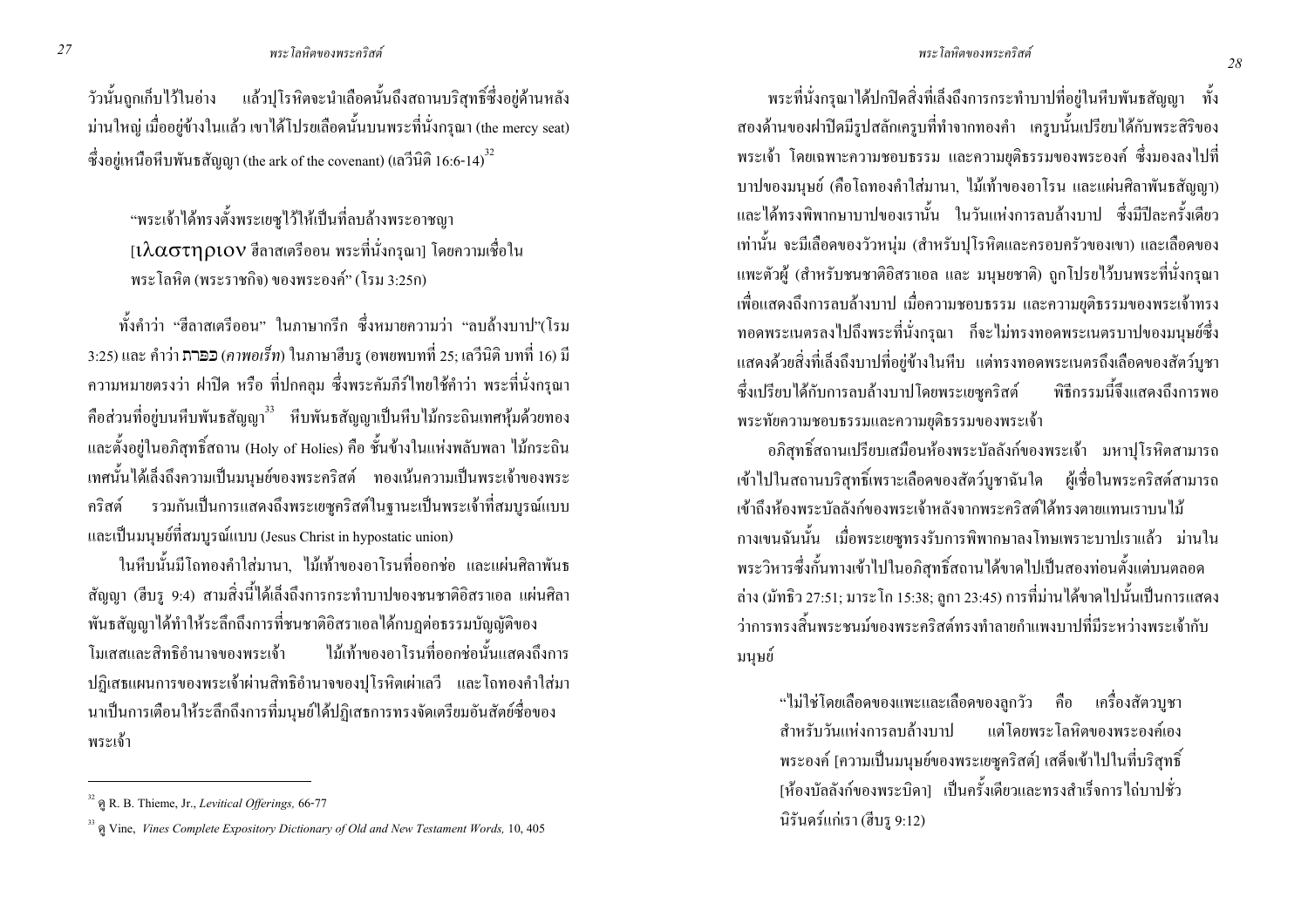ในเวลาที่พระเยซูคริสต์ทรงอยู่บนโลก พระองค์ไม่ได้เข้าไปในอภิสุทธิ์สถาน แม้แต่ครั้งเดียว แต่เมื่อพระองค์เสด็จขึ้นสวรรค์ พระองค์ทรงเข้าถึงอภิสุทธิ์สถานที่ แท้จริง คือห้องบัลลังก์ของพระเจ้า (ฮีบรู 9:24) เมื่อปุโรหิตเผ่าเลวีได้เข้าถึงสถาน บริสุทธิ์ในพลับพลา เขาจำเป็นต้องถวายเครื่องบูชาสำหรับตนเองและครอบครัวก่อน อย่างใรก็ตาม พระเยซูกริสต์ ผู้ซึ่งเป็นมหาปุโรหิตของเราไม่ได้นำสัตว์บูชาถวายเพื่อ พระองค์ แต่พระองค์เองทรงนำเสนอพระองค์เองเพื่อไถ่บาปของมนุษยชาติ พระองค์ เสด็จเข้าสวรรค์และประทับที่เบื้องขวาพระหัตถ์ของพระเจ้า

พิธีกรรมที่คุ้นเคยและที่ติดตาซึ่งเป็นวิธีการสอนเรื่องความรอดและการตั้งต้น ใหม่ในสมัยพระคัมภีร์เคิมใด้บรรลุจุดประสงค์โคยการทรงสิ้นพระชนม์ของพระ คริสต์ แต่เมื่อเรื่องจริงได้สำเร็จแล้ว ก็ไม่จำเป็นที่จะทำพิธีกรรมนั้นอีกต่อไป การ ถวายสัตว์บูชาไม่มีความหมายหลังจากพระคริสต์ทรงไถ่บาปของเราที่ไม้กางเขน

อย่างไรก็ตาม ราวๆ ปี ค.ศ. 60 ผู้เชื่อชาวยิวในกรุงเยรูซาเล็มถูกตำหนิที่เขายังนำ สัตว์บูชามาถวายที่พระวิหาร การถวายนั้นเป็นการ "ตรึงพระบุตรของพระเจ้าอีก และ ใด้ทำให้พระองค์ขายหน้าต่อธารกำนัล" (ฮีบรู 6:6) เนื่องจากว่าพระคริสต์ทรงเสด็จ ขึ้นสวรรค์แล้ว นั่นถือว่าเป็นการหมิ่นประมาทพระองค์ที่ชาวยิวยังเลือกสัตว์ซึ่งตาย แล้วแทนพระบุตรของพระเจ้าผู้ทรงพระชนม์อยู่ การถวายสัตว์บูชาหรือพืชผลใม่มี บทบาทใคๆ ในแผนการของพระเจ้า จนกว่าจะถึงยุคพันปีของพระคริสต์ (the Millennium) (เอเสเกียล 39:17,19; 40:42; 44:11) หลังจากนั้น โดยมีพระคริสต์ทรง อยู่บนโลก การถวายบูชาจะเป็นสิ่งที่ทำให้ระลึกถึงไม้กางเขน และถวายเกียรติแค่ผู้ ทรงเป็นกษัตริย์เหนือกษัตริย์ และจอมเจ้านาย และเป็นการระลึกถึงพระราชกิจอัน เลิศประเสริฐของพระองค์

### การตายสองประเภทของพระคริสต์

พระเยซูคริสต์ ทรงสิ้นพระชนม์ทั้งสองครั้งบนไม้กางเขน คือ พระองค์ทรงตาย ฝ่ายวิญญาณโดยถูกแยกออกจากพระบิดา และทรงตายฝ่ายร่างกายโดยจิตใจ (soul) และวิญญาณมนุษย์ (human spirit)ของพระองค์ทรงไปจากร่างกายของพระองค์ การ ตายสองประเภทของพระคริสต์รับการรับรองจากพระคัมภีร์หลายข้อ เช่น ในอิสยาห์ 53:9ก เราได้พบคำว่า *มา-เวท* ซึ่งเป็นคำพหูพจน์ และมีความหมายว่า การตาย [มากกว่าครั้งเดียว ภาษาอังกฤษควรแปลว่า deaths]

"และเขาจัดหลุมศพของท่านไว้กับคนชั่ว ในความตาย [*มา-เวท ซึ่*งเป็น คำพหูพจน์] ของท่านเขาจัดไว้กับเศรษฐี" (อิสยาห์ 53:9ก)

การตายสองครั้งของพระคริสต์กี่รับการรับรองในพระคัมกีร์ใหม่ เช่นกัน

"เพราะว่าถ้าขณะที่เรายังเป็นศัตรู เราได้กลับกืนดีกับพระเจ้าโดยที่ พระบุตรของพระองค์สิ้นพระชนม์ [θανατος ธ*านะทอส* ซึ่ง ่ หมายถึง การตายฝ่ายวิญญาณ] ซึ่งกว่านั้นอีกเมื่อเรากลับคืนคีแล้ว เรา ก็จะรอคโคยพระชนม์ชีพของพระองค์แน่" (โรม 5:10)

ข้อนี้ให้เราเห็นความสัมพันธ์ระหว่างการกลับคืนดีกับพระเจ้า (reconciliation) และคำว่า *ธานะทอส ซึ่ง*แปลว่า "ความตาย" พระราชกิจในการให้เรากลับคืนดีกับ พระเจ้านั้น ได้สำเร็จ*ก่อน*ที่พระเยซูทรงตายฝ่ายร่างกาย เพราะฉะนั้น คำว่า *ธานะทอส* จำเป็นต้องหมายถึงการตายฝ่ายวิญญาณ ถึงแม้คำว่า *ธานะทอส* สามารถหมายถึง การ ตายฝ่ายร่างกาย หรือ ฝ่ายวิญญาณก็ได้ แต่ทุกครั้งที่ใช้พูดถึงพระเยซูคริสต์ในพระ คัมภีร์ใหม่ *ธานะทอส* มีความหมายว่า *การตายฝ่ายวิญญาณของพระองค์* ในโคโลสี 1:22 คำว่า *ธานะทอส* ได้ใช้ถู่กับคำว่า *กลับคืนดีกับพระเจ้า* และเป็นการพูดถึงการ ตายฝ่ายวิญญาณของพระคริสต์เช่นเดียวกัน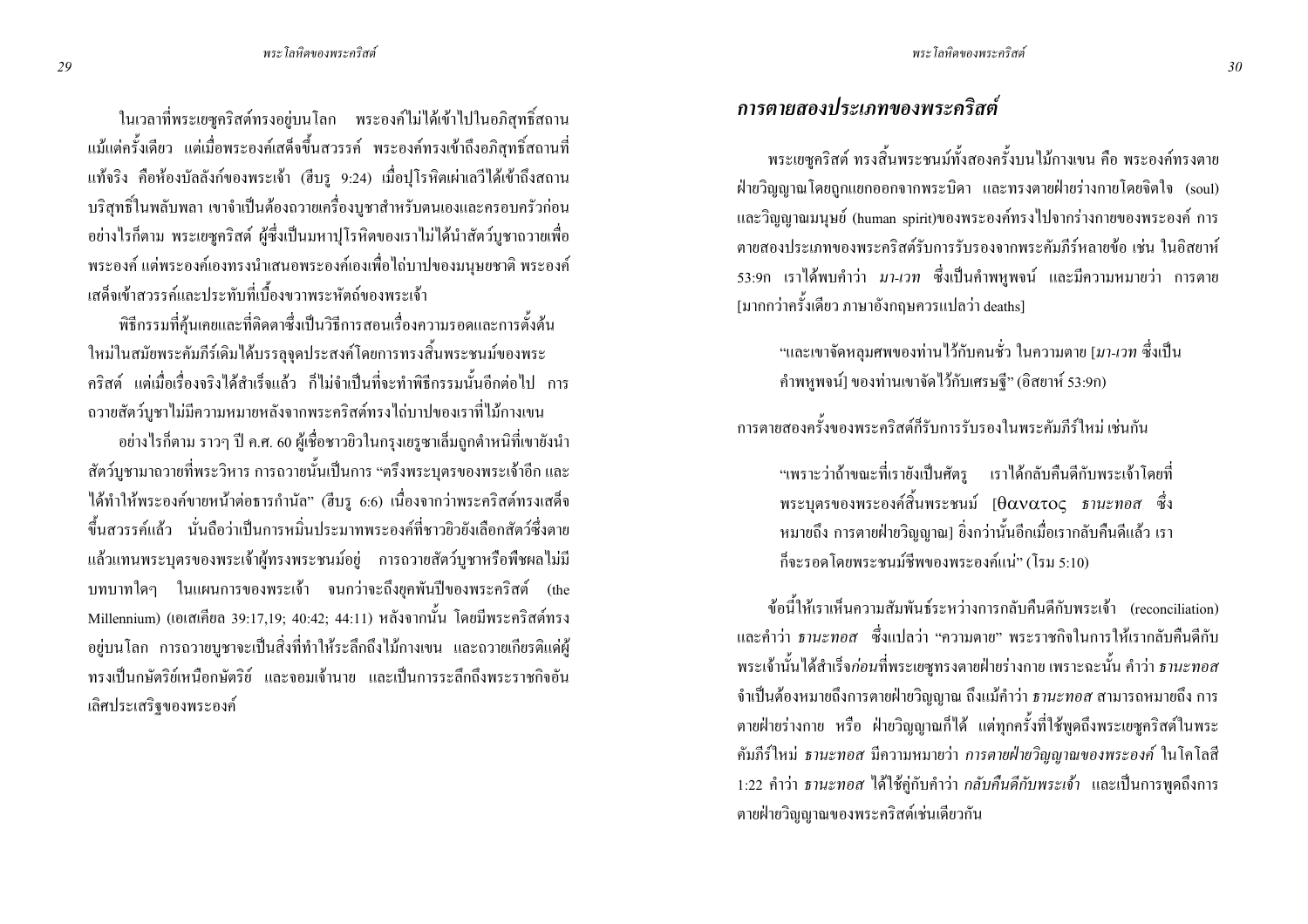"พระองค์ทรงโปรดให้ท่านคืนดีกับพระองค์ในพระกายเนื้อหนังของ พระองค์โคยการตาย [ฝ่ายวิญญาณ คือ การที่พระองค์ถูกแยกออกจาก พระบิดาในเวลาที่พระบิดาทรงพิพากษาลงโทษพระบุตรเพราะบาป ของเรา] ของพระองค์ เพื่อท่านจะอยู่ต่อหน้าพระพักตร์พระองค์ อย่าง เป็นผู้บริสุทธิ์ ไร้ตำหนิและไร้ข้อกล่าวหา" (โคโลสี 1:21ข-22)

อย่างไรก็ตาม หากพูดถึงการตายฝ่ายร่างกายของพระองค์ พระคัมภีร์ใช้อีกคำ หนึ่งซึ่งปรากฏอยู่ใน โรม 1:4

"แต่ฝ่ายพระวิญญาณแห่งความบริสุทธิ์นั้นบ่งไว้ด้วยฤทธานุภาพ คือ โดยการเป็นขึ้นมาจากความตาย [νεκρος *เนคครอส*] ว่า เป็นพระ บุตรของพระเจ้า" (โรม 1:4)

ในทุกครั้งที่พระคัมภีร์พูดถึง "การเป็นขึ้นมาจากความตาย" ผู้เขียนใช้คำว่า νεκρος ซึ่งต้องหมายถึงการตายฝ่ายร่างกายเสมอ เพราะฉะนั้น เมื่อเราได้อ่านว่า พระคริสต์ 'ทรงเป็นขึ้นมาจากความตาย (vɛкρoς) อย่างในโรม 1:4 นั่นหมายถึง การตายฝ่ายร่างกายของพระองค์ ผู้เชื่อในพระคริสต์จึงมั่นใจได้ว่าเขาจะมีชัยชนะ เหนือความตาย เพราะพระสัญญาว่าเราจะเป็นขึ้นจากความตายร่วมกันกับพระองค์

"จงถวายสรรเสริญแค่พระเจ้าพระบิดาแห่งพระเยซูคริสต์องค์พระผู้ เป็นเจ้าของเรา ผู้ใค้ทรงพระมหากรุณาแก่เรา ทรงโปรคให้เราบังเกิด ใหม่ เข้าสู่ความมั่นใจอันมีชีวิตอยู่ โดยการคืนพระชนม์จากความตาย ของพระเยซูคริสต์" (1 เปโตร 1:3)

การแขกความหมายของการตายฝ่ายวิญญาณ และการตายฝ่ายร่างกายเป็นสิ่งที่ สำคัญมาก อย่างไรก็ตาม ถึงแม้ว่าการตายฝ่ายร่างกายของพระองค์มีความหมาย และ

สำคัญมากในแผนการของพระเจ้า แต่การตายฝ่ายร่างกายของพระองค์ไม่ได้นำความ รอดมาถึงเรา เราสามารถเข้าใจความแตกต่างระว่างการตายสองครั้งของพระคริสต์ใด้ อย่างชัดเจนจากการศึกษาเหตุการณ์ที่เกิดขึ้นที่ไม้กางเขน ตามลำดับเวลา<sup>34</sup>

### การตายฝ่ายวิญญาณบนไม้กางเขน

พระผู้เป็นเจ้าของเราทรงถูกตรึงอยู่บนไม้กางเขนเป็นเวลาประมาณ 6 ชั่วโมง ตั้งแต่ 9 นาฬิกา จนถึงประมาน 15 นาฬิกา พระองค์ทรงมีชีวิตฝ่ายร่างกายตลอดเวลา แต่ระหว่างช่วงเวลา 3 ชั่วโมงตั้งแต่เที่ยงวันพระองค์ทรงตายฝ่ายวิญญาณโดย พระองค์ทรงแบกบาปทุกประการของมนุษยชาติแล้วรับการพิพากษาลงโทษโดยพระ บิดา (มาระ โก 15:33-34; 1 เปโตร 2:24)

ในขณะที่พระองค์ทรงใถ่ค่าจ้างบาปแทนเรา พระองค์ทรงเผยถึงการตายฝ่าย วิญญาณของพระองค์โดยร้องว่า "พระเจ้าของข้าพระองค์ พระเจ้าของข้าพระองค์ ใฉนพระองค์ทรงทอดทิ้งข้าพระองค์เสีย" (มัทธิว 27:46; มาระโก 15:34; สดุดี 22:1) พระบิดาทรงกระทำอย่างนี้เพราะเหตุดังนี้ว่า

"เพราะว่าพระเจ้าใด้ทรงกระทำพระองค์ผู้ทรงไม่มีบาป ให้เป็นความ บาปแทนเรา" (2 โครินธ์ 5:21ก)

เนื่องจากพระบิดาไม่สามารถแตะต้องกับความบาป พระองค์จึงต้องทรงแยก พระองค์เองจากความเป็นมนุษย์ของพระเยซูคริสต์ในเวลาที่พระองค์ทรงแบกบาป ของเราเพื่อถูกการพิพากษาลงโทษ

 $34$  & R. B. Thieme, Jr., King of Kings and Lord of Lords (1974), 31-40.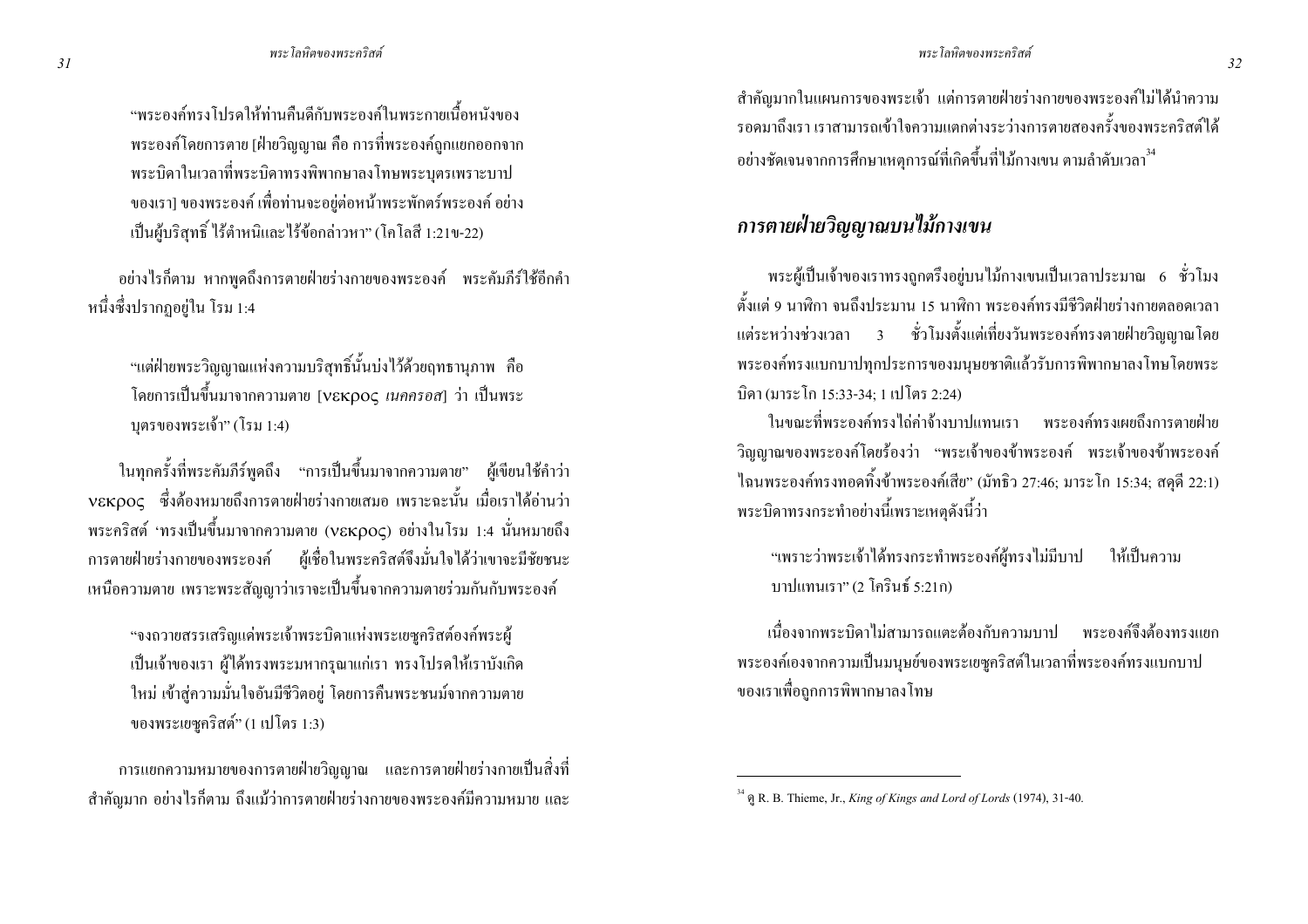หลังจากการพิพากษาลงโทษนั้นเสร็จสิ้นแล้ว พระคริสต์ทรงร้องลั่บว่า τετελεσται (เท็ททะเล็ส-ไท) "สำเร็จแล้ว!" ด้วยว่าคำนี้เขียนในรูปแบบไวยากรณ์ ิกาลสมบูรณ์ (perfect tense) ซึ่งมีความหมายว่า "จบสิ้น (คือจบสิ้นในอดีตและส่งผล ต่อเบื่องช้าบิรับดร์) แล้ว!" ผลบิรับดร์บั้บคืออะไร? คือ พระราชกิจใบการบอบความ รอดให้แก่เรา!

"เมื่อพระเยซูจึงทรงรับน้ำองุ่นเปรี้ยวแล้ว พระองค์ตรัสว่า "สำเร็จ แล้ว" [หมายถึงพระราชกิจในการมอบความรอดให้แก่เรา] แล้วทรง ้ก้มพระเศียรลง ปล่อยพระวิญญาณออกไป [เป็นการตายฝ่ายร่างกาย ของพระองค์1" (ยอห์น 19:30)

พระผู้เป็นเจ้าของเราทรงร้องว่า "สำเร็จแล้ว" เพื่อให้เราทราบว่าพระราชกิจของ ี พระองค์ทรงเสร็จสิ้นแล้ว ขอสังเกตว่าพระองค์ทรงตรัสคำนี้*ก่อน* ที่พระองค์ทรงตาย ้ฝ่ายร่างกาย เนื่องจากว่าพระองค์ยังมีชีวิตฝ่ายร่างกายอย่หลังจากที่พระราชกิจของ ่ พระองค์ทรงสำเร็จแล้ว นั่นหมายความว่าการตายฝ่ายร่างกายของพระองค์ไม่ได้เป็น ้ค่าใถ่บาป เราจึงสรุปใด้ว่า เป็นการตายฝ่ายวิญญาณของพระองค์คือการถูกแยกออก ิ จากพระบิดาซึ่งนำความรอดมาถึงเรา ไม่ใช่การตายฝ่ายร่างกายของพระเยซูคริสต์

### ิการตายฝ่ายร่างกายของพระองค์

พระเยซูคริสต์ยังมีชีวิตฝ่ายร่างกายอยู่หลังจากพระราชกิจแห่งการความรอดได้ เสร็จสิ้นแล้ว (ยอห์น 19:30) แต่หลังจากพันธกิจแห่งความรอด ได้สำเร็จแล้ว ี พระองค์ทรงสิ้นพระชนม์ฝ่ายร่างกายด้วยสง่าราศีและอย่างสมเกียรติถึงที่สุด พระเยซู ้คริสต์ ทรงควบคุมร่างกายและความคิดของพระองค์อย่างสมบูรณ์แบบ ถึงแม้ว่า ี พระองค์ทรงถูกทรมานทั้งฝ่ายร่างกาย และทั้งจิตใจที่ได้ถูกแยกออกจากพระบิดาใน . 3 ชั่วโมงนั้น แต่พระองค์ไม่ได้หวาดหวั่น หรือมีความคิดขมขื่นหรือเสียดาย การตาย

ฝ่ายร่างกายของพระองค์ได้สมเกียรติกับการทรงเป็นพระบุตรของพระเจ้า และการ ทรงได้รับการชัยชนะครั้งสำคัญในสงครามระหว่างพระเจ้ากับซาตาน

้ด้วยการออกเสียงดัง พระองค์ทรงแถลงถึงบรดกแห่งชีวิตบิรับดร์ แล้วทรงตาย ฝ่ายร่างกายตามการตัดสินใจของพระองค์เอง (by his own volition) ไม่มีใครเอาชีวิต ี ของพระองค์ไป และพระองค์ไม่ทรงสิ้นพระชนม์เพราะขาดเลือดในร่างกาย ด้วยว่า ี พระราชกิจของพระองค์ทรงเสร็จสมบรณ์แล้ว และ ตามแผนการของพระเจ้า จิตใจ ่ และวิญญาณมนุษย์ของพระเยซูคริสต์ใด้เสด็จไปจากร่างกายของพระองค์ตามใจ ิสมัคร เสมือนกับการทรงบังเกิดและการตายฝ่ายวิญญาณของพระองค์ การตายฝ่าย ร่างกายของพระองค์ก็เป็นเอกลักษณ์เฉพาะพระองค์ พระเยซูคริสต์เป็นผู้เดียวที่ได้มี สิทธิอำนาจที่จะสละชีวิตโดยพระองค์เอง

"เพราะเราสละชีวิตของเรา เพื่อจะรับชีวิตนั้นคืนมาอีก ไม่มีฝ้ใดชิง ้ชีวิตใปจากเราได้ แต่เราสละชีวิตด้วยใจสมัครของเราเอง เรามีสิทธิที่ จะสละชีวิตนั้น และมีสิทธิที่จะรับคืนอีก" (ยอห์น 10:17ข-18ก)

ี พระคริสต์ทรงตายฝ่ายร่างกายตามที่พระองค์ทรงทำนายไว้ และตามพระทัย ของพระองค์

้มัทธิวได้บันทึกข้อความที่พระคริสต์ทรงร้องคำแถลงสดท้ายก่อนที่พระองค์ ทรงปล่อยจิตใจและวิณฌาณของพระองค์ให้ไปจากพระกายของพระองค์

"ฝ่ายพระเยซู เมื่อพระองค์ร้องเสียงดังอีกครั้งหนึ่ง ก็ทรงปล่อยวิญญาณ ของพระองค์ไป" (มัทธิว 27:50)

้ถึงแม้ว่ามัทธิวไม่ได้บอกว่าพระคริสต์ทรงตรัสอย่างไร แต่ในข้อนี้เขาได้เน้นถึง ้ความแข็งแกร่งและความสามารถที่พระองค์มีในการทรงควบคุมร่างกายของพระองค์ ้มาระโกกีพูดถึงเหตุการณ์นี้ด้วยมุมมองอีกแง่หนึ่ง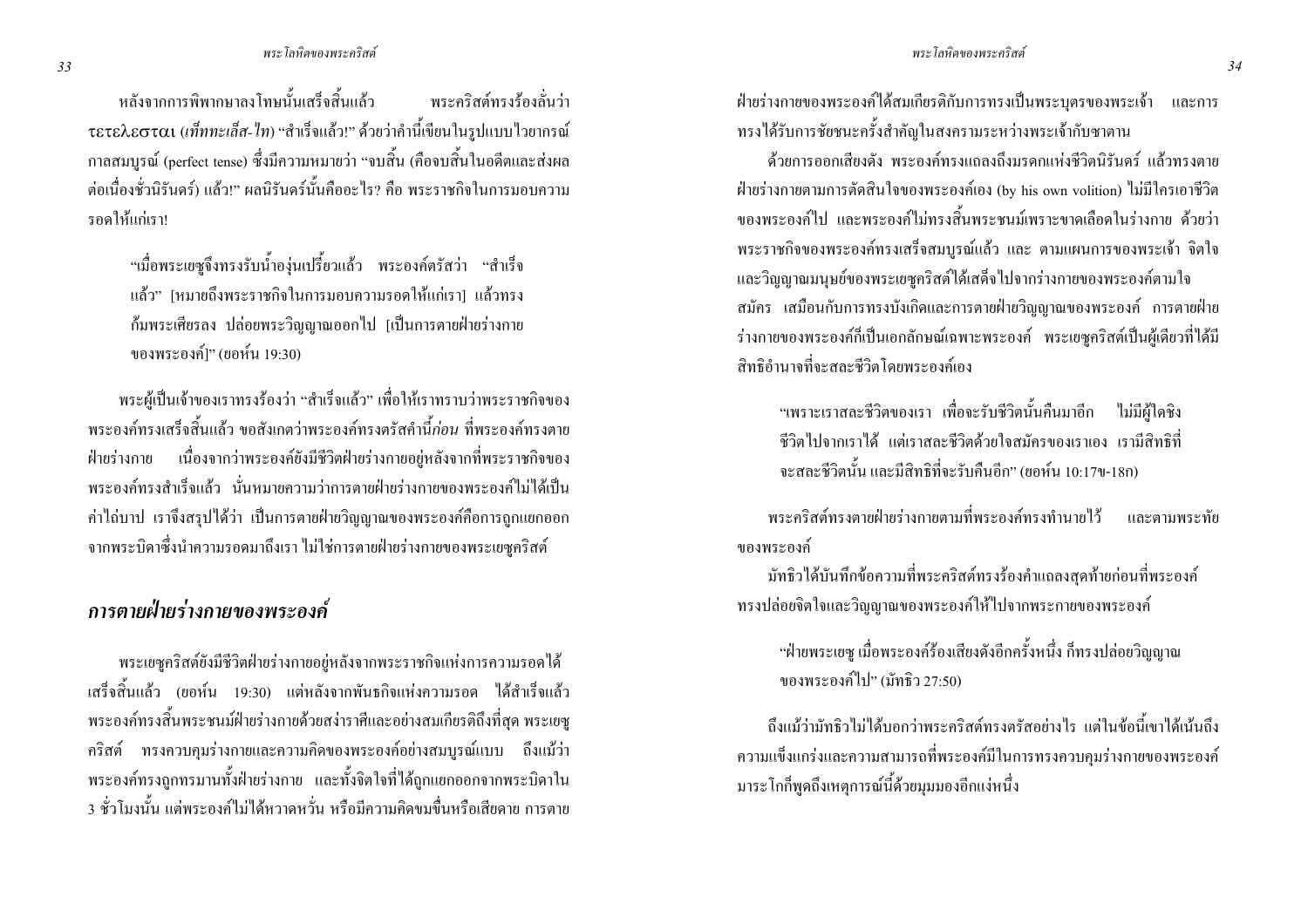"ฝ่ายพระเยซุทรงร้องเสียงดัง แล้วทรงปล่อยลมหายใจออกไป ี [εκπνεω ιอกน โอ ซึ่งแปลตรงว่า หายใจออก] เป็นครั้งสุดท้าย" (มาระโก 15:37)

้ด้วยว่ามาระโกได้ใช้คำว่า *เอกนโอ* มาระโกให้ผ้อ่านได้สนใจกับความสามารถ ในการควบคุมระบบหายใจของพระองค์ พร้อมการหายใจออกนั้นพระองค์ทรงร้อง ้ออกไปด้วย และไม่ได้สบลมหายใจต่อไป

ในการบันทึกของลกา เราได้อ่านถึงถ้อยคำของพระองค์นั้น

"พระเยซุทรงร้องเสียงดังตรัสว่า 'พระบิดาเจ้าข้า ข้าพระองค์ฝาก ้วิญญาณของข้าพระองค์ไว้ในพระหัตถ์ของพระองค์' ตรัสอย่างนั้น ้ แล้ว จึงทรงปล่อยลมหายใจออกไปเป็นครั้งสดท้าย" (ลกา 23:46)

ี ลูกาไม่ได้บันทึกคำตรัสของพระองค์ทั้งหมด - ซึ่งเป็นการที่ อย่างไรก็ตาม พระองค์ทรงค้างถึงพระคัมกีร์เดิมข้อหนึ่ง

"ข้าพระองค์มอบวิณฌาณของข้าพระองค์ไว้ในพระหัตถ์ของพระองค์ ข้าแต่พระเยโสาาห์พระเจ้าแห่งคาบเจริง พระคงค์ทรงไก่ข้า โด พระองค์แล้ว" (สคุดี 31:5)

พระเยซูทรงอ้างคำเขียนของคาวิค ในเวลาที่คาวิคต้องการการปกป้องจากศัตรู ่ เขาได้หาที่ลี้ภัยในพระเจ้าแห่งความจริง คือ พระเจ้าแห่งหลักคำสอนพระคัมกีร์ พระ เยซูคริสต์เองก็ต้องพึ่งหลักคำสอนพระคัมภีร์ภายในจิตใจของพระองค์เมื่อพระองค์ ทรงถูกตรึงบนไม้กางเขน โดยการอางถึงสดุดี 31:5 พระเยซูจึงเผยว่าหลักคำสอนพระ ดัมกีร์เป็นความเข้มแข็งของพระองค์ ด้วยการหายใจครั้งสดท้ายพระองค์เน้น ความสำคัญในการรู้จักและการประยุกต์หลักคำสอนพระคัมภีร์ ิตาบที่จริงแล้ว ี พระองค์ทรงยกพระคำของพระองค์ให้อยู่เหนือกว่าพระนามของพระองค์เอง (สดดี 138:2) เสมือนกับว่า ความรอคเป็นมรดกที่เราได้รับเพราะการตายฝ่ายวิญญาณของ ี พระองค์ฉับใด หลักคำสอบพระคับกีร์ เป็นบรดกที่เราได้รับผ่าบการตายฝ่ายร่างกาย ของพระองค์ฉับบั้น และใบทำบองเดียวกับ ด้วยความรอดเป็นฐานในการมี ้ความสัมพันธ์กับพระเจ้า แต่หลักคำสอนพระคัมภีร์เป็นฐานสำหรับการเติบโตฝ่าย วิญญาณของเรา

หลักจากที่พระคริสต์ทรงประกาศดังบั้นแล้ว พระองค์ทรงตายฝ่ายร่างกาย โดย จิตใจของพระองค์เสด็จลงที่แดนความตาย (สดฺดี 16:10; กิจการ 2:27; เอเฟซัส 4:9) $^{\rm 35}$ วิญญาณมนุษย์ของพระองค์ได้เสด็จไปยังหน้าพระพักตร์ของพระบิดา (ลกา 23:46: ิสคดี 31:5) และพระศพของพระองค์ถกฝังไว้ในอโมงค์ (ลกา 23:53)

### ิ ความสำคัญแห่งการตายฝ่ายร่างกายของพระองค์

ิ การตายฝ่ายร่างกายเป็นผลที่ตามมาจากการตายฝ่ายวิญญาณ การตายฝ่ายร่างกาย ้ก็ไม่ได้เป็นค่าทดแทนบาป แต่เป็นผลภายหลังของบาปเท่านั้น อย่างไรก็ตาม ในกรณี ึ ของพระเยซคริสต์ การตายฝ่ายร่างกายของพระองค์ไม่ได้เป็นผลภายหลังจากการตาย ้ฝ่ายวิญญาณของพระองค์ พระองค์ใม่ได้เผชิญการตายฝ่ายวิญญาณโดยเป็นมนุษย์ที่ เสื่อมจากพระสิริของพระเจ้า แต่ในฐานะเป็นมนุษย์ที่สมบูรณ์แบบ เพราะฉะนั้น

<sup>&</sup>lt;sup>35</sup> ผู้เชื้อทกคนที่ตายไปก่อนที่พระเยซคริสต์เสด็จขึ้นสวรรค์หลังจากที่เป็นขึ้นมาจากความตายต้อง รออยู่ในเมืองบรมสุขเกษมซึ่งอยู่ในแคนผู้ตาย (Hades, หรือ ที่ชาวยิวเรียกว่า Sheol) ซึ่งในพระ ้ คัมภีร์เรียกว่า เมืองบรมสุขเกษม (Paradise) หรือ ทรวงอกของอับราฮัม (Abraham's bosom) ใม่มี มนุษย์คนใดที่สามารถขึ้นสวรรค์ได้จนกระกว่าพระเยซุคริสต์ได้ทรงกระทำให้พระบิดาพอ พระทัยในเรื่องความบาป ดู R. B. Thieme, Jr., Victorious Proclamation (2002), 19-21.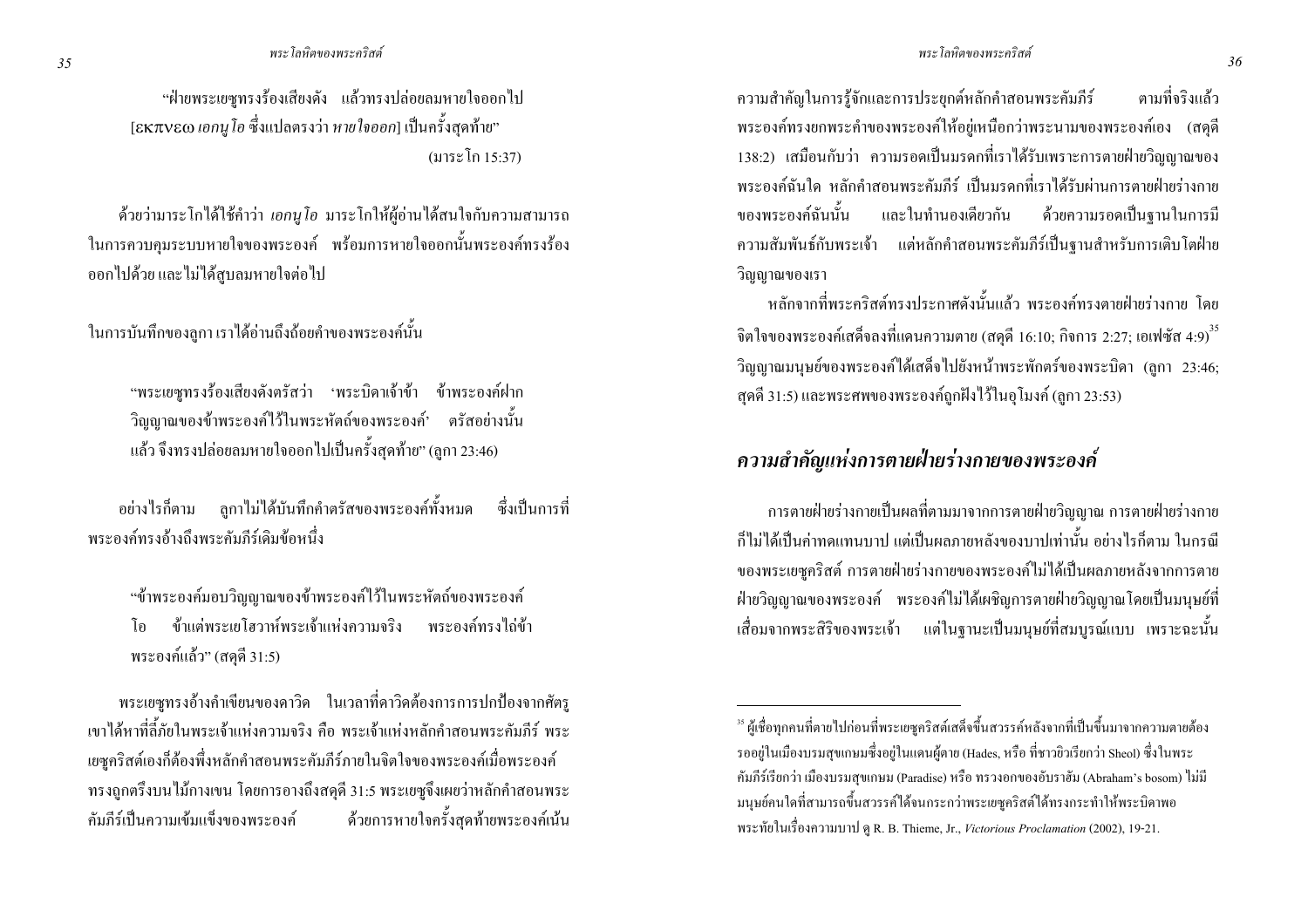พระองค์ไม่ทรงตายฝ่ายร่างกายเพราะถูกแยกออกจากพระบิดาเพียงชั่วคราว ี แต่ เพราะเหตุว่าพระราชกิจความรอดของพระองค์เสร็จสมบูรณ์แล้ว

ินอกเหนือจากนั้น หากไม่มีการตายฝ่ายร่างกายของพระคริสต์ ก็จะไม่มีการเป็น ์ ขึ้นมา ซึ่งเป็นองค์ประกอบสำคัญของพระกิตติคุณ (1 โครินธ์ 15:1-4) อนึ่ง หากไม่มี ่ การเป็นขึ้นจากความตาย ความเชื่อของเราจึงไร้ประโยชน์

"ถ้าพระคริสต์มิได้ทรงเป็นขึ้นมา การเทศบาของเราบั้นก็เปล่า ิประโยชน์ ทั้งความเชื่อของท่านทั้งหลายก็เปล่าประโยชน์ด้วย และก็ ้จะปรากฎว่าเราอ้างพยานเท็จในเรื่องพระเจ้า เพราะเราอ้างพยานถึง ี พระเจ้าว่าพระองค์ได้ทรงให้พระคริสต์เป็นขึ้นมา แต่ถ้าคนตายไม่เป็น ้ขึ้นมาแล้ว พระองค์ก็ไม่ได้ทรงให้พระคริสต์เป็นขึ้นมา และถ้าพระ ้คริสต์ใบ่ได้ทรงเป็นขึ้นบา ความเชื่อของท่าบก็ไร้ประโยชน์ ท่าบก็ยัง ตกอยู่ในบาปของตน" (1 โครินธ์ 15:14-17)

ี การตายฝ่ายร่างกายใด้เตรียมทางเพื่อพระคริสต์จะทรงเป็น "ผลแรก" ของผู้ที่ เป็นขึ้นจากความตาย (1 โครินธ์ 15:20-23) นอกจากนั้น การตายฝ่ายร่างกาย, การเป็น ์ ขึ้นจากความตาย และการที่พระคริสต์ทรงพระชนม์อยู่บนโลกเป็นครั้งที่สองใน อนาคต ทั้งก็เป็นตามพระสัญญาแห่งดาวิด (the Davidic covenant) ที่สัญญาว่าพระ ึ คริสต์จะทรงคำรงเป็นบุตรของคาวิคตลอดไปเป็นนิตย์ (2 ซามูเอล 7:13) การตายฝ่าย ้ร่างกายของพระองค์จึงได้สัมพันธ์กับการเป็นขึ้นจากอวามตายและการถวายเกียรติ ้แต่พระเจ้า แต่ไม่ได้เกี่ยวกับการลบล้างบาปของเรา

# ิการตรึงบนไม้กางเขน

## ิการหน้าซื้อใจคดแห่งศาสนา

ี ศาสนาเป็นระบบความเชื่อที่ชั่วร้าย ซึ่งได้ปรากฏให้เห็นในพฤติกรรมและการ ้ตัดสินใจของชาวยิวที่เคร่งกับกฎศาสนาและการทำพิธีกรรม แต่ยังปฏิเสธและพลาด ี่ที่จะกระทำตามน้ำพระทัยพระเจ้า\* ถ้าคจากภายนอก เขาทำท่าโอ่อ่า (pompous) และ ้ แกล้งทำตัวเป็นคบหอบธรรมด้วยกระทำตามพิธีกรรม แต่ภายในเขาเย่อหยิ่ง อิจจา ใจ ี แคบ แค้น และ พร้อมที่จะแก้เผ็ดต่อผู้ที่กล้าท้าทายความสำคัญที่เขาสร้างให้กับ ิตนเอง (มัทธิว 23) ชาวยิวที่เคร่งศาสนาเหล่านี้ได้ทำลายจิตใจของตนด้วยบาปทาง ิ ความคิดหลายประเภท ถึงแม้ว่าเขาได้เข้มงวดกับการถือกฎและพิธีกรรม แต่เขายัง ึ ขอร้องให้ผู้ที่สมบรณ์แบบ คือ พระเมสสิยาห์ของเขา ต้องถกประหารชีวิต ซึ่งเป็น พฤติกรรมคล้ายสัตว์ (สดดี 73:22) $^{37}$ 

> "เพราะวันนั้นเป็นวันเตรียม พวกยิวจึงขอให้ปีลาตทุบขาของผู้ที่ถูก ้ตรึงให้หัก และให้เอาศพไปเสีย เพื่อไม่ให้ศพค้างอย่ที่กางเขนในวัน สะบาโต (เพราะวันสะบาโตนั้นเป็นวันใหญ่)" (ขอห์น 19:31)

<sup>&</sup>lt;sup>36</sup> ศาสนาเป็นระบบความเชื่อที่ต่อต้านพระคุณของพระเจ้า เป็นการที่มนุษย์พยายามแสวงหาความ ้ รอดและเป็นที่พอพระทัยพระเจ้าโดยพึ่งความดีและความพยายามของตน ศาสนาไม่มีส่วนใน ้ชีวิตกริสเตียน ซึ่งไม่ได้เป็นศาสนา แต่เป็นความสัมพันธ์ที่มีกับพระเยซูกริสต์โดยพระคุณเพราะ ่ ความเชื้อ ศาสนาเป็นกลอุบายหลักของซาตานในการหลอกลวงมนุษยชาติไม่ให้เชื้อในพระเยซู ิ คริสต์ และเพื่อ ไม่ให้ผู้เชื่อในพระองค์ได้เติบโตฝ่ายวิญญาณ ดู R. B. Thieme, Jr., *Satan and* Demonism (1996), 4-6.

 $37$  @ R. B. Thieme, Jr., Reversionism, 27,76-77.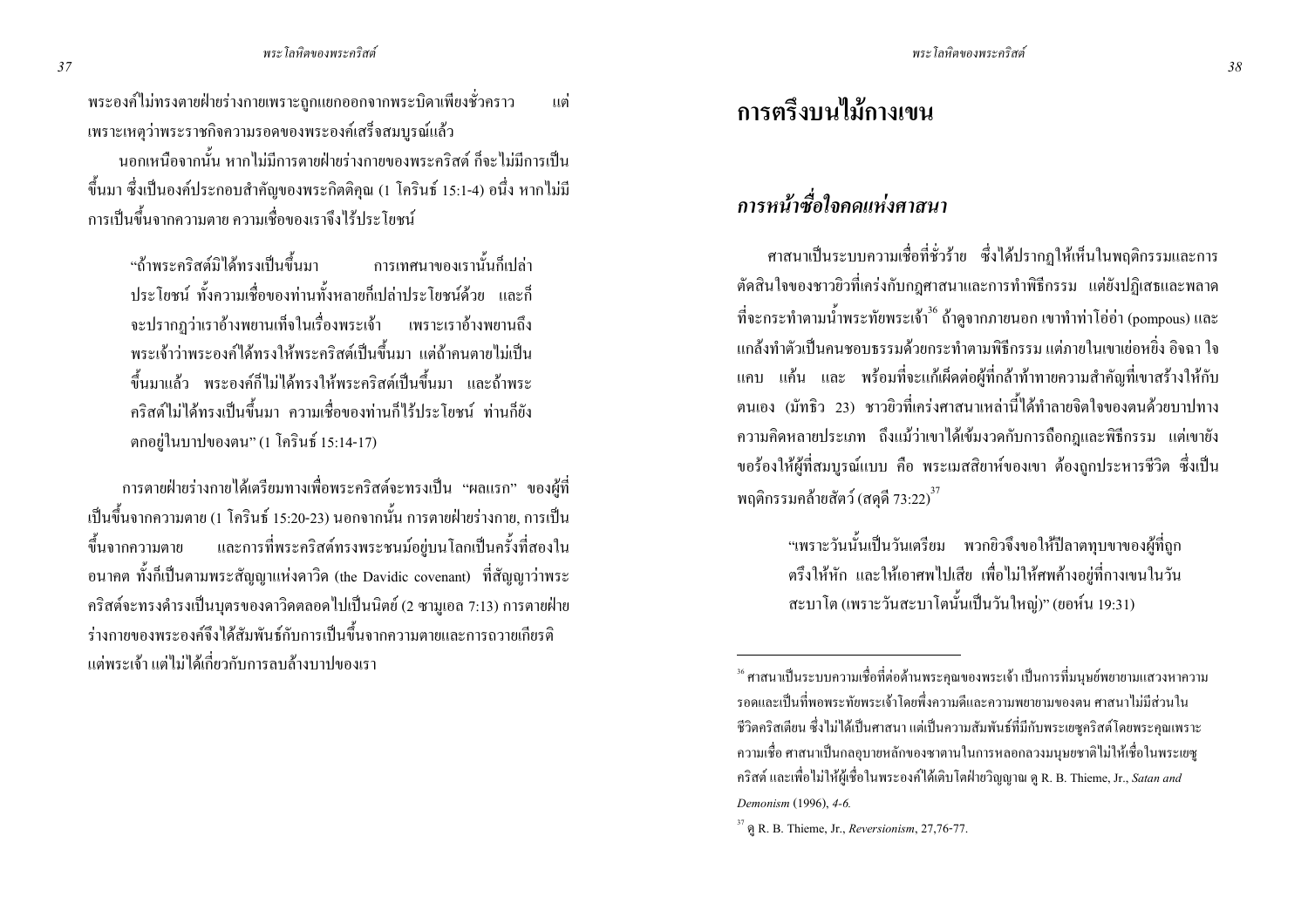้วันเตรียมนั้น คือวันที่ชาวยิวได้เตรียมสำหรับวันสะบาโต (คือวันเสาร์ หรือวัน ี เทศกาลสำคัญ) ในเดือนนิสานมีวันสำคัญติดๆกันหลายวัน<sup>38</sup> ในเดือนนี้ชาวยิวได้ ฉลองเทศกาลปัสกาและเทศกาลขนมปังไร้เชื้อ ซึ่งสอนทุกชั่วอาขุคนให้ระลึกถึงการ ที่พระเจ้าทรงโปรคนำเขาอพยพออกมาจากอียิปต์ (อพยพ 12:17) ตามพระบัญญัติ ของโมเสสการเตรียมสำหรับปัสกา รวมถึงการฆ่าลูกแกะ ต้องเสร็จก่อนเวลามืดใน วันที่ 14 เดือนนิสาน (อพยพ 12:6, 14-20)

อย่างไรก็ตาม ในสมัยของพระเยซูคริสต์ ปฏิทินของชาวยูคาห์และชาวกาลิลีไม่ เหมือนกัน ชาวกาลิลีได้นับวันของเขาตั้งแต่เช้าวันหนึ่งกืงเช้าอีกวันหนึ่ง แต่ชาวขู คาห์นับวันของเขาตั้งแต่เข็นวันหนึ่ง ถึงเวลาเข็นของอีกวันต่อมา เพราะฉะนั้น ชาวกา ลิลีได้เริ่มต้นเทศกาลปัสกาในเวลาที่ดวงอาทิตย์ขึ้น ในวันที่14 เดือนนิสาน แต่ส่วน ชาวขูดาห์ก็จะเริ่มเทศกาลปัสกาตอนเข็น นั้นหมายความว่าชาวกาลิลี ซึ่งรวมถึงพระ เยซูกริสต์และสาวกของพระองค์ ได้ฆ่าลูกแกะปัสกาในช่วงบ่ายของวันที่14 เดือนนิ สานและได้กินลูกแกะนั้นในเข็นวันนั้น ส่วนชาวขูดาห์ ก็ได้ฆ่าลูกแกะในตอนบ่าย ของวันที่ 14 ของเขา แต่ได้กินเนื้อจากลูกแกะนั้นในวันที่ 15 ซึ่งเป็นวันแรกแห่ง เทศกาลขนมปังไร้เชื้อ เป็นวันสะบาโตและวันสำคัญอีกวันหนึ่ง<sup>39</sup>

เมื่อพระเยซูถูกจับหลังเที่ยงคืน (ในวันที่ 14) พระองค์และสาวกของพระองค์ใด้ ทานมือปัสกาเรียบร้อยแล้ว (เป็นอาหารมือสุดท้ายของพระคริสต์) หลังจากที่พระ เยซูได้ถูกตัดสินโดยทั้งผู้นำศาสนายิว และผู้นำโรม พระองค์ถูกตรึงไว้บนไม้กางเขน ในเวลา 09.00 นาฬิกา วันที่ 14 เคือนนิสานของชาวยูคาห์ ระหว่างเวลาเที่ยงวัน และ

 $^{\rm 38}$ เดือนนิสานเป็นเดือนแรกในปฏิทินเก่าของชาวยิว ซึ่งตรงกับเดือนมีนากับเมษา

<sup>&</sup>lt;sup>39</sup> Harold W. Hoehner, Chronological Aspects of the life of Christ (Grand Rapids: Zondervan Publishing House, 1977), 85-89; J. Dwight Pentecost, The Words and Works of Jesus Christ (Grand Rapids: Zondervan Publishing House, 1981), 415-24.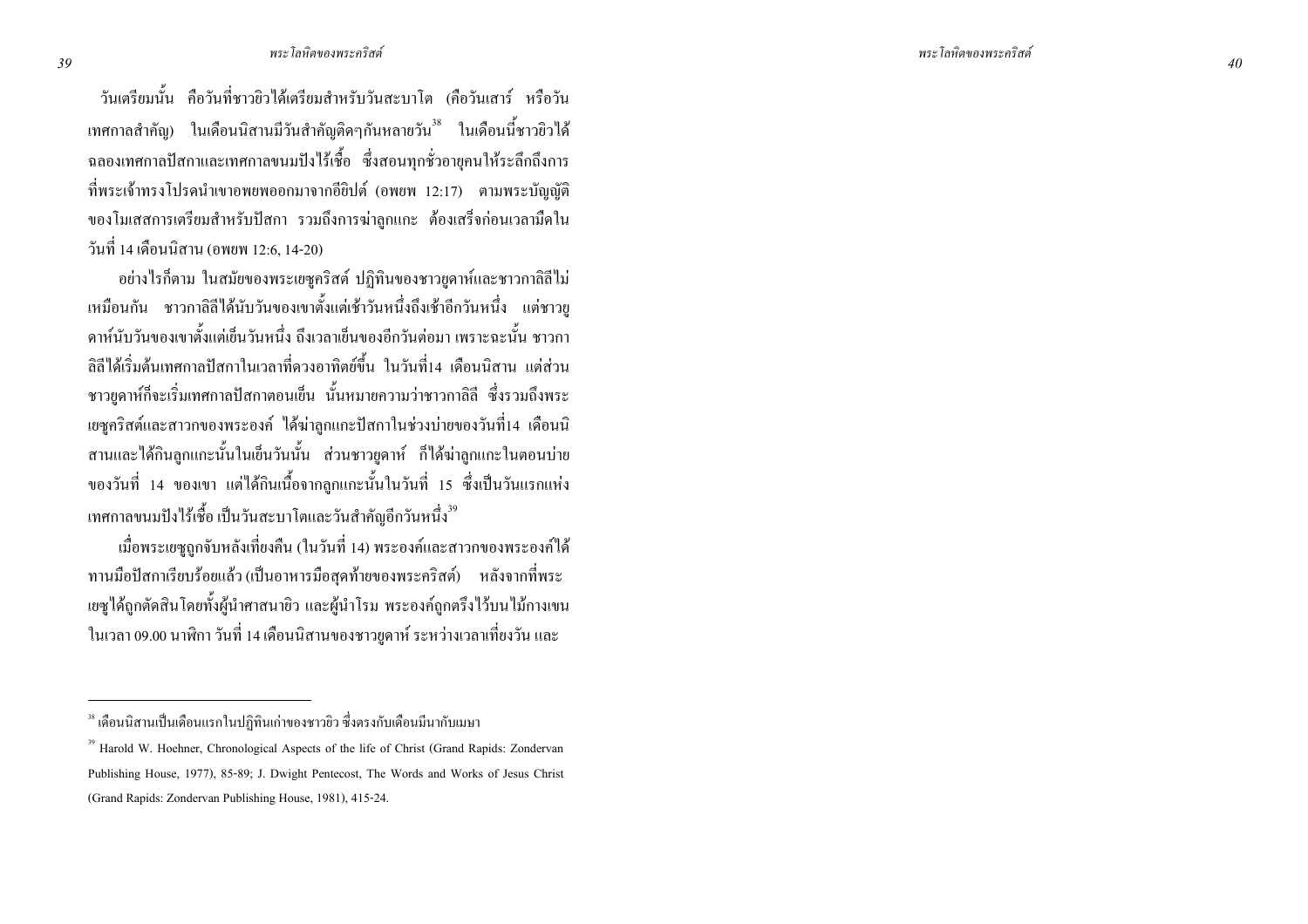บ่ายสามโมง พระคริสต์ทรงตายฝ่ายวิญญาณโดยรับการพิพากษาลงโทษสำหรับบาป ี ของโลก เป็นเวลาเดียวกันกับที่ลกแกะ "ที่ไม่มีมลทิน" ถกฆ่าโดยชาวยดาห์ ่ สำหรับปัสกาของเขา "เพราะพระคริสต์ผ้ทรงเป็นปัสกาของเรา ได้ถกฆ่าบชาเพื่อเรา เสียแล้ว" (1 โคริบธ์ ร.7ข)

ี ชาวยิว ซึ่งเข้มงวดในการรักษากฎและพิธีกรรมอย่างละเอียด ซึ่งเป็นพิธีกรรมที่ ้เล็งถึงพระคริสต์ "ได้เห็บพิธีปัสกาบั้น"ได้สำเร็จต่อหบ้าต่อตาของเขาเอง แต่เขายัง"ไม่ ้เชื่อในสิ่งที่เขาเห็น! แทนที่จะยอมรับในพระเมสสิยาห์ เขาต้องการที่จะทำพีธีกรรม ี่ ซึ่งไม่มีความหมายสำหรับเขา ด้วยว่าเขาตาบอดเพราะศาสนา เขาจึงพลาดที่จะเข้าใจ ้ถึงความสำคัญ และความหมายของกฎบัญญัติของโมเสส, วันปัสกา และเทศกาล ี สำคัญ พิธีกรรมที่เขาใด้ทำนั้นปราศจากความจริง และใม่มีความหมายสำหรับเขา ชาวยิวพวกนี้ได้กระทำผิดบาปที่ใหญ่ที่สุดเท่าที่มีเคยมีมาใน ตามจริงแล้ว ำโระวัติศาสตร์ อย่างไรก็ตาม พวกเขาไม่ได้สำนึกถึงบาปของเขา แต่กลับไปเตรียมพิธี สำหรับพิธีกรรมทางศาสนาของเขา หากเปรียบกับปัจจุบัน ้ คงเท่ากับการทำ ้อาชญากรรมครั้งใหญ่ เมื่อเสร็งแล้วก็มุ่งหน้าเดินตรงไปเพื่อเข้าประชุมนมัสการพระ เจ้าที่โบสถ์

#### "อย่าหักกระดูกแกะปัสกา"

ิตามปกติแล้ว ชาวโรมันจะทิ้งร่างกายไว้บนไม้กางเขนจนกระทั่งเนื้อของศพจะ ้เปื้อยเน่า เป็นการให้คนที่เห็นไม่ลืมชะตากรรมของคนนั้นเพื่อเป็นการเตือนไม่ให้ ึกระทำตาม แต่กฎบัญญัติของโมเสสหามทิ้งศพไว้ช่วงวันสะบาโต (มาระโก 15:42; ิลูกา 23:54) พระเยซุคริสต์ ผู้ทรงถูกตรึงไว้ "บนต้นไม้" ได้อยู่ภายใต้การแช่งสาป ่ ความตาย [ฝ่ายวิญญาณ] จากพระเจ้า และหากอยู่ค้างคืนบนต้นไม้ก็กระทำให้ แผ่นดินเป็นมลทิน (เฉลยธรรมบัญญัติ 21:23; กาลาเทีย 3:13) ชาวยิวที่เคร่งครัดนั้น ใม่ต้องการให้เหชื่อของเขาคือ พระเยซูคริสต์ใด้ทำวันสะบาโตของเขาให้เป็นมลทิน เขาจึงเรียกร้องให้พระศพของพระคริสต์ และศพของอีก 2 คน ต้องถูกฝังไว้ก่อน ี ตะวันตกดิน ซึ่งเป็นการเริ่มต้นแห่งเทศกาลขนมปังไร้เชื้อ เพราะฉะนั้น ปีลาตจึงสั่ง ทหารของเขาให้ทบขาของผู้ที่ถกตรึงให้หัก (ยอห์น 19:31)

ิ การทุบขา (ลาติน *crurifragium*) เป็นวิธีของชาวโรมที่จะเร่งการตายของผู้ที่ถูก ้ตรึง โดยใช้ตะลุมพุกทุบขาให้กระดูกหัก

"ดังนั้นพวกทหารจึงมาทบขาของคนที่หนึ่ง และขาของอีกคนหนึ่งที่ ถูกตรึงอยู่กับพระองค์" (ยอห์น 19:32)

ิ การทุบขาทำให้สองคนนั้นไม่สามารถยกน้ำหนักของร่างกายขึ้นไปได้ ดังนั้น ึกล้ามเนื้อที่ต้องใช้ขับ CO2 ออกจากปอด (คือ intercostal muscles) ไม่สามารถ ทำงานอย่างปกติได้ แล้วสองคนนั้นต้องตายในไม่ช้าเพราะการที่หายใจไม่ออก ี ชาวยิวกำลังรอให้ทหารโรมทุบขาของพระเยซู ซึ่งทรงตรึงอยู่บนไม้กางเขน ึกลาง

"แต่เมื่อเขามาถึงพระเยซูและเห็นว่าพระองค์สิ้นพระชนม์แล้ว เขาจึง มิได้ทบบาบองพระองค์" (ยอห์น 19:33)

ิทหารที่เข้าเวรประจำการในวันนั้นสามารถวินิจฉัยสภาพความเป็นความตายได้ ่ อย่างแม่นยำ และเห็นว่าพระองค์ทรงสิ้นพระชนม์แล้ว เหตุการณ์ที่เขียนในข้อนี้เป็น หลักจานถึงการตายฝ่ายร่างกายของพระเยซ และเป็นการรับรองถึงความเที่ยงตรง ี ของพระคำของพระเจ้า การที่ทหารไม่ได้ทุบขาของพระองค์นั้น เป็นไปตามพระ ี สัญญาที่ถูกบันทึกไว้ในพระคัมภีร์เดิม (สดุดี 34:20; เปรียบกับ ยอห์น 19:36) ตั้งแต่ ้เกือบ 1,500 ปีที่แล้ว ชาวยิวได้เตรียมลูกแกะปัสกาโดยไม่มีกระดูกหักแม้แต่ชินเดียว ซึ่งเป็นวิธีเตรียมตามกฎบัญญัติ (อพยพ 12:46 กันดารวิถี9:12) ทุกครั้งที่ผู้เชื่อแห่ง ิสมัยพระดับกีร์เดิบได้ทำพิธีกรรมบี้ เท่ากับว่าเขากำลังบอกว่า "พระเจ้าทรงรักษาพระ สัญญาของพระองค์ไว้เสมอ พระองค์ทรงสัตย์ซื่อ!" สิ่งที่เกิดขึ้นภายหลังการตายของ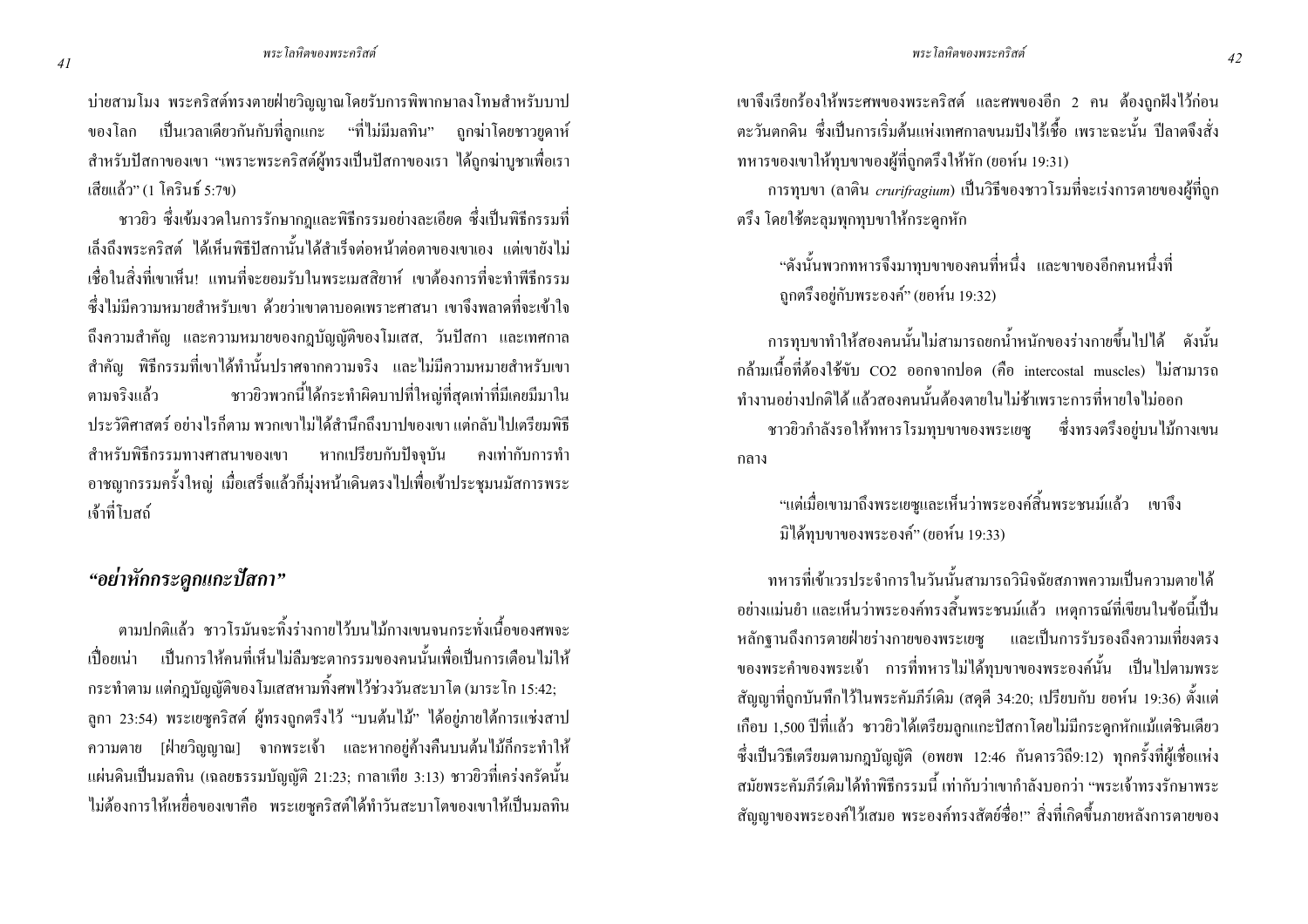ี พระคริสต์ให้เห็นถึงความจริงและความสัตย์ซื้อของพระเจ้า ถึงแม้ว่าพระคริสต์ต้อง ิ ถกการข่มเหงจากชาวยิวที่เคร่งศาสนา และได้รับอิทธิพลจากซาตานผู้ซึ่งพยายาม ้ ทำลายแผนการความรอดของพระเจ้า และความรุนแรงจากทหารโรมัน ก็ยังไม่มี ึกระดูกของลูกแกะปัสกาที่แท้จริงคือพระเยซูคริสต์ ได้หักแม้แต่ชิ้นเดียว พระเจ้าทรง ้สัตย์ซื้อในทุกทาง และผ่านทุกชั่วอายุคน

## ก้อนโลหิตและน้ำเหลือง

"แต่ทหารคนหนึ่งเอาทวนแทงที่โพรงทรวงอก [ $\pi$ λ $\epsilon$ บ $\rho\alpha$ v พลิว-รัน] ึ ของพระองค์ และโลหิตกับน้ำ [บ่ $\delta$ ωo ฮ โคร์| ก็ไหลออกมาทันที่" (ยอห์น 19:34)

ไม่มีอะไรเกิดขึ้นกับพระคริสต์บนไม้กางเขนที่เป็นเรื่องบังเอิญ ้เมื่อทหารได้วาง ี ตะลุมพุกลงแล้ว มีคนหนึ่งเอาทวนของเขา แทงที่สีข้างของพระองค์ การกระทำนี้เป็น ี ตาม เศการิยาห์ 12:10 ซึ่งเขียน ไว้ว่า "เขาทั้งหลายจะมองดูเราผู้ซึ่งเขาเอง ได้แทง" (ดู ยอห์น 19:37)

หากเราจะเข้าใจ ยอห์น 19:34 อย่างชัดเจน เราจำเป็นต้องเข้าใจเกี่ยวกับเรื่องการ ตายฝ่ายร่างกายตามทางการแพทย์ก่อบ เมื่อร่างกายตายหลังจากระบบหายใจและ ี ระบบโลหิตใด้หยุดทำงานแล้ว มีการเปลี่ยนแปลงอันย้อนกลับไม่ได้ เกิดขึ้นตาม ์ ขั้นตอน เช่น อุณหภูมิของร่างกายจะเย็นลง กล้ามเนื้อจะแข็งตัว มีการเสื่อมสลายของ ้ เซลล์ในร่างกาย มีการผลิตก๊าซต่างๆ และประเด็นสำคัญที่เรากำลังศึกษาอย่ คือ โลหิตในร่างกายจะกลายเป็นก้อนและจะเคลื่อนใหวถึงส่วนต่างๆ ในร่างกาย

บนไม้กางเขน ทุกสิ่งที่พระคริสต์ทรงกระทำและทรงตรัสนั้นมีความหมาย ้ เพราะฉะนั้น พระองค์จึงมีเหตุผลที่พระองค์ทรงโน้มศีรษะของพระองค์ไปข้างหน้า (ยอห์น 19:30) พระองค์ทรงกระทำเช่นนี้เพื่อว่าพระกายของพระองค์จะทรงอยู่ใน ้ตำแหน่งที่จะให้เลือดใหลถึงห้องปลายของหัวใจ ดังนั้น เมื่อทหารโรมันได้แทงพระ ิกายของพระองค์ด้วยทวน จะเป็นการพิสจน์ถึงวิธีการตายฝ่ายร่างกายของพระองค์ ้ตำแหน่งของพระกายของพระองค์ทำให้โลหิตเข้าไปและคงที่ในห้องปลายของหัวใจ ทั้งด้านซ้าย และด้านขวา (left and right ventricles) ในนั้นโลหิตได้กลายเป็นลิ่ม (coagulated blood) และส่วนประกอบต่างๆ ในโลหิตได้แยกตัวออก เม็ดเลือดแดง (red blood cells)ซึ่งหนักกว่าส่วนประกอบอื่น ได้คงที่ที่ก้นห้องปลายหัวใจ ในขณะที่ เกล็ดเลือด (platelets), เม็ดเลือดขาว (white blood cells) และ ส่วนน้ำของเลือด (plasma) รวมตัวกันเป็นชั้นน้ำข้างบนสุด เป็นน้ำสีเทาเหลือง ในยอห์น 19:34 คำว่า ฮู โคร์ (ฉบับภาษาอังกฤษแปลว่า water) ใค้พูคถึงน้ำเหลืองที่ได้แยกออกจากก้อน โลหิตหลังโลหิตได้แข็งตัวแล้ว ดังนั้น หากจะแปลข้อนี้ตามศัพท์ทางการแพทย์ ควร ู้ เปลี่ยน "โลหิตกับน้ำก็ไหลออกมาทันที" เป็น "ก้อนโลหิตและน้ำเหลือง[blood clots and serumlก็ไหลออกมาทันที"

ึคำว่า πλευραν พลิว-รัน ซึ่งมักจะแปลว่า "สีข้าง" หมายถึงโพรงทรวงอก เมื่อทวนได้แทงขึ้นไปผ่านซี่โครงและผนังทรวงอกของพระเยซ ้ (อย่างที่ไม่มี ึกระดูกหัก) มันได้ทะลุเข้าห้องส่วนล่างของหัวใจ ซึ่งทำให้โลหิต และ น้ำเหลืองนั้น ใหลออกมาในทันที

ในกรณีที่มีคนตายเพราะขาดโลหิตเกินกว่าที่ร่างกายจะทนได้ เช่น ถูกตัดศีรษะ ้ออกหรือมีบาดแผลสาหัส หรือ ไม่ก็ในกรณีที่ศพตายนานแล้วจะไม่พบก้อนโลหิต หรือน้ำเหลืองในศพนั้น ในกรณีแรก (ขาดโลหิตเกินทน) โลหิตได้ออกจากร่างกาย โดยไม่ทันที่จะเปลี่ยนสภาพ เหมือนที่คุณจะเห็นเลือดสีแดงตอนโดนมีดบาดนิ้วคุณ ใบกรณีที่ศพบั้นตายบาบแล้วจะไบ่บีโลหิตใหลเลย

ถึงแม้พระเยซูต้องทรมานกับการถูกตบตี ถูกโบยตี รวมถึงการมีมงกุฎหนาม ิ สวมที่ศีรษะของพระองค์ และถูกตะปูตอกที่พระหัตถ์และพระบาทของพระองค์ แต่ ิการตายฝ่ายร่างกายของพระองค์ใม่ได้มาจากการการขาดโลหิตหรือมีโลหิตตกข้าง ใน ความเป็นมนุษย์ของพระองค์มีระบบร่างกายที่สมบูรณ์ และทำงานปกติเหมือน ้ร่างกายของคนทั่วไป ถึงแม้พระองค์มีโลหิตไหลออกบ้าง แต่การเกิดบาดแผลจาก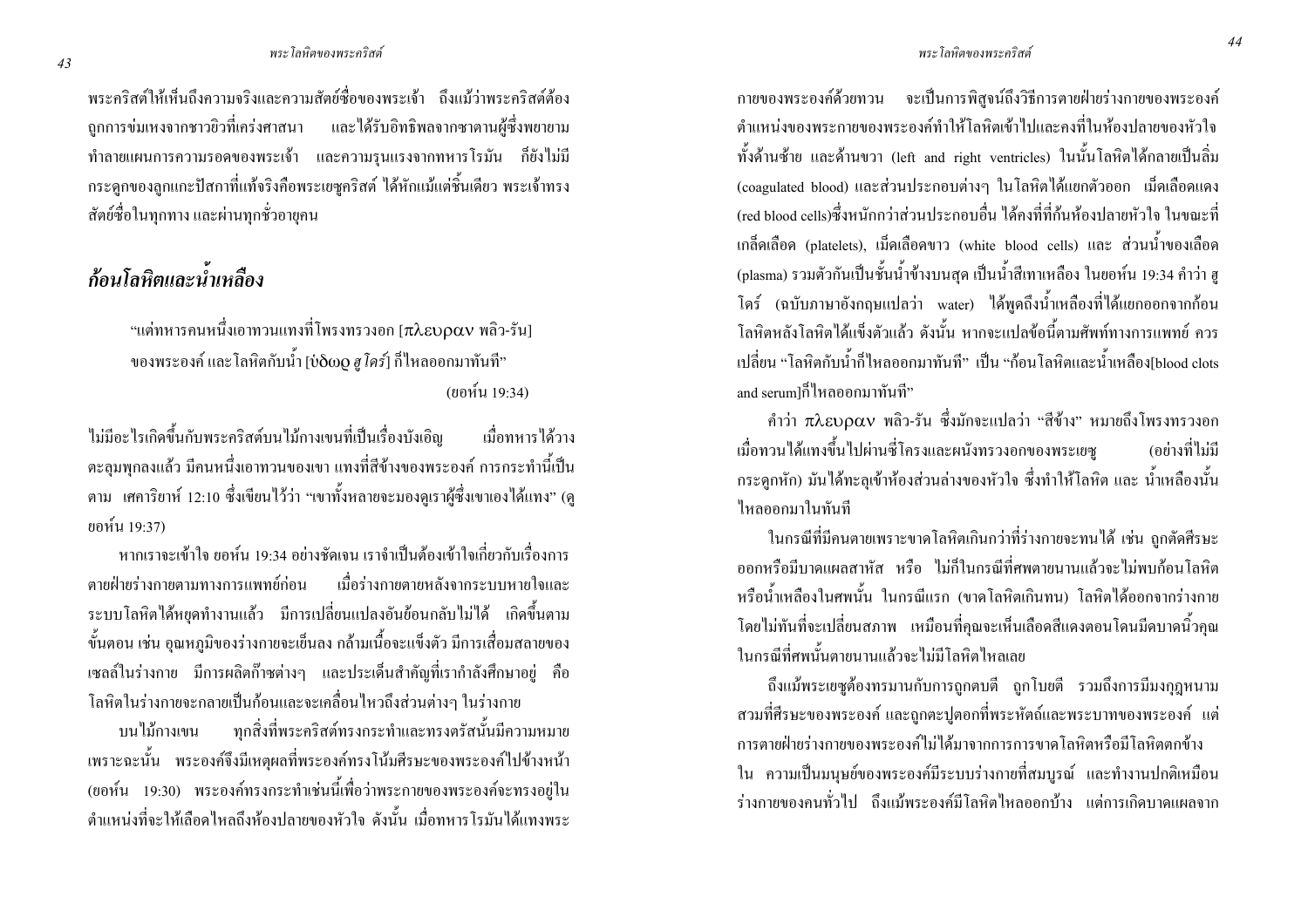การถูกทำร้ายทั้งหมดนี้ไม่ได้เป็นเหตุที่ทำให้พระองค์ทรงสิ้นพระชนม์ฝ่ายร่างกาย ถ้าหากพระเยซูทรงสิ้นพระชนม์จากการขาคโลหิตในร่างกาย จะมีโลหิตเหลืออยู่ใน พระทัยของพระองค์น้อยมาก แต่ท่านยอห์นได้เห็นก้อนโลหิตและน้ำเหลืองไหล ออกมา ซึ่งเป็นการพิสูจน์ทางการแพทย์ว่า พระองค์ใม่ใด้ตายเนื่องด้วยขาดโลหิตใน พระกายของพระองค์

โลหิตของพระเยซูคริสต์ใม่ใด้เป็นปัจจัยที่เกี่ยวข้องในการตายฝ่ายวิญญาณ หรือ การตายฝ่ายร่างกายของพระองค์ พระคริสต์ทรงทราบล่วงหน้าว่าซาตานจะ ปีดบังความจริงของเรื่องไม้กางเขน โดยทำให้ความหมายของคำว่า "พระ โลหิตของ พระคริสต์" นั้นให้เพี้ยน และเบี่ยงเบนไม่ให้คนรู้จักความหมายและความสำคัญของ การตายฝ่ายวิญญาณของพระองค์ เพราะฉะนั้น ถึงพระองค์ทรงสิ้นพระชนม์แล้ว พระองค์ยังประทานหลักฐานเพื่อเราจะทราบว่าพระองค์ใม่ได้สิ้นพระชนม์ฝ่าย ร่างกายจากการขาดโลหิต เพื พื่อให้เราเข้าใจว่าโลหิตจากพระกายของพระองค์นั้น ใม่ได้เป็นปัจจัยในการลบล้างบาปของเรา

จากหลักฐานจากพระคัมภีร์และทางการแพทย์ เราสามารถสรุปได้อย่างมั่นใจ ว่าการสิ้นพระชนม์ของพระคริสต์ใม่เกี่ยวกับการข ด้วยลมหายใจสดท้าย พระองค์ทรงโน้มพระกายของพระองค์ให้อยู่ในตำแหน่งที่ให้โลหิตอยู่ที่ห้องปลาย ์<br>ของหัวใจดังบั้บ องหัวใจคังนั้น เมื่อทหารได้แทงพระองค์ด้วยทวน จึงเป็นข้ ข้อพิสูจน์ถึงวิธี สิ้นพระชนม์ของพระองค์ โดยรับการบันทึกไว้เป็นพระวจนะของพระเจ้า การแทง นั้นจึงเป็นหลักฐานสำหรับทุกคนที่ได้เป็นพยานต่อเหตุการณ์นั้น และต่อผู้ที่ศึกษาข้อ พระคัมภีร์นี้

### พิธีมหาสนิทและพระโลหิตของพระคริสต์

ในสมัยพระคัมภีร์เดิม การทำพิธีสัตวบูชาต่างๆ มีไว้เพื่อสื่อสารหลักคำสอน ระคัมภีร์แก่ชาวยิว และเป็นวิธีการที่เขาสามารถใช้เพื่อปักใจไว้กับพระคริสต์ พระคัมกีร์แก่หาวยิว (occupation with Christ) อย่างไรก็ตาม มีเพียงพิธีกรรมเดียวสำหรับผู้เชื่อในยุค คริสตจักร คือ พิธีมหาสนิท<sup>40</sup> หลังจากพิธีกรรมต่างๆในพระคัมภีร์เดิมใด้บรรลุพระ ประสงค์ด้วยการสิ้นพระชนม์ของพระคริสต์บนไม้กางเขนแล้ว การถวายสัตวบูชาจึง ้ไม่มีความหมายอีกต่อไป

้ "เมื่อพระองค์ตรัสดังนี้ [ข้อ 5-7] แล้วว่า "เครื่องสัตวบูชาและเครื่อง บูชาและเครื่องเผาบูชาและเครื่องบูชาไถ่บาป พระองค์ [พระบิดา] ไม่ ทรงประสงค์และไม่ทรงพอพระทัย" (ซึ่งเขาได้บูชาตามกฎบัญญัตินั้น) แล้วพระองค์ตรัสว่า "ดูเถิด ข้าพระองค์ [พระเยซูคริสต์] มาแล้ว โอ พระเจ้าข้า เพื่อจะกระทำตามน้ำพระทัยพระองค์ พระองค์ทรงยกเลิก ระบบเคิมนั้นเสีย เพื่อจะทรงตั้งระบบใหม่" (ฮีบรู 10:8-9)

พระบิดาทรงยกเลิกการถวายสัตวบูชา "เพื่อจะทรงตั้ง" พระคริสต์ให้ เป็นเครื่องบูชาที่แท้จริง พิธีมหาสนิทเป็นการทรงระลึกถึงพระเยซูคริสต์และ พระราชกิจของพระองค์เป็นพิธีเดียวที่มีอยู่ในยุคคริสตจักร

 $^{40}$  การให้บัพติสมาด้วยน้ำเป็นพิธีกรรมที่ถูกต้องในสมัยที่พระเยซูทรงอยู่บนโลก และในช่วงแรก ของยุคคริสตจักร เป็นเครื่องมือที่สอนถึงการได้รับบัพติสมาด้วยพระวิญญาณบริสุทธิ์ก่อนที่พระ คัมภีร์ใหม่จะถูกบันทึกให้ครบ (ปีค.ศ. 96) นอกจากพระธรรม 1 โครินธ์ 1:14-17 และ 1 เปโตร 3:21 ซึ่งได้เขียนถึงการบัพติสมาค้วยน้ำในแง่ลบ ก็ไม่มีการพูดถึงการที่ผู้เชื่อได้รับบัพติสมาด้วย น้ำในจดหมายฝากอีกเลย ดู R. B. Thieme, Jr., Tongues (2000), 30-36, 82-84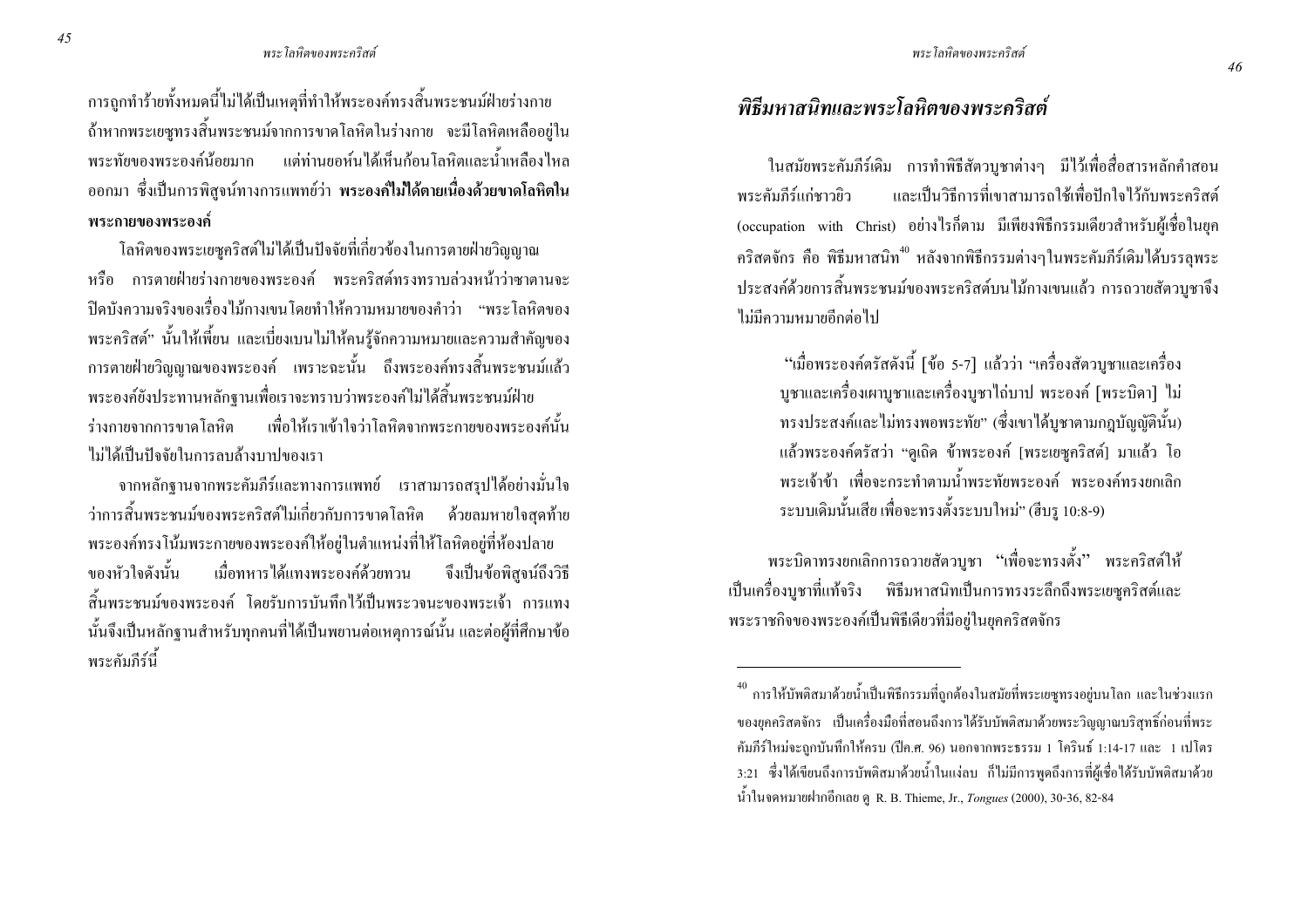้พิธีมหาสนิทมีรากฐานมาจากเทศกาลปัสกา ซึ่งเป็นเทศกาลที่ต่างจากเทศกาล ้ลื่บเพราะว่าเป็นการฉลองการกำเนิดของประเทศชาติ อาจเปรียบได้กับวันที่ ิกรกฎาคมซึ่งเป็นวันชาติของสหรัฐอเมริกา ในวันที่ 14 เดือนนิสาน ประมาณปีที่ ่ 1440 ก่อนปีคริสตกาล ชาวยิวได้ฉลองการอพยพออกมาจากอียิปต์ด้วยการเลี้ยงปัส ี่ ซึ่งฉลองทั้งการบังเกิดใหม่ของเขาในฐานะเป็นส่วนบคคล และในฐานะเป็น ุกา ้ำโระเทศชาติ คือประเทศแกบบำของพระเจ้าบบโลก<sup>41</sup>

ูเพื่อที่จะหลีกเลี่ยงการพิพากษาลงโทษจากภัยพิบัติครั้งที่ 10 ซึ่งกำลังจะเกิดขึ้น ในแผ่นดิน คือ การตายของบุตรหัวปีของทุกครอบครัวและในฝูงสัตว์วัวด้วย ชาวยิว ใค้รับคำสั่งที่จะฆ่าลูกแกะ "ซึ่งปราศจากตำหนิเป็นตัวผู้อายุหนึ่งขวบ" (อพยพ 12:5) แล้ว "เอาเลือดทาที่ไม้วงกบประตูทั้งสองข้าง และไม้ข้างบน" (อพยพ 12:7) เมื่อพระ เจ้าทรงทอดพระเนตรเห็นเลือดลูกแกะ พระองค์ก็จะทรงมองข้ามบ้านนั้น (คำว่า "ปัส ่ กา" มีความหมายว่า "ข้ามข้างบน" ซึ่งตรงกับคำในภาษาอังกถษที่เรียกเทศกาลนี้ว่า "Passover") และจะไม่ทรงประหารชีวิตของบุตรหัวปีของครอบครัวนั้น นี่เป็นภาพ แสดงถึงการที่พระเจ้าทรงพอพระทัยด้วยเลือดของลูกแกะ เสมือนกับที่พระองค์ทรง ี พอพระทัยกับเลือดของสัตว์บชาที่ถกโปรยบนพระที่นั่งกรณาแห่งหีบพันธสัญญา ใน ้ทั้งสองกรณีนั้น ลกแกะได้แสดงถึงความเป็นมนุษย์ของพระคริสต์ ผู้ซึ่งสามารถทรง

ใถ่บาปของเราได้เพราะความสมบรณ์แบบ และพระลักษณะอันเป็นเอกลักษณ์เฉพาะ พระองค์

หลังจากเลือดของลูกแกะถูกทาที่วงกบ หรือปุโรหิตได้โปรยเลือดนั้นบนพระที่ ้นั่งกรณา เนื้อของลกแกะถกกิน เป็นการเล็งถึงความเชื่อในพระคริสต์ ดังที่ใครก็ตาม ่ สามารถกินอาหารได้ไม่ว่าเขาเป็นคนมีศีลธรรม หรืออธรรม หรือเป็นคนไร้เดียงสา ้ถึงแม้ว่าเขาเป็นคนที่เคร่งศาสนา ไม่มีศาสนา หรือ ต่อต้านศาสนาก็ตาม แต่เขายัง ี่ สามารถรับประโยชน์จากการบริโภคอาหารได้ เช่นเดียวกัน ใครก็ได้สามารถรับ ี ความรอดโดยพระคณเพราะความเชื่อในพระคริสต์ เพราะฉะนั้น การกินลกแกะปัส ึกาเป็นภาพที่สมบูรณ์แบบในการแสดงความเชื่อในพระผู้ช่วยให้รอด เพราะการกิน ิลกแกะปัสกาไม่ได้อาศัยการกระทำดี หรือความสามารถพิเศษใดๆ จากผู้ที่ได้รับนั้น หลังจากปัสกาครั้งแรกในอียิปต์นั้น พิธีกรรมต้องเปลี่ยนบ้างเพราะในเวลา 40 ้ ปีต่อมาชาวยิวไม่มีบ้านถาวร จึงไม่มีวงกบ เพราะฉะนั้น ชาวยิวได้เอาน้ำองุ่น 4 ถ้วย ิมาผสมด้วยน้ำเปล่า<sup>42</sup> การคื่มจากถ้วยเหล่านี้เป็นการแสดงความเชื่อในพระคริสต์

จากเทศกาลปัสกาถึงโต๊ะพิธีมหาสนิท

เหมือนกับการกินลูกแกะนั้น

้ นับเป็นเวลาเกือบสองพันปีที่ชาวยิวใช้ลูกแกะที่ไม่มีตำหนิเพื่อแสดงถึงลูก แกะปัสกาที่แท้จริง คือ พระเยซูคริสต์ ผู้ทรงเป็น "ถูกแกะของพระเจ้า" และทรง ี กระทำความหมายของพิธีปัสกาให้สำเร็จในทุกกรณี เพราะฉะนั้น ก่อนวันที่พระองค์ ี ทรงสิ้นพระชนม์ ซึ่งเป็นการรับประทานมือปัสกา (กลายเป็น "อาหารมื้อสุดท้าย" ที่ พระองค์ทรงรับประทานอาหารกับสาวกของพระองค์) พระเยซคริสต์ทรง

<sup>่</sup> การบังเกิดใหม่เป็นผลงานจากพระเจ้า เป็นเวลาที่ผู้เชื่อได้ข้ามจากความตายฝ่ายวิญญาณไปสู่ ชีวิตบิรับดร์

ประเทศแกนนำ หรือ client nation คือ ประเทศชาติซึ่งมีผู้เชื่อที่เติบโตแล้วเป็นจำนวนมาก พอที่จะตั้งเป็นแกนนำ ซึ่งจะเป็นท่อพระพรมาถึงมนษยชาติ และเป็นประเทศที่พระเจ้าทรงใช้เพื่อ ทำให้แผนการขอพระองค์ทรงสำเร็จ พระองค์ทรงปกป้องประเทศนี้ไว้เป็นพิเศษ เพื่อผู้เชื้อจะ ิ สามารถกระทำตามพระบัญชาของพระองค์เกี่ยวกับการประกาศพระกิตติคุณ รักษาพระคำของ ี พระเจ้าไว้ การสอนหลักคำสอนพระคัมภีร์ การให้ที่ลี้ภัยสำหรับชาวยิว และการส่งมิชชันนารีไป ต่างประเทศ

<sup>&</sup>lt;sup>42</sup> Evangelical Dictionary of Theology, 1984 คำว่า Passover โดย C. F. Pfeiffer.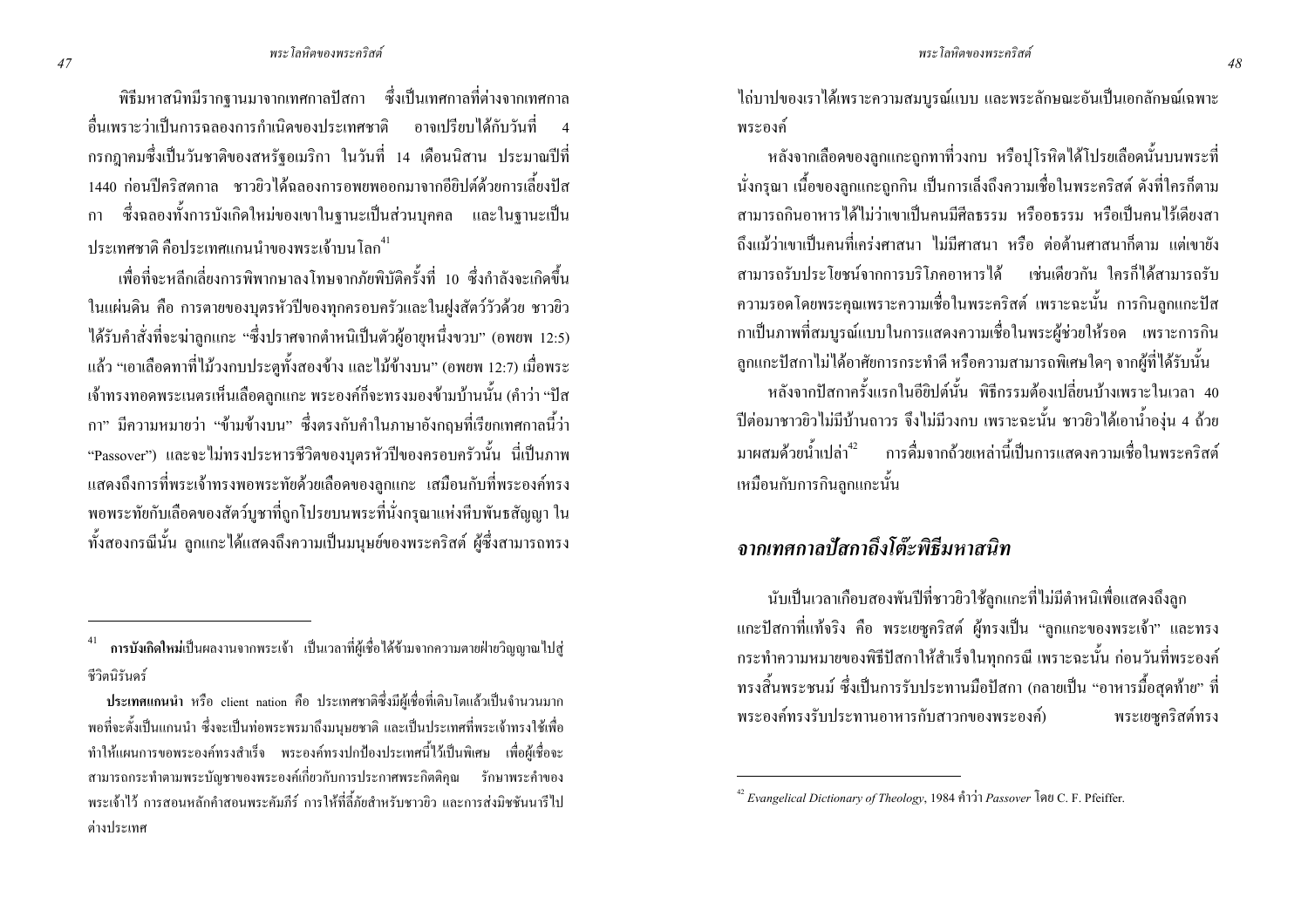เปลี่ยนแปลงมื้อปัสกาดั้งเดิมนั้นให้เป็นการระลึกถึงพระราชกิจในการลบล้างบาป ของพระองค์

"พระองค์ทรงหยิบขนมปัง ขอบพระคุณแล้วหักส่งให้แก่เขาทั้งหลาย ตรัสว่า "นี่เป็นกายของเรา ซึ่งได้ให้สำหรับท่านทั้งหลาย จงกระทำ อย่างนี้ให้เป็นที่ระลึกถึงเรา" (ลกา 22:19)

กำว่า "ขอบพระคุณ" มาจากกำกริยาภาษากรีกว่า (ευχαριστεω ยูการิสเท โอ) ซึ่งทับศัพท์ในภาษาอังกฤษว่า Eucharist (หรืออาจเรียกว่า communion service) พระเยซูทรงกล่าวขอบพระคุณพระเจ้าก่อนที่จะรับประทานอาหาร หลังจากนั้น แทนที่พระองค์จะส่งส่วนหนึ่งจากลูกแกะปัสกาให้สาวก พระองค์ได้หยิบและหัก ขนมปัง และตรัสว่า "นี่เป็นกายของเรา"<sup>43</sup> โดยคำตรัสนี้พระองค์กำลังประกาศแก่ทุก คนที่อยู่ที่นั่นว่าพระองค์จะทรงแบกบาปของโลกบนพระกายของพระองค์ (เปโตร 2:24) ชาวยิวในสมัยพระคัมภีร์เดิมใด้กินลูกแกะเป็นการแสดงความเชื่อในพระคริสต์ ฉันใด ในขุคคริสตจักร เรากินขนมปังเพื่อเป็นการแสดงความเชื่อในพระองค์ฉันนั้น

"เมื่อรับประทานแล้ว จึงทรงหยิบถ้วยกระทำเหมือนกัน ตรัสว่า "ถ้วย นี้เป็นพันธสัญญาใหม่โดยโลหิตของเรา [การตายฝ่ายวิญญาณของ พระคริสต์] ซึ่งเทออกเพื่อท่านทั้งหลาย" (ลูกา 22:20)

พันธสัญญาเดิมแห่งธรรมบัญญัติของโมเสสซึ่งใค้รับการรับรองค้วยพิธีสัตว บูชาที่เล็งถึงพระคริสต์ได้ถูกยกเลิกไปช่วงเวลาของยุคคริสตจักร ภาพที่ชาวยิวเห็น เลือดแกะที่วงกบประตู, หรือเลือดที่พุ่งออกมาจากเส้นเลือดใหญ่ของสัตว์ที่เผาบูชา

หรือเลือดที่ถกโปรยบนที่นั่งพระกรณา ิ ถกแทนด้วยถ้วยน้ำอง่นซึ่งเป็น สัญลักษณ์ถึงการตายฝ่ายวิญญาณของพระคริสต์ พระคัมภีร์เรียกการตายนั้นว่า "พระ โลหิตของพระคริสต์'' เป็นพันธสัญญาใหม่ที่มอบให้กับคริสตจักร ทัศนคติที่คนมี ต่อพิธีมหาสนิทให้เห็นถึงความเข้าใจผิดพลาดที่คนมีต่อพระ โลหิตของพระคริสต์ น้ำ องุ่นและขนมปังไร้เชื้อที่ใช้ในพิธีมหาสนิท และ ลูกแกะปัสกาจากสมัยพระคัมภีร์ \$ 1\$2)\$\$&ก" 
 -9(
 )-.ก/ก1+0 พระองค์ แต่เมื่อผู้เชื่อไม่เข้าใจถึงความสัมพันธ์ระหว่างคำว่า พระโลหิตของพระ คริสต์ และเลือดของสัตว์บูชา ก็จะง่ายมากที่จะสรุปความหมาย หรือหน้าที่ของน้ำ องุ่น และขนมปังนั้นอย่างผิดพลาด ตัวอย่างในการเห็นความผิดพลาดอย่างชัดเจนมี อยู่ในศาสนาโรมันคาทอลิก ซึ่งสอนว่าขนมปังที่ใช้ในพิธีมหาสนิทได้เปลี่ยนเป็น พระกายของพระคริสต์จริง และน้ำองุ่นได้กลายเป็นพระโลหิตของพระองค์ ถึงแม้ ความคิดเช่นนี้ฟังดูแปลกประหลาด แต่กงพอๆ กับความคิดที่ว่า "พระโลหิตของพระ คริสต์" หมายถึงเม็คเลือดขาว เม็คเลือดแคง เกล็ดเลือด และ ส่วนเหลวของโลหิตของ พระองค์

เราสามารถเปรียบเทียบการเข้าร่วมพิธีมหาสนิท และ การร้องเพลง *auld lang*  $_{sync}$  ซึ่งเป็นเพลงดั้งเดิมของประเทศสกอตแลนด์ และปัจจุบันมีหลายชาติที่รู้จักดี และชอบจะร้องเมื่อถึงวันส่งท้ายปีเก่าต้อนรับปีใหม่ ชื่อเพลงมีความหมายว่า "นาน มาแล้ว" และเป็นการร้องระลึกถึงคนรักและเพื่อนเก่า เป็นเวลาที่คนร้องจะทราบว่า เขามีความสามารถในการที่จะรักคนอื่นได้มากเท่าไร เช่นเดียวกัน คำบัญชาจากพระ คริสต์ที่จะทำพิธีมหาสนิท "เพื่อระลึกถึงเรา" เป็นคำสั่งให้ผู้เชื่อปักใจไว้กับพระ คริสต์และใคร่ครวญถึงความหมายที่แท้จริงของคำว่า "พระโลหิตของพระคริสต์" อย่างใรก็ตาม ผู้เชื่อไม่สามารถระลึกถึงพระองค์ด้วยความรัก หรือเห็นคุณค่าในพระ ราชกิจการไถ่บาปของพระองค์ได้หากเขาไม่มี "จิตใจของพระคริสต์" คือ หลักคำ สอนพระคัมภีร์ภายในจิตใจของตน (1 โครินธ์ 2:16)

<sup>&</sup>lt;sup>43</sup> เมื่อพระองค์ทรงกล่าวถ้อยคำนี้ พระองค์กำลังอ้างถึงการเป็นขึ้นมาจากความตายของพระองค์ ในกายนิรันคร์ (resurrection body) พระองค์จะทรงคำรงอยู่เป็นพระเจ้าที่ทรงสมบูรณ์แบบและ มนุษย์ที่สมบูรณ์แบบในกายเดียวกัน โดยสถานะนี้ พระเยซูคริสต์จะทรงเสด็จกลับมาเป็นครั้งที่ สองเพื่อครองโลกเป็นเวลา 1,000 ปี และเป็นพระผู้เป็นเจ้าตลอดไปเป็นนิตย์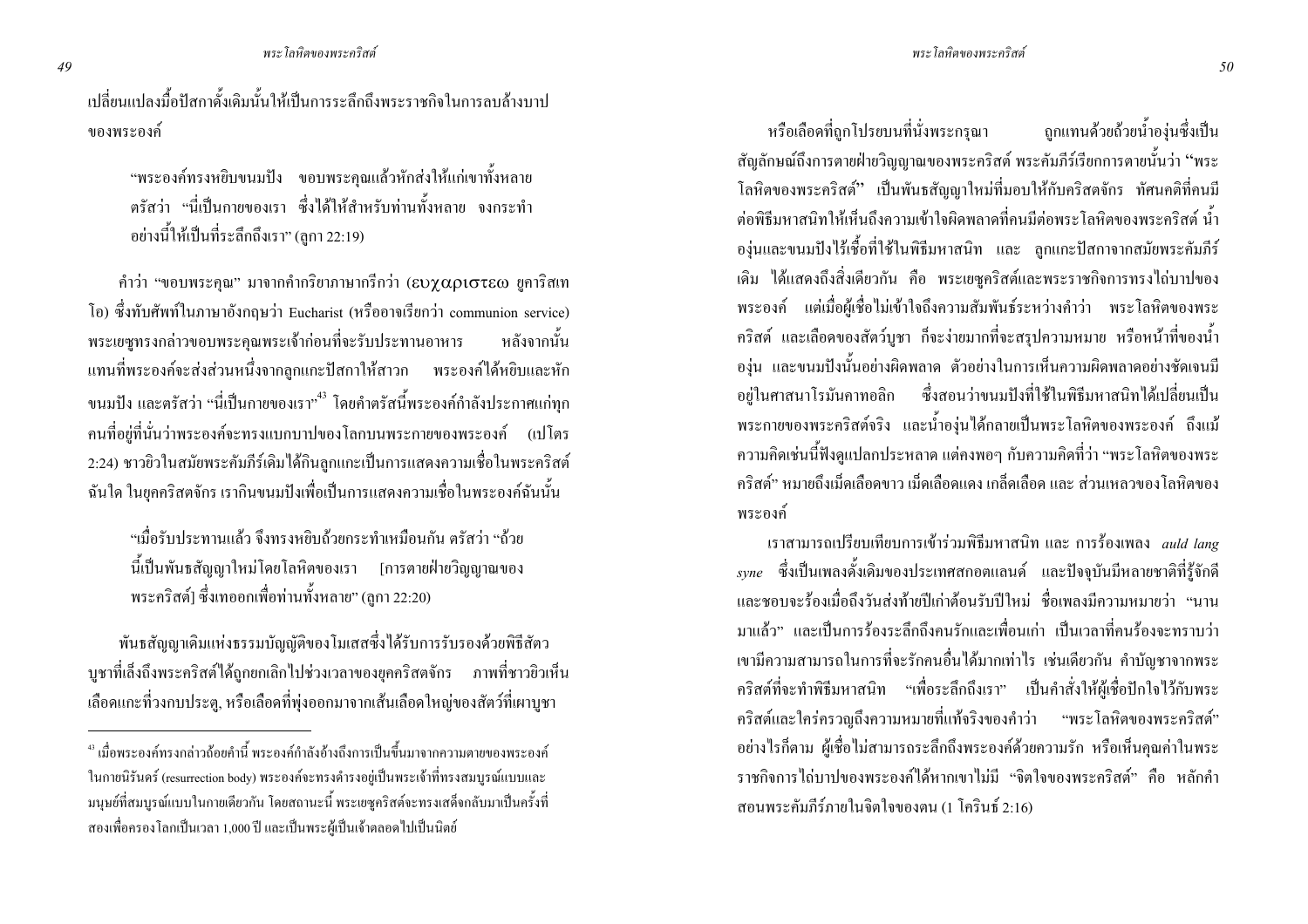พิธีบหาสบิทเป็บบากกว่าเวลาที่จะบบัสการพระเจ้าและระลึกพระองค์ บต่ยัง ้เป็นโอกาสที่คุณสามารถประเมินการเติบโตฝ่ายวิญญาณของตน และประเบิบ ี ความสามารถที่คุณมีในการปักใจให้กับพระคริสต์ การใช้หลักคำสอนพระคัมภีร์ ึภายในจิตใจเป็นสิ่งจำเป็นมากหากคณจะมีความสามารถในการระลึกถึงพระเยซ ี คริสต์ และสำแดงความรักที่คณมีต่อพระองค์ผ่านความคิดในจิตใจ ถ้าคณสามารถปัก ใจไว้กับพระเยซูกริสต์โดยไม่ต้องกิดถึงเรื่องอื่นตลอดเวลาที่มีพิธีมหาสนิทนั้น นั่น หมายความว่าคุณกำลังโตขึ้นในชีวิตฝ่ายวิญญาณ

ไม่มีผู้เชื้อคนใดที่ถกห้ามเข้าร่วมกับพิธีมหาสนิท เพราะว่าผู้เชื้อทกคนรับคำ ้ บัญชาที่จะกระทำพิธีนี้เป็นบางครั้ง คริสตจักรไม่ควรห้ามคนเข้าร่วมเพราะเขาไม่ได้ ้เป็นสมาชิกที่โบถส์ของตน หรือเพราะเขาไม่กระทำตามเงื่อนไขบางอย่าง คนใดที่ ้เป็นผู้เชื่อในพระคริสต์ได้รับสิทธิ์ที่จะเขาร่วมในพิธีมหาสนิท แต่ก่อนที่เขาได้ร่วม ้พิธี เขาควรจะมั่นใจว่าเขาใค้ประกอบด้วยพระวิญญาณบริสุทธิ์ผ่านวิธีการตั้งต้นใหม่ (1 โคริบ<sup>ส์</sup> 11·30-31)

## ิ การสรุปการเปรียบเทียบ เลือด กับ พระโลหิต

้ พระคัมภีร์ใค้เผยถึงพระคริสต์อย่างชัดเจน ไม่ได้ปิดบังพระองค์ด้วยความแปลก ประหลาดและเรื่องลึกลับ ดังนั้น เป็นสิ่งที่สำคัญมากที่จะต้องเข้าใจหลักคำสอนพระ ้ คับกีร์ที่เกี่ยวกับพระโลหิตของพระคริสต์ เพื่อจะทำลายกำแพงแห่งอารมณ์และอวาม โง่เขลา และมองเห็นความจริงแห่งพระคำของพระเจ้า

่ พระผู้เป็นเจ้าของเราตายสองครั้งบนไม้กางเขน การตายครั้งแรกถูกเรียกว่าเป็น "พระโลหิตของพระคริสต์" ซึ่งเป็นคำใช้เพื่อแสดงว่าพระเยซูคริสต์ทรงมาตามพระ ี สัญญาที่ถูกเล็งถึงด้วยสัตว์บูชาของปุโรหิตเผ่าเลวี คำว่า "พระ โลหิตของพระคริสต์" ซึ่งได้ปรากฏหลายครั้งในพระคัมภีร์ใหม่ถูกใช้เพื่อให้เราสามารถเห็นการ เปรียบเทียบระหว่างการตายของสัตว์บูชา และ การตายฝ่ายวิญญาณของพระคริสต์ ำเนไม้กางเขน เลือดของสัตว์เหล่านั้นเป็นเลือดแท้จริง แต่การพิพากษาลงโทษที่สัตว์ นั้นเป็นเพียงแค่สัญลักษณ์เท่านั้น แต่หากพดถึงพระราชกิจของพระคริสต์บนไม้ ี กางเขน "พระโลหิต" เป็นสัญลักษณ์เท่านั้น แต่การทรงพิพากษาลงโทษที่พระเยซู คริสต์เป็บการทรงพิพากษาที่แท้จริง

เลือดของสัตว์เป็นเพียง "เงาของสิ่งดีที่จะมาภายหน้า" (ฮีบร 9:11: 10:1) คือการ ิตายฝ่ายวิญญาณของพระคริสต์ในเวลา 3 ชั่วโมงสุดท้ายที่พระองค์ทรงแบกบาปของ ์ โลกและถูกการพิพากษาลงโทษโดยพระบิดา เนื่องจากการบังเกิดอย่างมีเอกลักษณ์ ี เฉพาะของพระเยซูคริสต์ผ่านหญิงพรหมจารีย์ ซึ่งทำให้พระองค์ทรงบังเกิดมาโดย ปราศจากธรรมชาติบาป และมีวิณณาณของมนุษย์ พระองค์จึงมีสัมพันธภาพกับพระ ี บิดาตั้งแต่แรกเกิด อย่างไรก็ตาม ความสัมพันธ์นั้นถูกขาดสะบั้นลงขณะที่พระคริสต์ ี ทรงไถ่บาปของเรา เพราะฉะนั้น คำว่า "พระโลหิตของพระคริสต์" จึงเป็นคำที่ถกใช้ ในพระคัมภีร์เพื่อพูดถึงการตายฝ่ายวิญญาณของพระคริสต์และพระราชกิจแห่งการ ใถ่บาปที่พระคริสต์ทรงกระทำให้เรา การตายฝ่ายวิญญาณของพระองค์เป็นความจริง ที่บาตาบเงาแห่งพิธีกรรบที่บาก่อบ

เมื่อการตายฝ่ายวิญญาณของพระเยซูทรงเสร็จสมบูรณ์แล้ว พระองค์จึงตายฝ่าย ้ร่างกาย ในการตายครั้งที่สองนี้ พระองค์ทรงปล่อยจิตใจ และวิญญาณของพระองค์ ไป พระองค์ไม่ทรงตายเพราะขาดเลือดในร่างกาย อันที่จริงแล้ว หลังจากพระองค์ ิทรงตายฝ่ายร่างกาย ส่วนใหญ่ของโลหิตยังอยู่ในร่างกายของพระองค์ เมื่อมีทหารเอา ่ ทวนแทงเข้าไปในช่องทรวงอก ก็มีก้อนโลหิต และน้ำเหลืองไหลออกมาซึ่งได้รับ ้ รองว่าพระองค์ใบ่ตายเบื่องจากการขาดโลหิตในพระกายของพระองค์

บนไม้กางเขน พระเยซูคริสต์ทรงชนะบาป, ทรงชนะการตายฝ่ายวิญญาณ และ ทรงชนะการตายฝ่ายร่างกาย (1 โครินธ์ 15:55-57) พระองค์ทรงมีชัยชนะเหนือกว่า ้เจ้าโลก คือ ซาตาน (ฮีบรู 2:14-15) พระองค์ทรงไถ่เราจากตลาดทาสแห่งบาป และ ทรงให้เราสามารถกลับคืนดีกับพระเจ้าด้วยการทำลายกำแพงที่กีดกั้นระหว่างเรากับ พระเจ้า พระเยซูคริสต์ ก็ทรงกระทำให้พระเจ้าทรงพอพระทัยมนุษย์ด้วยการทรงตาย และวางฐานซึ่งให้ผู้เชื้อสามารถรับการให้อภัยบาปสำหรับ ฝ่ายวิญญาณแทนเรา